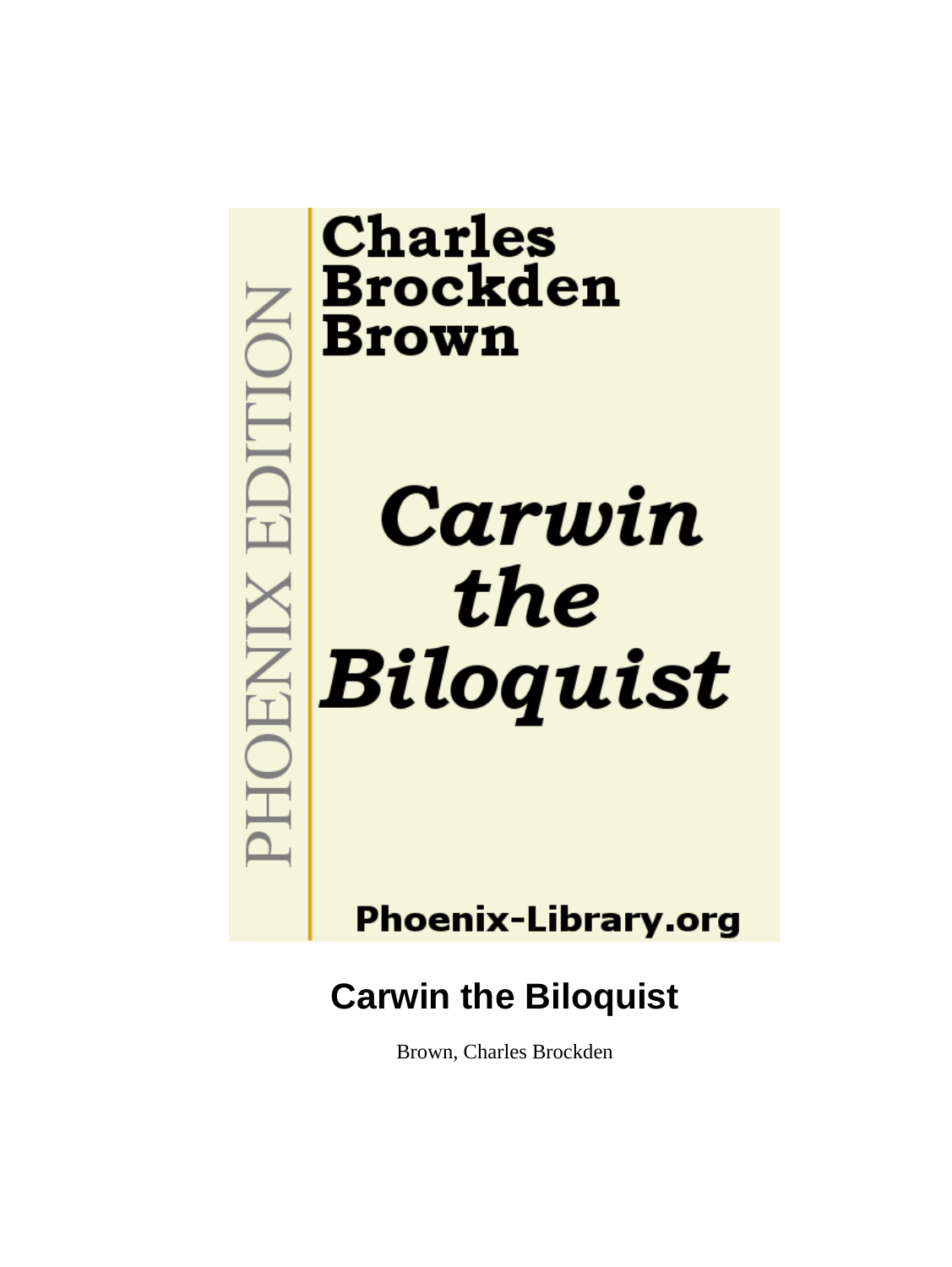[Table Of Content](#page-51-0) [About Phoenix−Edition](#page-52-0) **[Copyright](#page-55-0)**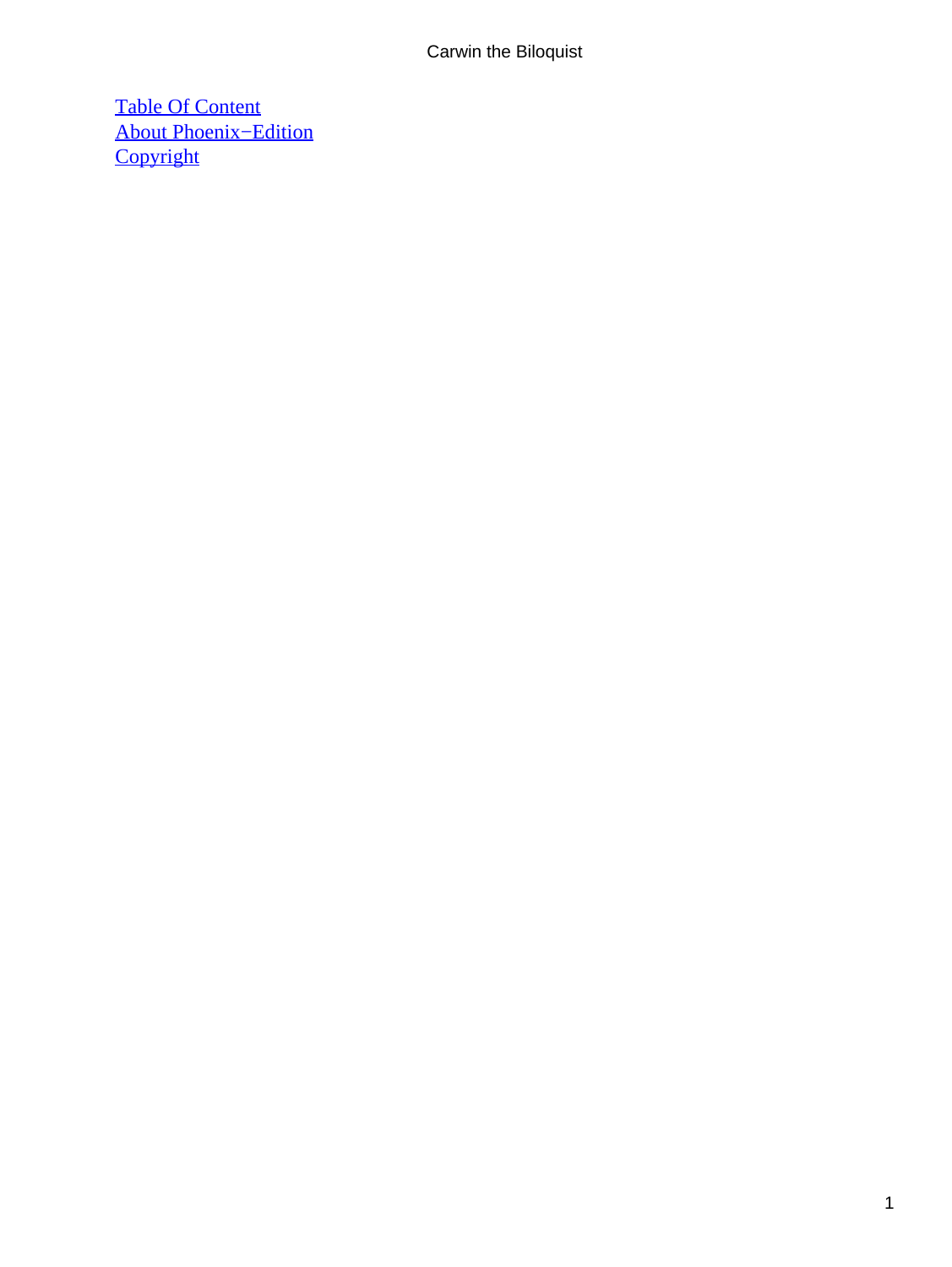# *M*EMOIRS **Of carwin the biloquist** [A fragment]

## Charles Brockden Brown

[1803−1805]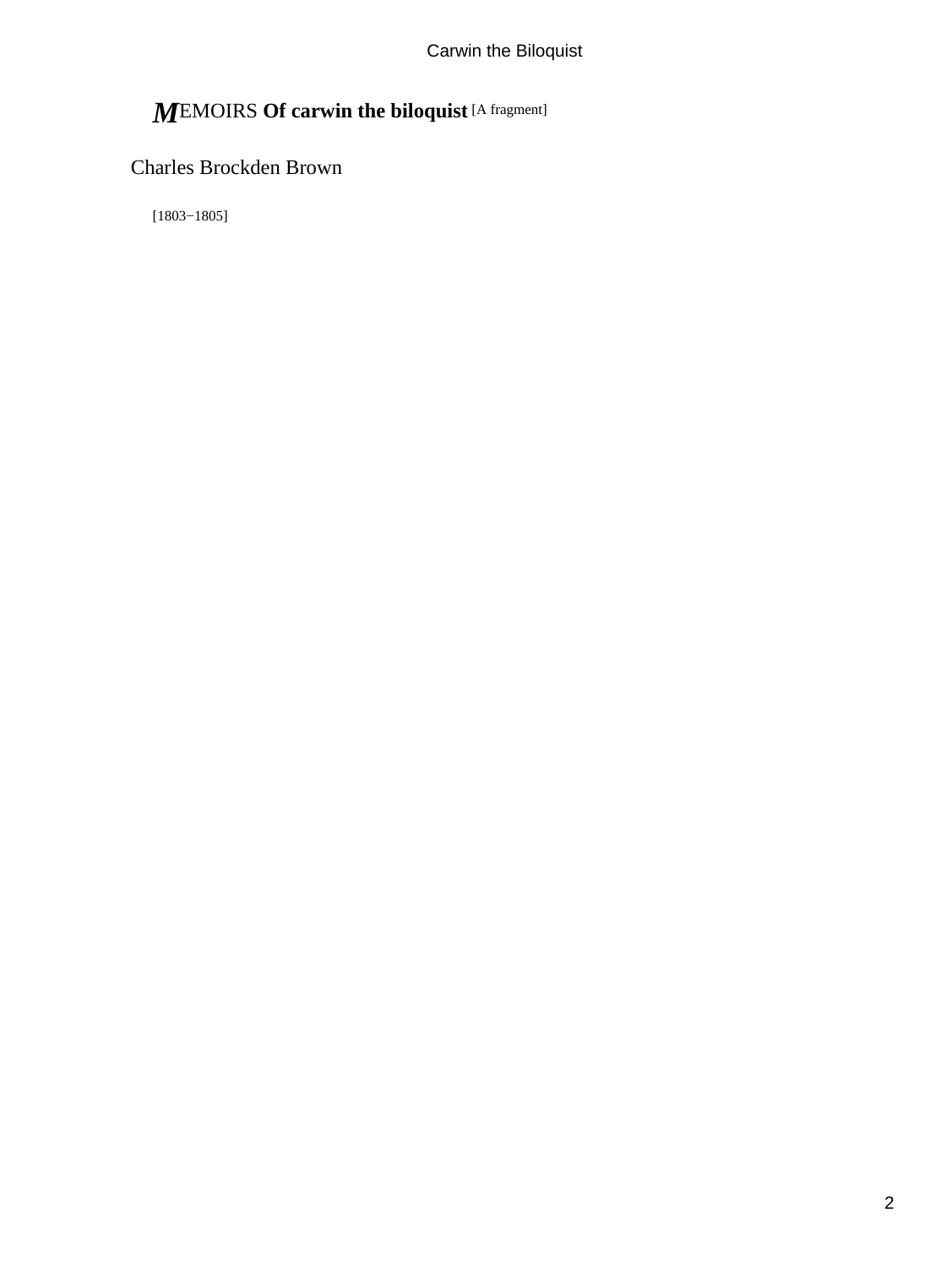## **[Chapter I.](#page-51-0)**

<span id="page-3-0"></span>*I* was the second son of a farmer, whose place of residence was a western district of Pennsylvania. My eldest brother seemed fitted by nature for the employment to which he was destined. His wishes never led him astray from the hay−stack and the furrow. His ideas never ranged beyond the sphere of his vision, or suggested the possibility that to−morrow could differ from to−day. He could read and write, because he had no alternative between learning the lesson prescribed to him, and punishment. He was diligent, as long as fear urged him forward, but his exertions ceased with the cessation of this motive. The limits of his acquirements consisted in signing his name, and spelling out a chapter in the bible.

 My character was the reverse of his. My thirst of knowledge was augmented in proportion as it was supplied with gratification. The more I heard or read, the more restless and unconquerable my curiosity became. My senses were perpetually alive to novelty, my fancy teemed with visions of the future, and my attention fastened upon every thing mysterious or unknown.

 My father intended that my knowledge should keep pace with that of my brother, but conceived that all beyond the mere capacity to write and read was useless or pernicious. He took as much pains to keep me within these limits, as to make the acquisitions of my brother come up to them, but his efforts were not equally successful in both cases. The most vigilant and jealous scrutiny was exerted in vain: Reproaches and blows, painful privations and ignominious penances had no power to slacken my zeal and abate my perseverance. He might enjoin upon me the most laborious tasks, set the envy of my brother to watch me during the performance, make the most diligent search after my books, and destroy them without mercy, when they were found; but he could not outroot my darling propensity. I exerted all my powers to elude his watchfulness. Censures and stripes were sufficiently unpleasing to make me strive to avoid them. To effect this desirable end, I was incessantly employed in the invention of stratagems and the execution of expedients.

 My passion was surely not deserving of blame, and I have frequently lamented the hardships to which it subjected me; yet, perhaps, the claims which were made upon my ingenuity and fortitude were not without beneficial effects upon my character.

 This contention lasted from the sixth to the fourteenth year of my age. My father's opposition to my schemes was incited by a sincere though unenlightened desire for my happiness. That all his efforts were secretly eluded or obstinately repelled, was a source of the bitterest regret. He has often lamented, with tears, what he called my incorrigible depravity, and encouraged himself to perseverance by the notion of the ruin that would inevitably overtake me if I were allowed to persist in my present career. Perhaps the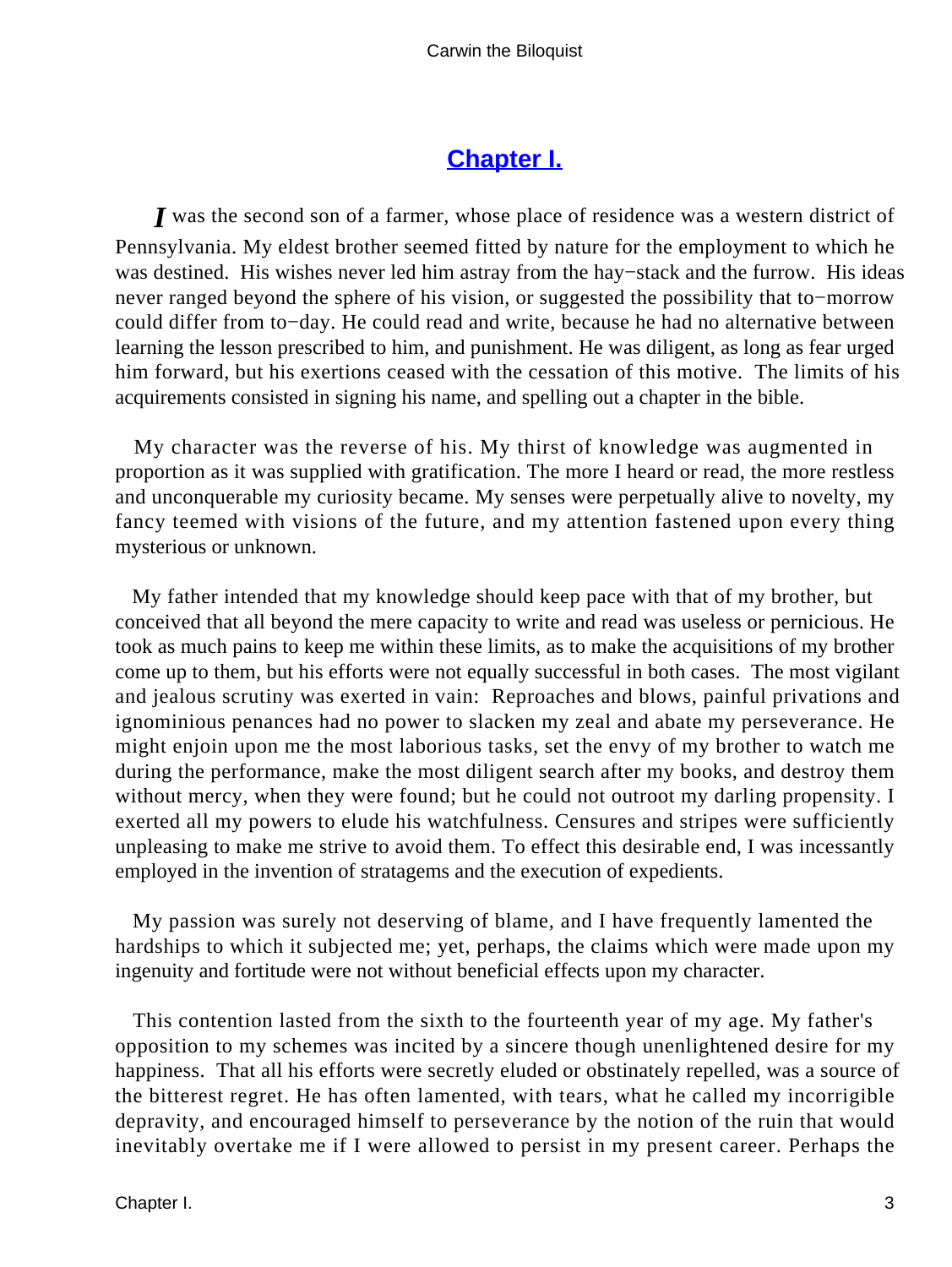sufferings which arose to him from the disappointment, were equal to those which he inflicted on me.

 In my fourteenth year, events happened which ascertained my future destiny. One evening I had been sent to bring cows from a meadow, some miles distant from my father's mansion. My time was limited, and I was menaced with severe chastisement if, according to my custom, I should stay beyond the period assigned.

 For some time these menaces rung in my ears, and I went on my way with speed. I arrived at the meadow, but the cattle had broken the fence and escaped. It was my duty to carry home the earliest tidings of this accident, but the first suggestion was to examine the cause and manner of this escape. The field was bounded by cedar railing. Five of these rails were laid horizontally from post to post. The upper one had been broken in the middle, but the rest had merely been drawn out of the holes on one side, and rested with their ends on the ground. The means which had been used for this end, the reason why one only was broken, and that one the uppermost, how a pair of horns could be so managed as to effect that which the hands of man would have found difficult, supplied a theme of meditation.

 Some accident recalled me from this reverie, and reminded me how much time had thus been consumed. I was terrified at the consequences of my delay, and sought with eagerness how they might be obviated. I asked myself if there were not a way back shorter than that by which I had come. The beaten road was rendered circuitous by a precipice that projected into a neighbouring stream, and closed up a passage by which the length of the way would have been diminished one half: at the foot of the cliff the water was of considerable depth, and agitated by an eddy. I could not estimate the danger which I should incur by plunging into it, but I was resolved to make the attempt. I have reason to think, that this experiment, if it had been tried, would have proved fatal, and my father, while he lamented my untimely fate, would have been wholly unconscious that his own unreasonable demands had occasioned it.

 I turned my steps towards the spot. To reach the edge of the stream was by no means an easy undertaking, so many abrupt points and gloomy hollows were interposed. I had frequently skirted and penetrated this tract, but had never been so completely entangled in the maze as now: hence I had remained unacquainted with a narrow pass, which, at the distance of an hundred yards from the river, would conduct me, though not without danger and toil, to the opposite side of the ridge.

 This glen was now discovered, and this discovery induced me to change my plan. If a passage could be here effected, it would be shorter and safer than that which led through the stream, and its practicability was to be known only by experiment. The path was narrow, steep, and overshadowed by rocks. The sun was nearly set, and the shadow of the cliff above, obscured the passage almost as much as midnight would have done: I was accustomed to despise danger when it presented itself in a sensible form, but, by a defect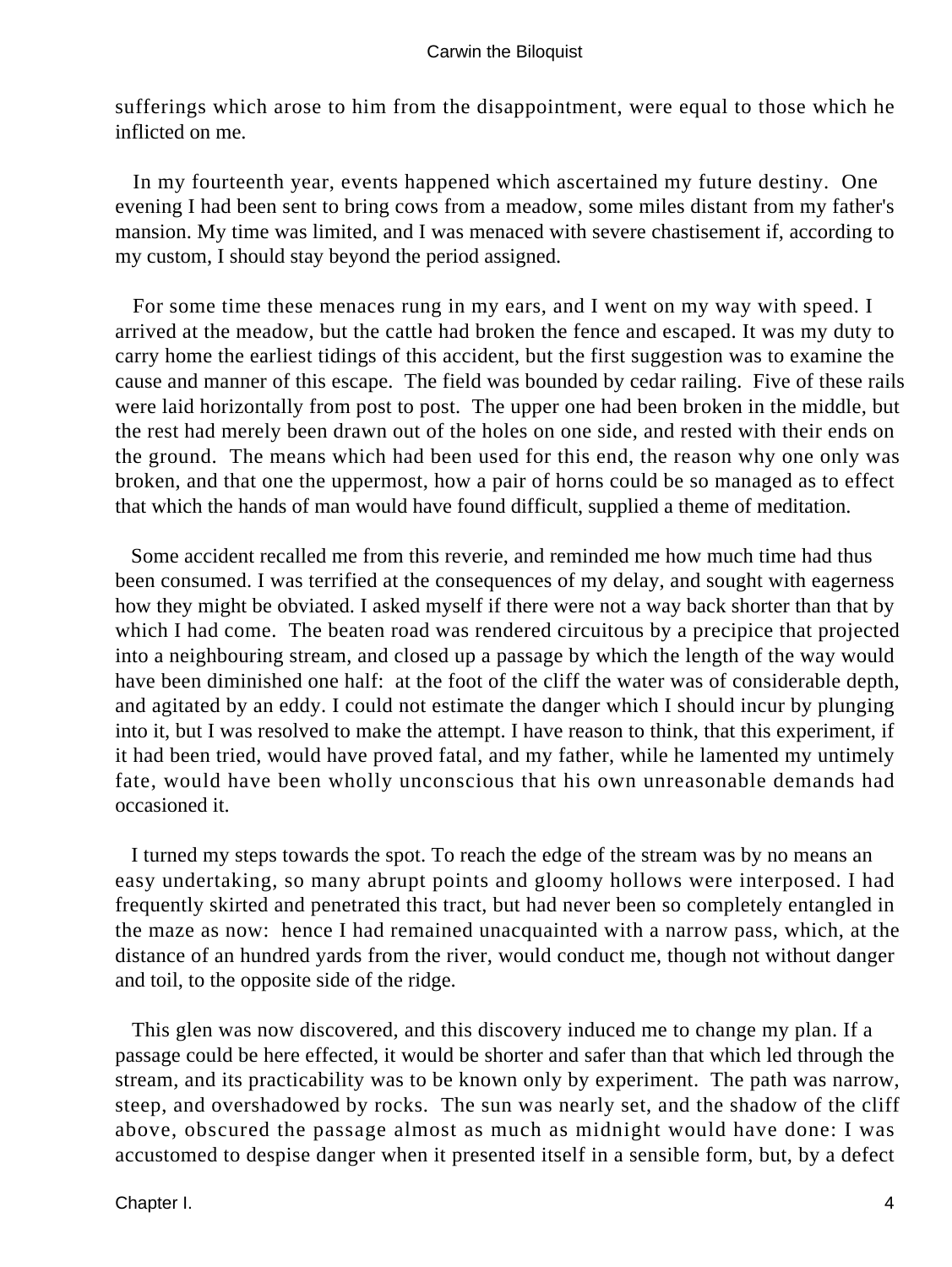common in every one's education, goblins and spectres were to me the objects of the most violent apprehensions. These were unavoidably connected with solitude and darkness, and were present to my fears when I entered this gloomy recess.

 These terrors are always lessened by calling the attention away to some indifferent object. I now made use of this expedient, and began to amuse myself by hallowing as loud as organs of unusual compass and vigour would enable me. I utterred the words which chanced to occur to me, and repeated in the shrill tones of a Mohock savage . . . «Cow! cow! come home! home!» . . . These notes were of course reverberated from the rocks which on either side towered aloft, but the echo was confused and indistinct.

 I continued, for some time, thus to beguile the way, till I reached a space more than commonly abrupt, and which required all my attention. My rude ditty was suspended till I had surmounted this impediment. In a few minutes I was at leisure to renew it. After finishing the strain, I paused. In a few seconds a voice as I then imagined, uttered the same cry from the point of a rock some hundred feet behind me; the same words, with equal distinctness and deliberation, and in the same tone, appeared to be spoken. I was startled by this incident, and cast a fearful glance behind, to discover by whom it was uttered. The spot where I stood was buried in dusk, but the eminences were still invested with a luminous and vivid twilight. The speaker, however, was concealed from my view.

 I had scarcely begun to wonder at this occurrence, when a new occasion for wonder, was afforded me. A few seconds, in like manner, elapsed, when my ditty was again rehearsed, with a no less perfect imitation, in a different quarter. . . . . To this quarter I eagerly turned my eyes, but no one was visible. . . . The station, indeed, which this new speaker seemed to occupy, was inaccessible to man or beast.

 If I were surprized at this second repetition of my words, judge how much my surprise must have been augmented, when the same calls were a third time repeated, and coming still in a new direction. Five times was this ditty successively resounded, at intervals nearly equal, always from a new quarter, and with little abatement of its original distinctness and force.

 A little reflection was sufficient to shew that this was no more than an echo of an extraordinary kind. My terrors were quickly supplanted by delight. The motives to dispatch were forgotten, and I amused myself for an hour, with talking to these cliffs: I placed myself in new positions, and exhausted my lungs and my invention in new clamours.

 The pleasures of this new discovery were an ample compensation for the ill treatment which I expected on my return. By some caprice in my father I escaped merely with a few reproaches. I seized the first opportunity of again visiting this recess, and repeating my amusement; time, and incessant repetition, could scarcely lessen its charms or exhaust the variety produced by new tones and new positions.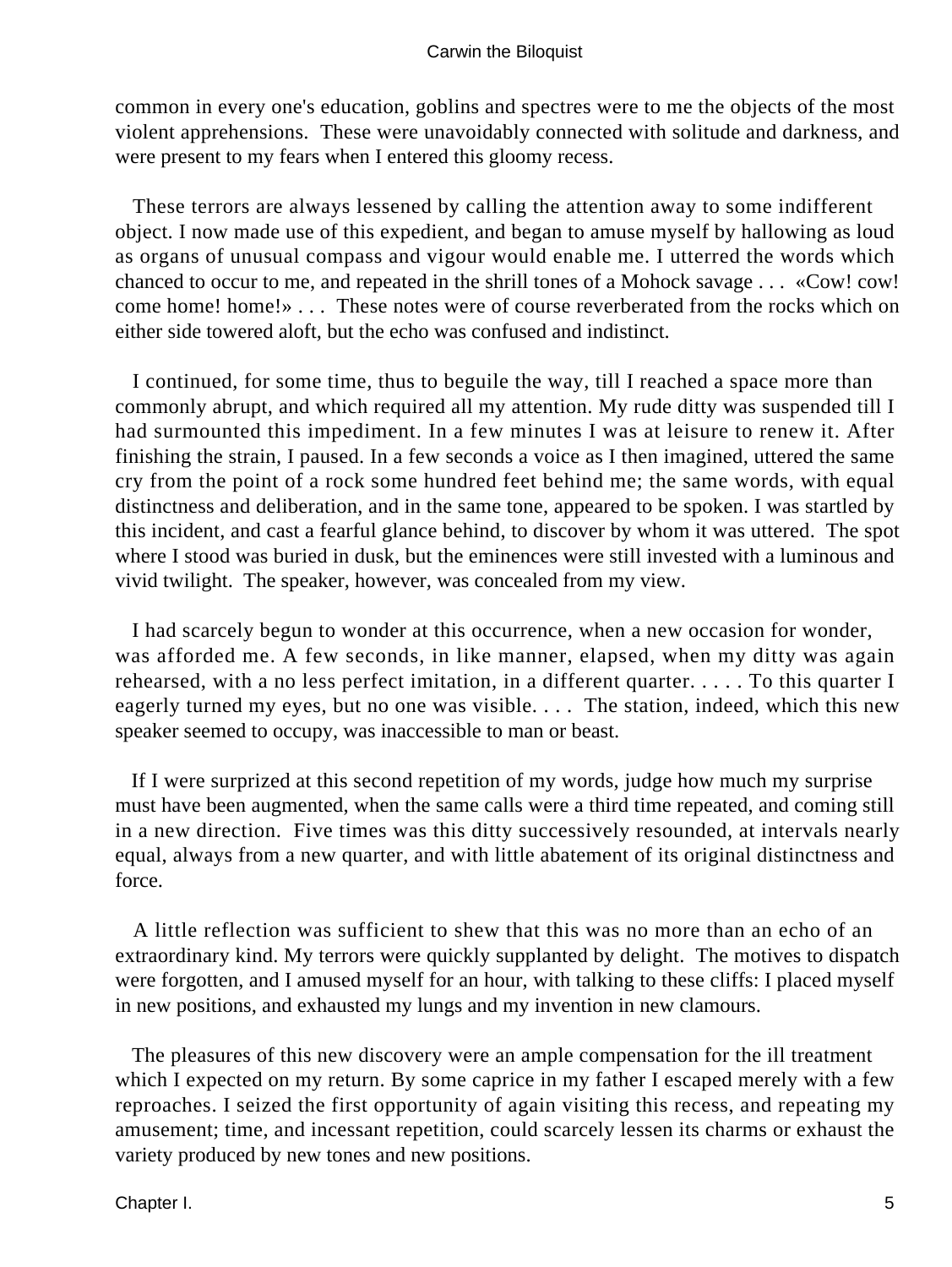The hours in which I was most free from interruption and restraint were those of moonlight. My brother and I occupied a small room above the kitchen, disconnected, in some degree, with the rest of the house. It was the rural custom to retire early to bed and to anticipate the rising of the sun. When the moonlight was strong enough to permit me to read, it was my custom to escape from bed, and hie with my book to some neighbouring eminence, where I would remain stretched on the mossy rock, till the sinking or beclouded moon, forbade me to continue my employment. I was indebted for books to a friendly person in the neighbourhood, whose compliance with my solicitations was prompted partly by benevolence and partly by enmity to my father, whom he could not more egregiously offend than by gratifying my perverse and pernicious curiosity.

 In leaving my chamber I was obliged to use the utmost caution to avoid rousing my brother, whose temper disposed him to thwart me in the least of my gratifications. My purpose was surely laudable, and yet on leaving the house and returning to it, I was obliged to use the vigilance and circumspection of a thief.

 One night I left my bed with this view. I posted first to my vocal glen, and thence scrambling up a neighbouring steep, which overlooked a wide extent of this romantic country, gave myself up to contemplation, and the perusal of Milton's Comus.

 My reflections were naturally suggested by the singularity of this echo. To hear my own voice speak at a distance would have been formerly regarded as prodigious. To hear too, that voice, not uttered by another, by whom it might easily be mimicked, but by myself! I cannot now recollect the transition which led me to the notion of sounds, similar to these, but produced by other means than reverberation. Could I not so dispose my organs as to make my voice appear at a distance?

 From speculation I proceeded to experiment. The idea of a distant voice, like my own, was intimately present to my fancy. I exerted myself with a most ardent desire, and with something like a persuasion that I should succeed. I started with surprise, for it seemed as if success had crowned my attempts. I repeated the effort, but failed. A certain position of the organs took place on the first attempt, altogether new, unexampled and as it were, by accident, for I could not attain it on the second experiment.

 You will not wonder that I exerted myself with indefatigable zeal to regain what had once, though for so short a space, been in my power. Your own ears have witnessed the success of these efforts. By perpetual exertion I gained it a second time, and now was a diligent observer of the circumstances attending it. Gradually I subjected these finer and more subtle motions to the command of my will. What was at first difficult, by exercise and habit, was rendered easy. I learned to accommodate my voice to all the varieties of distance and direction.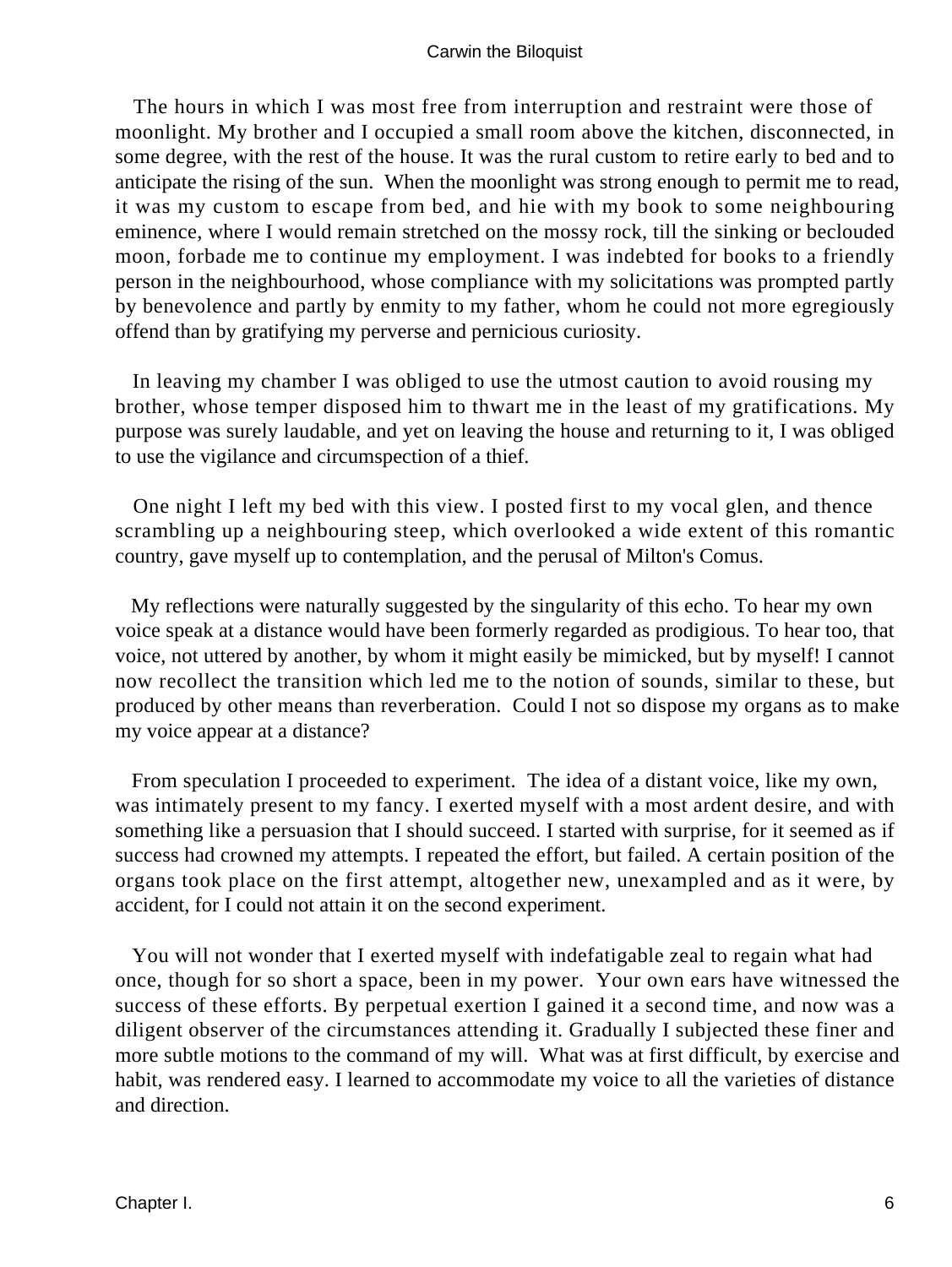It cannot be denied that this faculty is wonderful and rare, but when we consider the possible modifications of muscular motion, how few of these are usually exerted, how imperfectly they are subjected to the will, and yet that the will is capable of being rendered unlimited and absolute, will not our wonder cease?

We have seen men who could hide their tongues so perfectly that even an Anatomist, after the most accurate inspection that a living subject could admit, has affirmed the organ to be wanting, but this was effected by the exertion of muscles unknown and incredible to the greater part of mankind.

 The concurrence of teeth, palate and tongue, in the formation of speech should seem to be indispensable, and yet men have spoken distinctly though wanting a tongue, and to whom, therefore, teeth and palate were superfluous. The tribe of motions requisite to this end, are wholly latent and unknown, to those who possess that organ.

 I mean not to be more explicit. I have no reason to suppose a peculiar conformation or activity in my own organs, or that the power which I possess may not, with suitable directions and by steady efforts, be obtained by others, but I will do nothing to facilitate the acquisition. It is by far, too liable to perversion for a good man to desire to possess it, or to teach it to another.

 There remained but one thing to render this instrument as powerful in my hands as it was capable of being. From my childhood, I was remarkably skilful at imitation. There were few voices whether of men or birds or beasts which I could not imitate with success. To add my ancient, to my newly acquired skill, to talk from a distance, and at the same time, in the accents of another, was the object of my endeavours, and this object, after a certain number of trials, I finally obtained.

 In my present situation every thing that denoted intellectual exertion was a crime, and exposed me to invectives if not to stripes. This circumstance induced me to be silent to all others, on the subject of my discovery. But, added to this, was a confused belief, that it might be made, in some way instrumental to my relief from the hardships and restraints of my present condition. For some time I was not aware of the mode in which it might be rendered subservient to this end.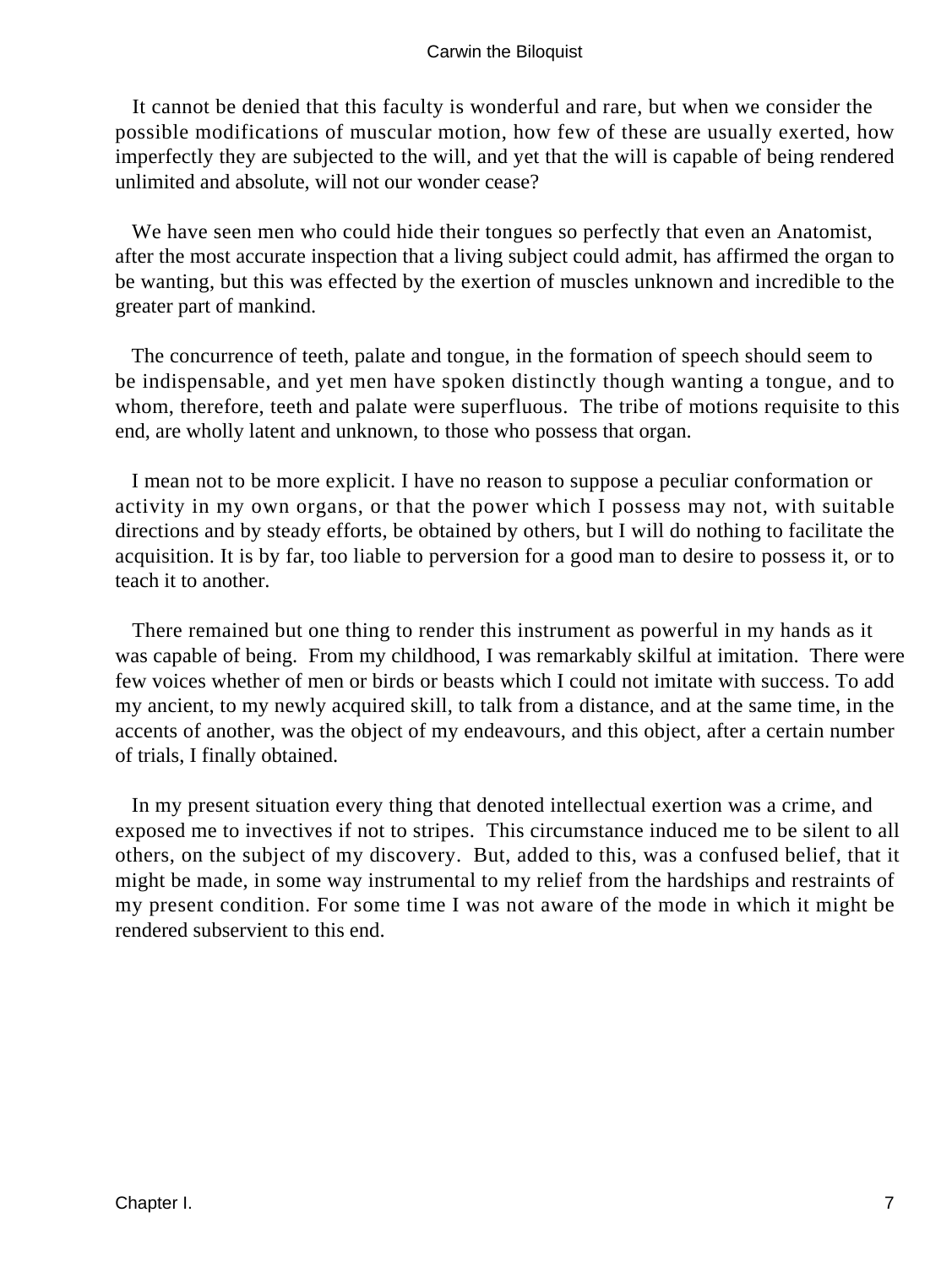## **[Chapter II.](#page-51-0)**

<span id="page-8-0"></span>*My* father's sister was an ancient lady, resident in Philadelphia, the relict of a merchant, whose decease left her the enjoyment of a frugal competence. She was without children, and had often expressed her desire that her nephew Frank, whom she always considered as a sprightly and promising lad, should be put under her care. She offered to be at the expense of my education, and to bequeath to me at her death her slender patrimony.

 This arrangement was obstinately rejected by my father, because it was merely fostering and giving scope to propensities, which he considered as hurtful, and because his avarice desired that this inheritance should fall to no one but himself. To me, it was a scheme of ravishing felicity, and to be debarred from it was a source of anguish known to few. I had too much experience of my father's pertinaciousness ever to hope for a change in his views; yet the bliss of living with my aunt, in a new and busy scene, and in the unbounded indulgence of my literary passion, continually occupied my thoughts: for a long time these thoughts were productive only of despondency and tears.

 Time only enchanced the desirableness of this scheme; my new faculty would naturally connect itself with these wishes, and the question could not fail to occur whether it might not aid me in the execution of my favourite plan.

 A thousand superstitious tales were current in the family. Apparitions had been seen, and voices had been heard on a multitude of occasions. My father was a confident believer in supernatural tokens. The voice of his wife, who had been many years dead, had been twice heard at midnight whispering at his pillow. I frequently asked myself whether a scheme favourable to my views might not be built upon these foundations. Suppose (thought I) my mother should be made to enjoin upon him compliance with my wishes?

 This idea bred in me a temporary consternation. To imitate the voice of the dead, to counterfeit a commission from heaven, bore the aspect of presumption and impiety. It seemed an offence which could not fail to draw after it the vengeance of the deity. My wishes for a time yielded to my fears, but this scheme in proportion as I meditated on it, became more plausible; no other occurred to me so easy and so efficacious. I endeavoured to persuade myself that the end proposed, was, in the highest degree praiseworthy, and that the excellence of my purpose would justify the means employed to attain it.

 My resolutions were, for a time, attended with fluctuations and misgivings. These gradually disappeared, and my purpose became firm; I was next to devise the means of effecting my views, this did not demand any tedious deliberation. It was easy to gain access to my father's chamber without notice or detection, cautious footsteps and the suppression of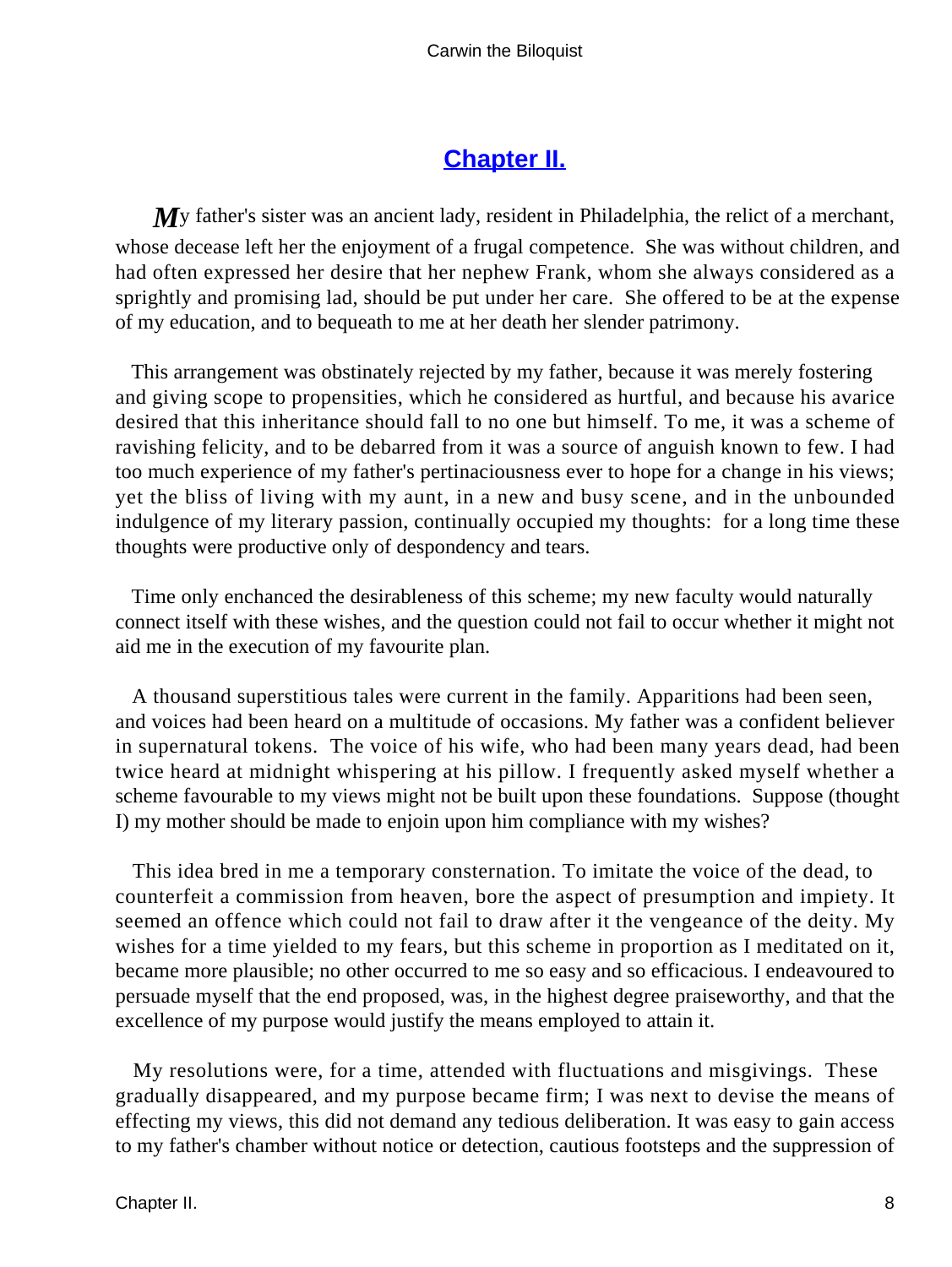breath would place me, unsuspected and unthought of, by his bed side. The words I should use, and the mode of utterance were not easily settled, but having at length selected these, I made myself by much previous repetition, perfectly familiar with the use of them.

 I selected a blustering and inclement night, in which the darkness was augmented by a veil of the blackest clouds. The building we inhabited was slight in its structure, and full of crevices through which the gale found easy way, and whistled in a thousand cadences. On this night the elemental music was remarkably sonorous, and was mingled not unfrequently with ~~thunder heard remote~~.

 I could not divest myself of secret dread. My heart faultered with a consciousness of wrong. Heaven seemed to be present and to disapprove my work; I listened to the thunder and the wind, as to the stern voice of this disapprobation. Big drops stood on my forehead, and my tremors almost incapacitated me from proceeding.

 These impediments however I surmounted; I crept up stairs at midnight, and entered my father's chamber. The darkness was intense and I sought with outstretched hands for his bed. The darkness, added to the trepidation of my thoughts, disabled me from making a right estimate of distances: I was conscious of this, and when I advanced within the room, paused.

 I endeavoured to compare the progress I had made with my knowledge of the room, and governed by the result of this comparison, proceeded cautiously and with hands still outstretched in search of the foot of the bed. At this moment lightning flashed into the room: the brightness of the gleam was dazzling, yet it afforded me an exact knowledge of my situation. I had mistaken my way, and discovered that my knees nearly touched the bedstead, and that my hands at the next step, would have touched my father's cheek. His closed eyes and every line in his countenance, were painted, as it were, for an instant on my sight.

 The flash was accompanied with a burst of thunder, whose vehemence was stunning. I always entertained a dread of thunder, and now recoiled, overborne with terror. Never had I witnessed so luminous a gleam and so tremendous a shock, yet my father's slumber appeared not to be disturbed by it.

 I stood irresolute and trembling; to prosecute my purpose in this state of mind was impossible. I resolved for the present to relinquish it, and turned with a view of exploring my way out of the chamber. Just then a light seen through the window, caught my eye. It was at first weak but speedily increased; no second thought was necessary to inform me that the barn, situated at a small distance from the house, and newly stored with hay, was in flames, in consequence of being struck by the lightning.

 My terror at this spectacle made me careless of all consequences relative to myself. I rushed to the bed and throwing myself on my father, awakened him by loud cries. The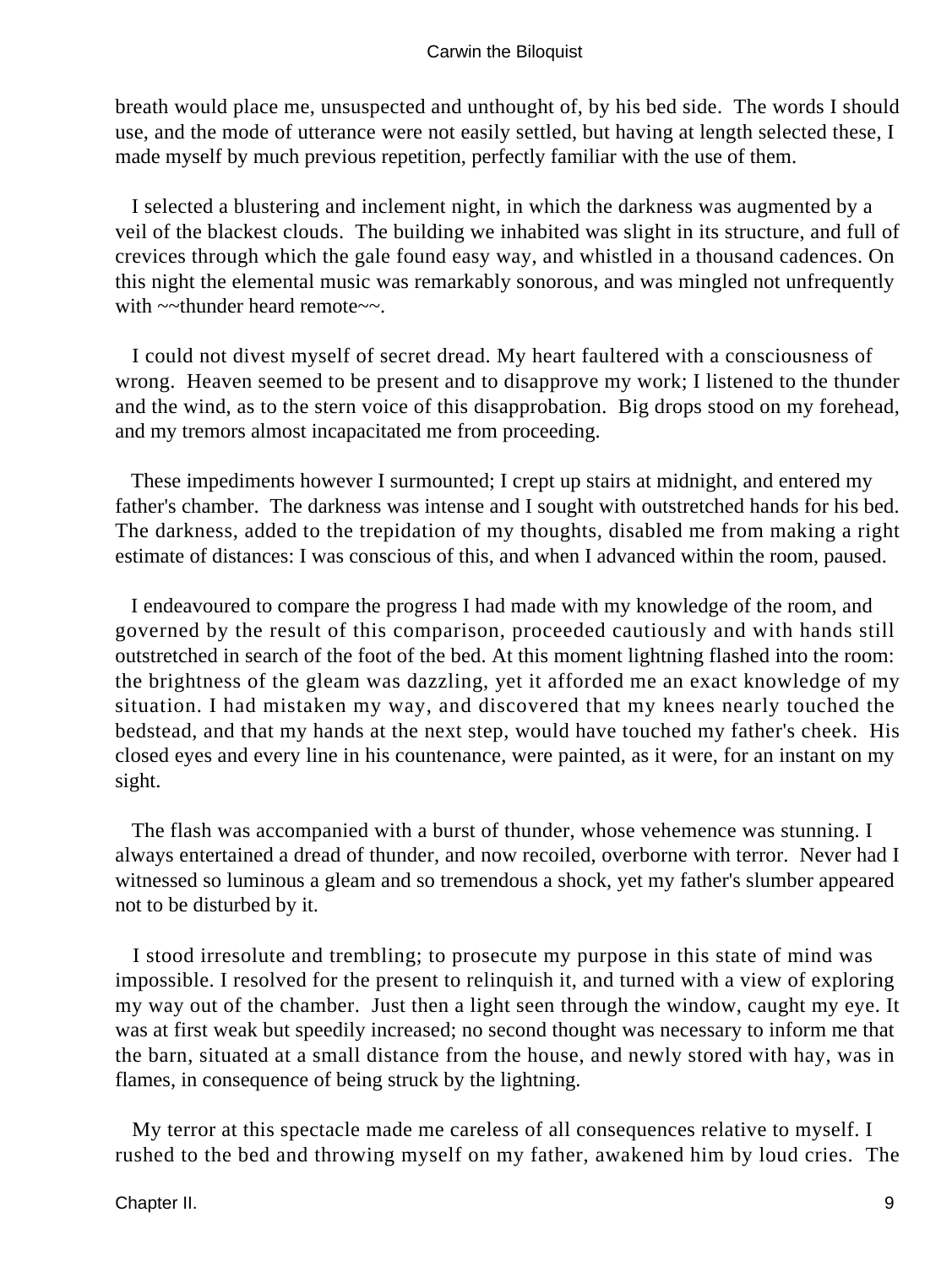family were speedily roused, and were compelled to remain impotent spectators of the devastation. Fortunately the wind blew in a contrary direction, so that our habitation was not injured.

 The impression that was made upon me by the incidents of that night is indelible. The wind gradually rose into an hurricane; the largest branches were torn from the trees, and whirled aloft into the air; others were uprooted and laid prostrate on the ground. The barn was a spacious edifice, consisting wholly of wood, and filled with a plenteous harvest. Thus supplied with fuel, and fanned by the wind, the fire raged with incredible fury; meanwhile clouds rolled above, whose blackness was rendered more conspicuous by reflection from the flames; the vast volumes of smoke were dissipated in a moment by the storm, while glowing fragments and cinders were borne to an immense hight, and tossed everywhere in wild confusion. Ever and anon the sable canopy that hung around us was streaked with lightning, and the peals, by which it was accompanied, were deafning, and with scarcely any intermission.

 It was, doubtless, absurd to imagine any connexion between this portentous scene and the purpose that I had meditated, yet a belief of this connexion, though wavering and obscure, lurked in my mind; something more than a coincidence merely casual, appeared to have subsisted between my situation, at my father's bed side, and the flash that darted through the window, and diverted me from my design. It palsied my courage, and strengthened my conviction, that my scheme was criminal.

 After some time had elapsed, and tranquility was, in some degree, restored in the family, my father reverted to the circumstances in which I had been discovered on the first alarm of this event. The truth was impossible to be told. I felt the utmost reluctance to be guilty of a falsehood, but by falsehood only could I elude detection. That my guilt was the offspring of a fatal necessity, that the injustice of others gave it birth and made it unavoidable, afforded me slight consolation. Nothing can be more injurious than a lie, but its evil tendency chiefly respects our future conduct. Its direct consequences may be transient and few, but it facilitates a repetition, strengthens temptation, and grows into habit. I pretended some necessity had drawn me from my bed, and that discovering the condition of the barn, I hastened to inform my father.

 Some time after this, my father summoned me to his presence. I had been previously guilty of disobedience to his commands, in a matter about which he was usually very scrupulous. My brother had been privy to my offence, and had threatened to be my accuser. On this occasion I expected nothing but arraignment and punishment. Weary of oppression, and hopeless of any change in my father's temper and views, I had formed the resolution of eloping from his house, and of trusting, young as I was, to the caprice of fortune. I was hesitating whether to abscond without the knowledge of the family, or to make my resolutions known to them, and while I avowed my resolution, to adhere to it in spite of opposition and remonstrances, when I received this summons.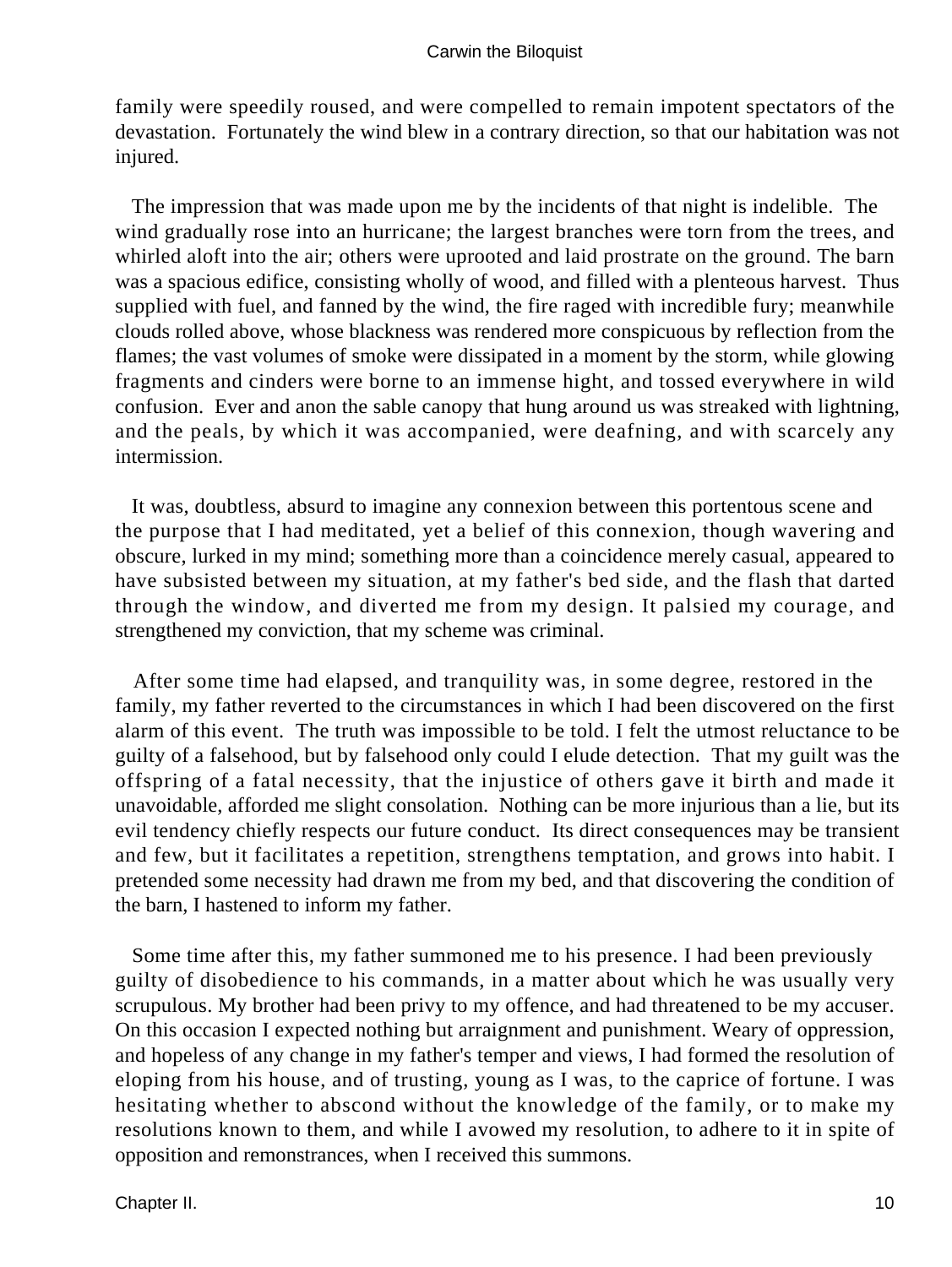I was employed at this time in the field; night was approaching, and I had made no preparation for departure; all the preparation in my power to make, was indeed small; a few clothes, made into a bundle, was the sum of my possessions. Time would have little influence in improving my prospects, and I resolved to execute my scheme immediately.

 I left my work intending to seek my chamber, and taking what was my own, to disappear forever. I turned a stile that led out of the field into a bye path, when my father appeared before me, advancing in an opposite direction; to avoid him was impossible, and I summoned my fortitude to a conflict with his passion.

 As soon as we met, instead of anger and upbraiding, he told me, that he had been reflecting on my aunt's proposal, to take me under her protection, and had concluded that the plan was proper; if I still retained my wishes on that head, he would readily comply with them, and that, if I chose, I might set off for the city next morning, as a neighbours waggon was preparing to go.

 I shall not dwell on the rapture with which this proposal was listened to: it was with difficulty that I persuaded myself that he was in earnest in making it, nor could divine the reasons, for so sudden and unexpected a change in his maxims. . . . These I afterwards discovered. Some one had instilled into him fears, that my aunt exasperated at his opposition to her request, respecting the unfortunate Frank, would bequeath her property to strangers; to obviate this evil, which his avarice prompted him to regard as much greater than any mischief, that would accrue to me, from the change of my abode, he embraced her proposal.

 I entered with exultation and triumph on this new scene; my hopes were by no means disappointed. Detested labour was exchanged for luxurious idleness. I was master of my time, and the chuser of my occupations. My kinswoman on discovering that I entertained no relish for the drudgery of colleges, and was contented with the means of intellectual gratification, which I could obtain under her roof, allowed me to pursue my own choice.

 Three tranquil years passed away, during which, each day added to my happiness, by adding to my knowledge. My biloquial faculty was not neglected. I improved it by assiduous exercise; I deeply reflected on the use to which it might be applied. I was not destitute of pure intentions; I delighted not in evil; I was incapable of knowingly contributing to another's misery, but the sole or principal end of my endeavours was not the happiness of others.

 I was actuated by ambition. I was delighted to possess superior power; I was prone to manifest that superiority, and was satisfied if this were done, without much solicitude concerning consequences. I sported frequently with the apprehensions of my associates, and threw out a bait for their wonder, and supplied them with occasions for the structure of theories. It may not be amiss to enumerate one or two adventures in which I was engaged.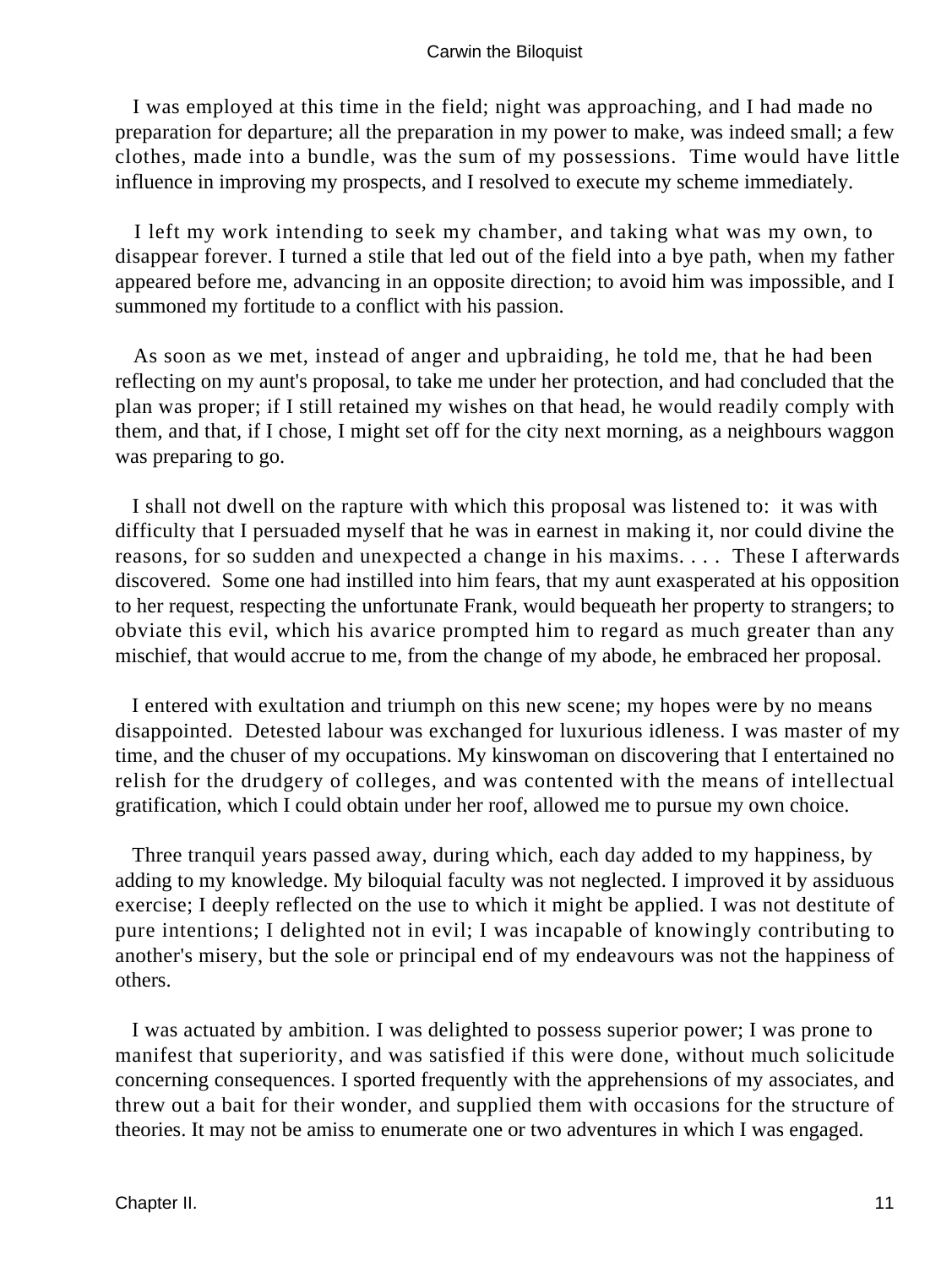## **[Chapter III.](#page-51-0)**

<span id="page-12-0"></span>*I* had taken much pains to improve the sagacity of a favourite Spaniel. It was my purpose, indeed, to ascertain to what degree of improvement the principles of reasoning and imitation could be carried in a dog. There is no doubt that the animal affixes distinct ideas to sounds. What are the possible limits of his vocabulary no one can tell. In conversing with my dog I did not use English words, but selected simple monosyllables. Habit likewise enabled him to comprehend my gestures. If I crossed my hands on my breast he understood the signal and laid down behind me. If I joined my hands and lifted them to my breast, he returned home. If I grasped one arm above the elbow he ran before me. If I lifted my hand to my forehead he trotted composedly behind. By one motion I could make him bark; by another I could reduce him to silence. He would howl in twenty different strains of mournfulness, at my bidding. He would fetch and carry with undeviating faithfulness.

 His actions being thus chiefly regulated by gestures, that to a stranger would appear indifferent or casual, it was easy to produce a belief that the animal's knowledge was much greater than in truth, it was.

 One day, in a mixed company, the discourse turned upon the unrivaled abilities of ~~Damon~~. Damon had, indeed, acquired in all the circles which I frequented, an extraordinary reputation. Numerous instances of his sagacity were quoted and some of them exhibited on the spot. Much surprise was excited by the readiness with which he appeared to comprehend sentences of considerable abstraction and complexity, though, he in reality, attended to nothing but the movements of hand or fingers with which I accompanied my words. I enhanced the astonishment of some and excited the ridicule of others, by observing that my dog not only understood English when spoken by others, but actually spoke the language himself, with no small degree of precision.

 This assertion could not be admitted without proof; proof, therefore, was readily produced. At a known signal, Damon began a low interrupted noise, in which the astonished hearers clearly distinguished English words. A dialogue began between the animal and his master, which was maintained, on the part of the former, with great vivacity and spirit. In this dialogue the dog asserted the dignity of his species and capacity of intellectual improvement. The company separated lost in wonder, but perfectly convinced by the evidence that had been produced.

 On a subsequent occasion a select company was assembled at a garden, at a small distance from the city. Discourse glided through a variety of topics, till it lighted at length on the subject of invisible beings. From the speculations of philosophers we proceeded to the creations of the poet. Some maintained the justness of Shakspear's delineations of aerial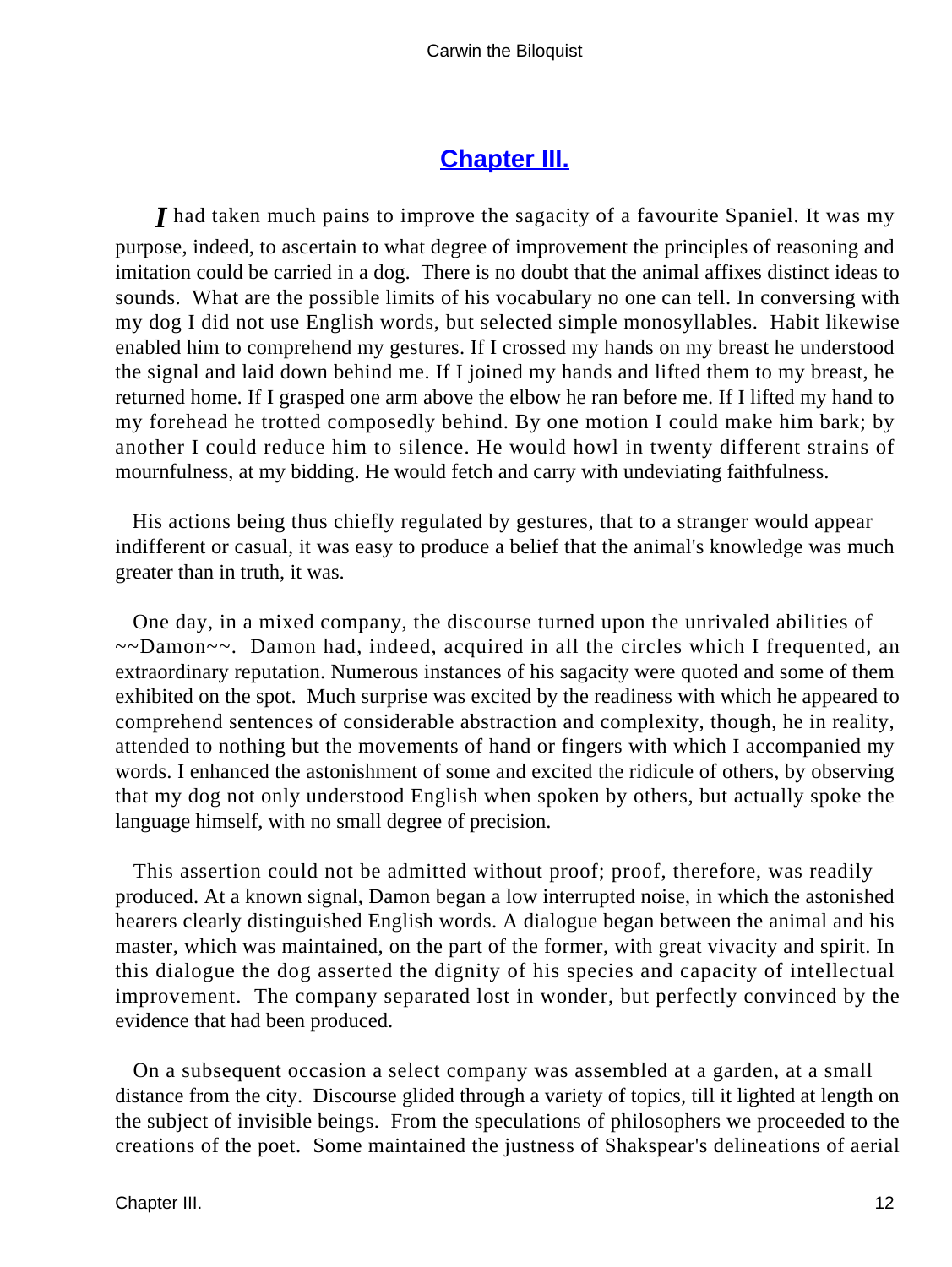beings, while others denied it. By no violent transition, Ariel and his songs were introduced, and a lady, celebrated for her musical skill, was solicited to accompany her pedal harp with the song of «Five fathom deep thy father lies» . . . She was known to have set, for her favourite instrument, all the songs of Shakspeare.

 My youth made me little more than an auditor on this occasion. I sat apart from the rest of the company, and carefully noted every thing. The track which the conversation had taken, suggested a scheme which was not thoroughly digested when the lady began her enchanting strain.

 She ended and the audience were mute with rapture. The pause continued, when a strain was wafted to our ears from another quarter. The spot where we sat was embowered by a vine. The verdant arch was lofty and the area beneath was spacious.

 The sound proceeded from above. At first it was faint and scarcely audible; presently it reached a louder key, and every eye was cast up in expectation of beholding a face among the pendant clusters. The strain was easily recognized, for it was no other than that which Ariel is made to sing when finally absolved from the service of the wizard.

In the Cowslips bell I lie, On the Bat's back I do fly . . . After summer merrily,

 Their hearts palpitated as they listened: they gazed at each other for a solution of the mystery. At length the strain died away at distance, and an interval of silence was succeded by an earnest discussion of the cause of this prodigy. One supposition only could be adopted, which was, that the strain was uttered by human organs. That the songster was stationed on the roof of the arbour, and having finished his melody had risen into the viewless fields of air.

 I had been invited to spend a week at this house: this period was nearly expired when I received information that my aunt was suddenly taken sick, and that her life was in imminent danger. I immediately set out on my return to the city, but before my arrival she was dead.

 This lady was entitled to my gratitude and esteem; I had received the most essential benefits at her hand. I was not destitute of sensibility, and was deeply affected by this event: I will own, however, that my grief was lessened by reflecting on the consequences of her death, with regard to my own condition. I had been ever taught to consider myself as her heir, and her death, therefore, would free me from certain restraints.

 My aunt had a female servant, who had lived with her for twenty years: she was married, but her husband, who was an artizan, lived apart from her: I had no reason to suspect the woman's sincerity and disinterestedness; but my aunt was no sooner consigned to the grave than a will was produced, in which Dorothy was named her sole and universal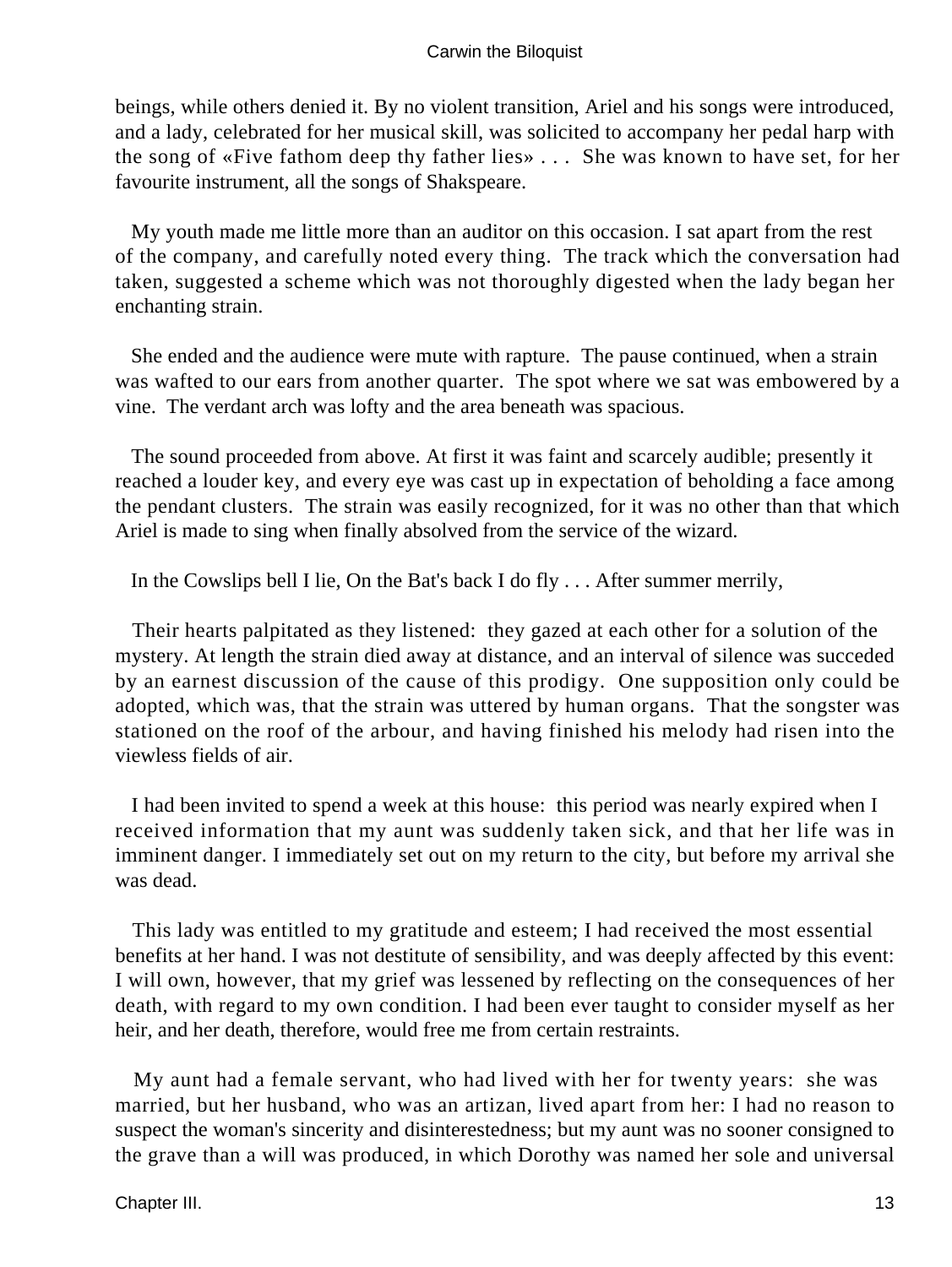heir.

 It was in vain to urge my expectations and my claims . . . . the instrument was legibly and legally drawn up . . . . Dorothy was exasperated by my opposition and surmises, and vigorously enforced her title. In a week after the decease of my kinswoman, I was obliged to seek a new dwelling. As all my property consisted in my cloths and my papers, this was easily done.

 My condition was now calamitous and forlorn. Confiding in the acquisition of my aunt's patrimony, I had made no other provision for the future; I hated manual labour, or any task of which the object was gain. To be guided in my choice of occupations by any motive but the pleasure which the occupation was qualified to produce, was intolerable to my proud, indolent, and restive temper.

 This resource was now cut off; the means of immediate subsistence were denied me: If I had determined to acquire the knowledge of some lucrative art, the acquisition would demand time, and, meanwhile, I was absolutely destitute of support. My father's house was, indeed, open to me, but I preferred to stifle myself with the filth of the kennel, rather than to return to it.

 Some plan it was immediately necessary to adopt. The exigence of my affairs, and this reverse of fortune, continually occupied my thoughts; I estranged myself from society and from books, and devoted myself to lonely walks and mournful meditation.

 One morning as I ranged along the bank of Schuylkill, I encountered a person, by name Ludloe, of whom I had some previous knowledge. He was from Ireland; was a man of some rank and apparently rich: I had met with him before, but in mixed companies, where little direct intercourse had taken place between us. Our last meeting was in the arbour where Ariel was so unexpectedly introduced.

 Our acquaintance merely justified a transient salutation; but he did not content himself with noticing me as I passed, but joined me in my walk and entered into conversation. It was easy to advert to the occasion on which we had last met, and to the mysterious incident which then occurred. I was solicitous to dive into his thoughts upon this head and put some questions which tended to the point that I wished.

 I was somewhat startled when he expressed his belief, that the performer of this mystic strain was one of the company then present, who exerted, for this end, a faculty not commonly possessed. Who this person was he did not venture to guess, and could not discover, by the tokens which he suffered to appear, that his suspicions glanced at me. He expatiated with great profoundness and fertility of ideas, on the uses to which a faculty like this might be employed. No more powerful engine, he said, could be conceived, by which the ignorant and credulous might be moulded to our purposes; managed by a man of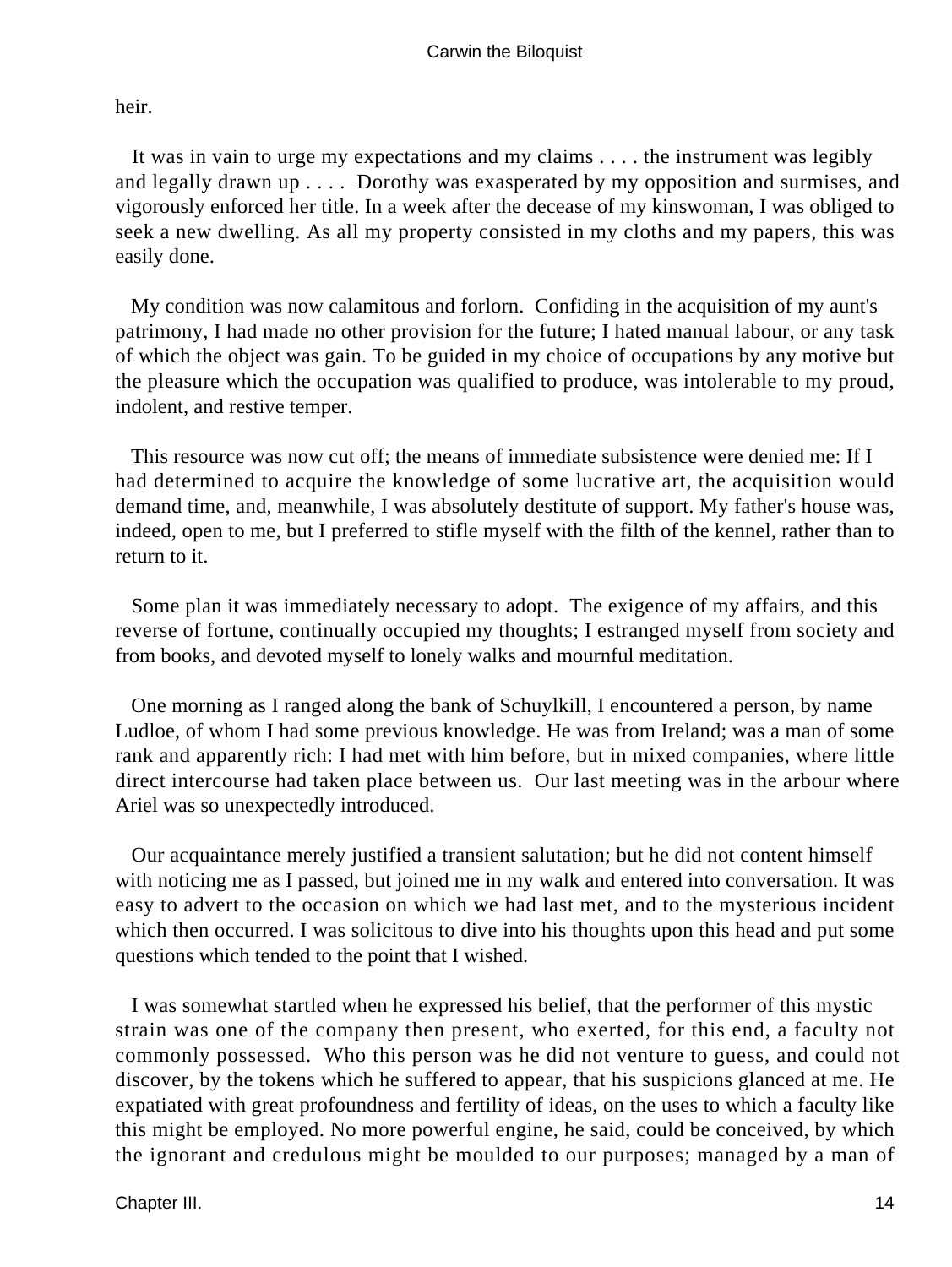ordinary talents, it would open for him the straightest and surest avenues to wealth and power.

 His remarks excited in my mind a new strain of thoughts. I had not hitherto considered the subject in this light, though vague ideas of the importance of this art could not fail to be occasionally suggested: I ventured to inquire into his ideas of the mode, in which an art like this could be employed, so as to effect the purposes he mentioned.

 He dealt chiefly in general representations. Men, he said, believed in the existence and energy of invisible powers, and in the duty of discovering and conforming to their will. This will was supposed to be sometimes made known to them through the medium of their senses. A voice coming from a quarter where no attendant form could be seen would, in most cases, be ascribed to supernal agency, and a command imposed on them, in this manner, would be obeyed with religious scrupulousness. Thus men might be imperiously directed in the disposal of their industry, their property, and even of their lives. Men, actuated by a mistaken sense of duty, might, under this influence, be led to the commission of the most flagitious, as well as the most heroic acts: If it were his desire to accumulate wealth, or institute a new sect, he should need no other instrument.

 I listened to this kind of discourse with great avidity, and regretted when he thought proper to introduce new topics. He ended by requesting me to visit him, which I eagerly consented to do. When left alone, my imagination was filled with the images suggested by this conversation. The hopelessness of better fortune, which I had lately harboured, now gave place to cheering confidence. Those motives of rectitude which should deter me from this species of imposture, had never been vivid or stable, and were still more weakened by the artifices of which I had already been guilty. The utility or harmlessness of the end, justified, in my eyes, the means.

 No event had been more unexpected, by me, than the bequest of my aunt to her servant. The will, under which the latter claimed, was dated prior to my coming to the city. I was not surprised, therefore, that it had once been made, but merely that it had never been cancelled or superseded by a later instrument. My wishes inclined me to suspect the existence of a later will, but I had conceived that, to ascertain its existence, was beyond my power.

 Now, however, a different opinion began to be entertained. This woman like those of her sex and class was unlettered and superstitious. Her faith in spells and apparitions, was of the most lively kind. Could not her conscience be awakened by a voice from the grave! Lonely and at midnight, my aunt might be introduced, upbraiding her for her injustice, and commanding her to attone for it by acknowledging the claim of the rightful proprietor.

 True it was, that no subsequent will might exist, but this was the fruit of mistake, or of negligence. She probably intended to cancel the old one, but this act might, by her own weakness, or by the artifices of her servant, be delayed till death had put it out of her power.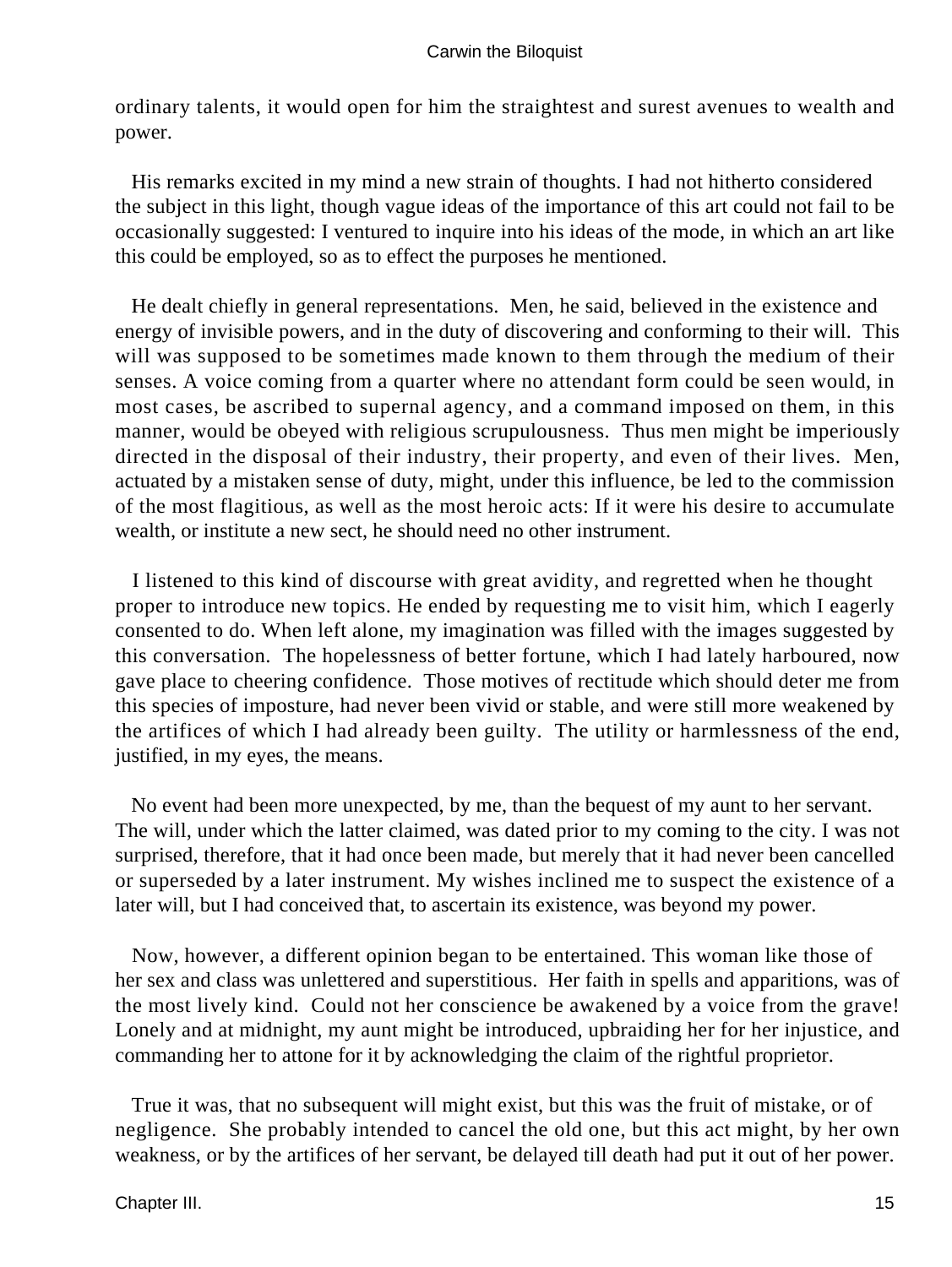In either case a mandate from the dead could scarcely fail of being obeyed.

 I considered this woman as the usurper of my property. Her husband as well as herself, were laborious and covetous; their good fortune had made no change in their mode of living, but they were as frugal and as eager to accumulate as ever. In their hands, money was inert and sterile, or it served to foster their vices. To take it from them would, therefore, be a benefit both to them and to myself; not even an imaginary injury would be inflicted. Restitution, if legally compelled to it, would be reluctant and painful, but if enjoined by Heaven would be voluntary, and the performance of a seeming duty would carry with it, its own reward.

 These reasonings, aided by inclination, were sufficient to determine me. I have no doubt but their fallacy would have been detected in the sequel, and my scheme have been productive of nothing but confusion and remorse. From these consequences, however, my fate interposed, as in the former instance, to save me.

 Having formed my resolution, many preliminaries to its execution were necessary to be settled. These demanded deliberation and delay; meanwhile I recollected my promise to Ludlow, and paid him a visit. I met a frank and affectionate reception. It would not be easy to paint the delight which I experienced in this man's society. I was at first oppressed with the sense of my own inferiority in age, knowledge and rank. Hence arose numberless reserves and incapacitating diffidences; but these were speedily dissipated by the fascinations of this man's address. His superiority was only rendered, by time, more conspicuous, but this superiority, by appearing never to be present to his own mind, ceased to be uneasy to me. My questions required to be frequently answered, and my mistakes to be rectified; but my keenest scrutiny, could detect in his manner, neither arrogance nor contempt. He seemed to talk merely from the overflow of his ideas, or a benevolent desire of imparting information.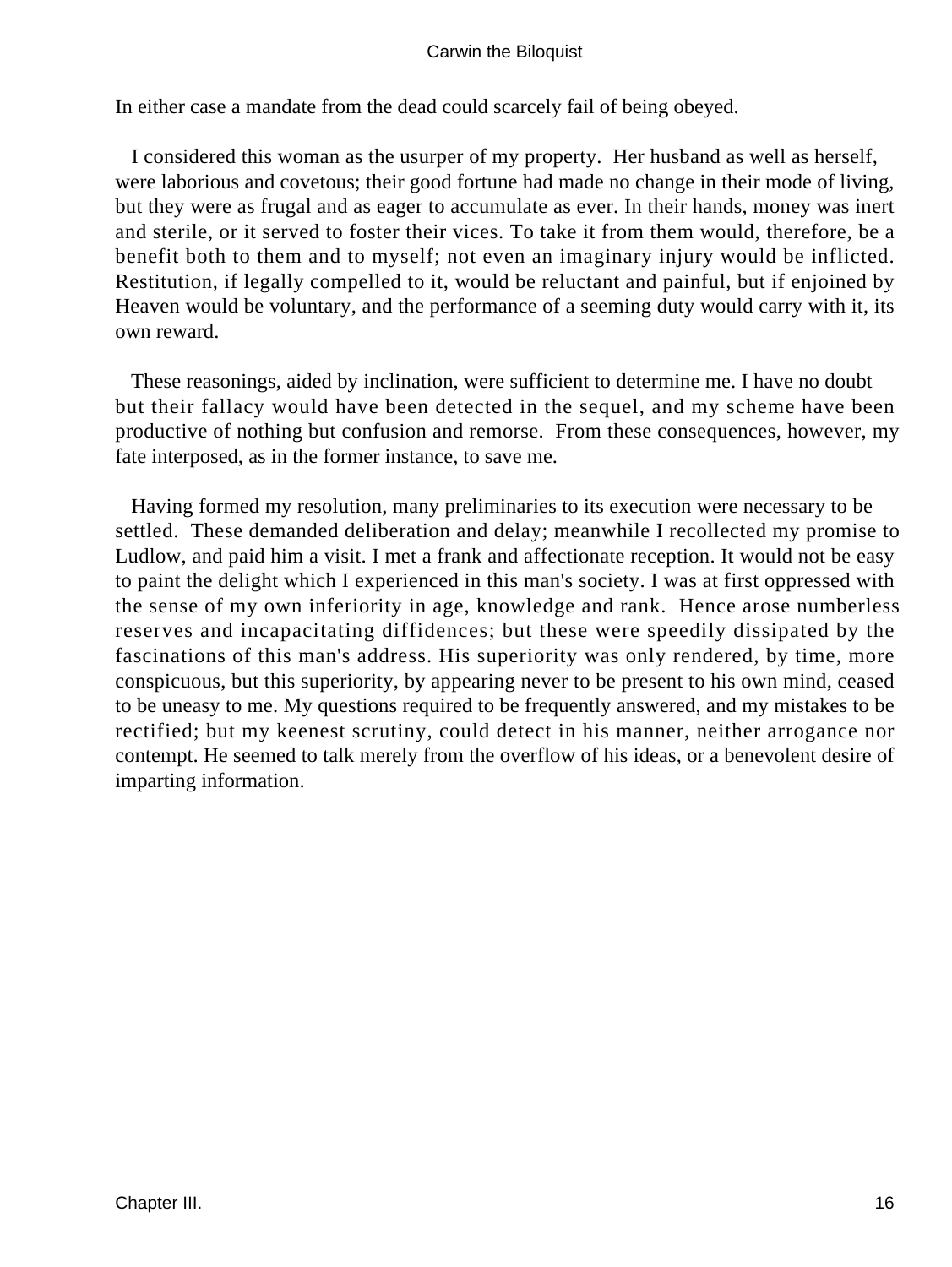## **[Chapter IV.](#page-51-0)**

<span id="page-17-0"></span>*M*y visits gradually became more frequent. Meanwhile my wants increased, and the necessity of some change in my condition became daily more urgent. This incited my reflections on the scheme which I had formed. The time and place suitable to my design, were not selected without much anxious inquiry and frequent waverings of purpose. These being at length fixed, the interval to elapse, before the carrying of my design into effect, was not without perturbation and suspense. These could not be concealed from my new friend and at length prompted him to inquire into the cause.

 It was not possible to communicate the whole truth; but the warmth of his manner inspired me with some degree of ingenuousness. I did not hide from him my former hopes and my present destitute condition. He listened to my tale with no expressions of sympathy, and when I had finished, abruptly inquired whether I had any objection to a voyage to Europe? I answered in the negative. He then said that he was preparing to depart in a fortnight and advised me to make up my mind to accompany him.

 This unexpected proposal gave me pleasure and surprize, but the want of money occurred to me as an insuperable objection. On this being mentioned, Oho! said he, carelessly, that objection is easily removed, I will bear all expenses of your passage myself.

 The extraordinary beneficence of this act as well as the air of uncautiousness attending it, made me doubt the sincerity of his offer, and when new declarations removed this doubt, I could not forbear expressing at once my sense of his generosity and of my own unworthiness.

 He replied that generosity had been expunged from his catalogue as having no meaning or a vicious one. It was the scope of his exertions to be just. This was the sum of human duty, and he that fell short, ran beside, or outstripped justice was a criminal. What he gave me was my due or not my due. If it were my due, I might reasonably demand it from him and it was wicked to withhold it. Merit on one side or gratitude on the other, were contradictory and unintelligible.

 If I were fully convinced that this benefit was not my due and yet received it, he should hold me in contempt. The rectitude of my principles and conduct would be the measure of his approbation, and no benefit should he ever bestow which the receiver was not entitled to claim, and which it would not be criminal in him to refuse.

 These principles were not new from the mouth of Ludloe, but they had, hitherto, been regarded as the fruits of a venturous speculation in my mind. I had never traced them into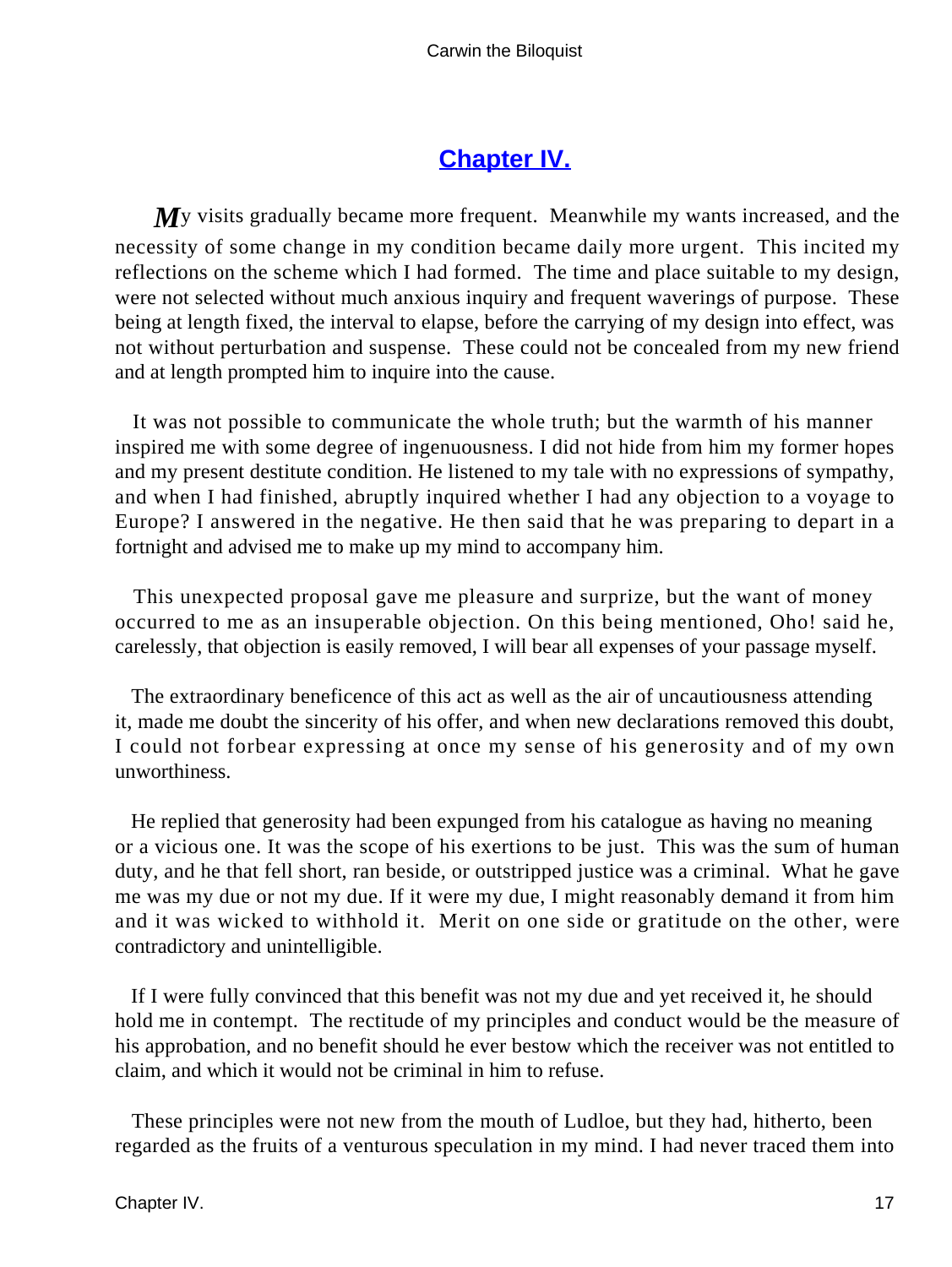their practical consequences, and if his conduct on this occasion had not squared with his maxims, I should not have imputed to him inconsistency. I did not ponder on these reasonings at this time: objects of immediate importance engrossed my thoughts.

 One obstacle to this measure was removed. When my voyage was performed how should I subsist in my new abode? I concealed not my perplexity and he commented on it in his usual manner. How did I mean to subsist, he asked, in my own country? The means of living would be, at least, as much within my reach there as here. As to the pressure of immediate and absolute want, he believed I should be exposed to little hazard. With talents such as mine, I must be hunted by a destiny peculiarly malignant, if I could not provide myself with necessaries wherever my lot were cast.

 He would make allowances, however, for my diffidence and self− distrust, and would obviate my fears by expressing his own intentions with regard to me. I must be apprized, however, of his true meaning. He laboured to shun all hurtful and vitious things, and therefore carefully abstained from making or confiding ~~in promises~~. It was just to assist me in this voyage, and it would probably be equally just to continue to me similar assistance when it was finished. That indeed was a subject, in a great degree, within my own cognizance. His aid would be proportioned to my wants and to my merits, and I had only to take care that my claims were just, for them to be admitted.

 This scheme could not but appear to me eligible. I thirsted after an acquaintance with new scenes; my present situation could not be changed for a worse; I trusted to the constancy of Ludloe's friendship; to this at least it was better to trust than to the success of my imposture on Dorothy, which was adopted merely as a desperate expedient: finally I determined to embark with him.

 In the course of this voyage my mind was busily employed. There were no other passengers beside ourselves, so that my own condition and the character of Ludloe, continually presented themselves to my reflections. It will be supposed that I was not a vague or indifferent observer.

 There were no vicissitudes in the deportment or lapses in the discourse of my friend. His feelings appeared to preserve an unchangeable tenor, and his thoughts and words always to flow with the same rapidity. His slumber was profound and his wakeful hours serene. He was regular and temperate in all his exercises and gratifications. Hence were derived his clear perceptions and exuberant health.

 This treatment of me, like all his other mental and corporal operations, was modelled by one inflexible standard. Certain scruples and delicacies were incident to my situation. Of the existence of these he seemed to be unconscious, and yet nothing escaped him inconsistent with a state of absolute equality.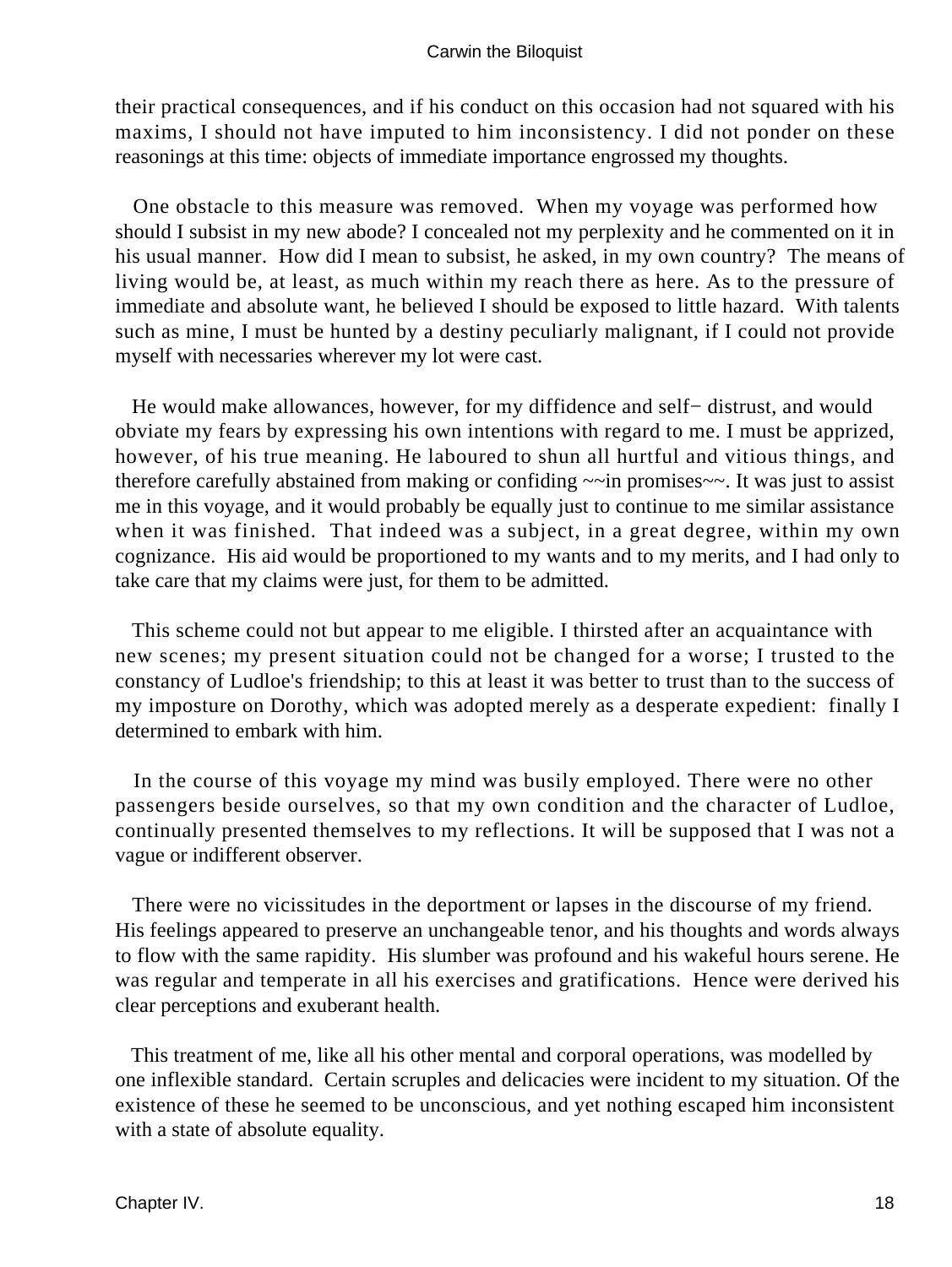I was naturally inquisitive as to his fortune and the collateral circumstances of his condition. My notions of politeness hindered me from making direct inquiries. By indirect means I could gather nothing but that his state was opulent and independent, and that he had two sisters whose situation resembled his own.

 Though, in conversation, he appeared to be governed by the utmost candour; no light was let in upon the former transactions of his life. The purpose of his visit to America I could merely guess to be the gratification of curiosity.

 My future pursuits must be supposed chiefly to occupy my attention. On this head I was destitute of all stedfast views. Without profession or habits of industry or sources of permanent revenue, the world appeared to me an ocean on which my bark was set afloat, without compass or sail. The world into which I was about to enter, was untried and unknown, and though I could consent to profit by the guidance I was unwilling to rely on the support of others.

 This topic being nearest my heart, I frequently introduced into conversation with my friend; but on this subject he always allowed himself to be led by me, while on all others, he was zealous to point the way. To every scheme that I proposed he was sure to cause objections. All the liberal professions were censured as perverting the understanding, by giving scope to the sordid motive of gain, or embuing the mind with erroneous principles. Skill was slowly obtained, and success, though integrity and independence must be given for it, dubious and instable. The mechanical trades were equally obnoxious; they were vitious by contributing to the spurious gratifications of the rich and multiplying the objects of luxury; they were destruction to the intellect and vigor of the artizan; they enervated his frame and brutalized his mind.

 When I pointed out to him the necessity of some species of labour, he tacitly admitted that necessity, but refused to direct me in the choice of a pursuit, which though not free from defect should yet have the fewest inconveniences. He dwelt on the fewness of our actual wants, the temptations which attend the possession of wealth, the benefits of seclusion and privacy, and the duty of unfettering our minds from the prejudices which govern the world.

 His discourse tended merely to unsettle my views and increase my perplexity. This effect was so uniform that I at length desisted from all allusions to this theme and endeavoured to divert my own reflections from it. When our voyage should be finished, and I should actually tread this new stage, I believed that I should be better qualified to judge of the measures to be taken by me.

 At length we reached Belfast. From thence we immediately repaired to Dublin. I was admitted as a member of his family. When I expressed my uncertainty as to the place to which it would be proper for me to repair, he gave me a blunt but cordial invitation to his house. My circumstances allowed me no option and I readily complied. My attention was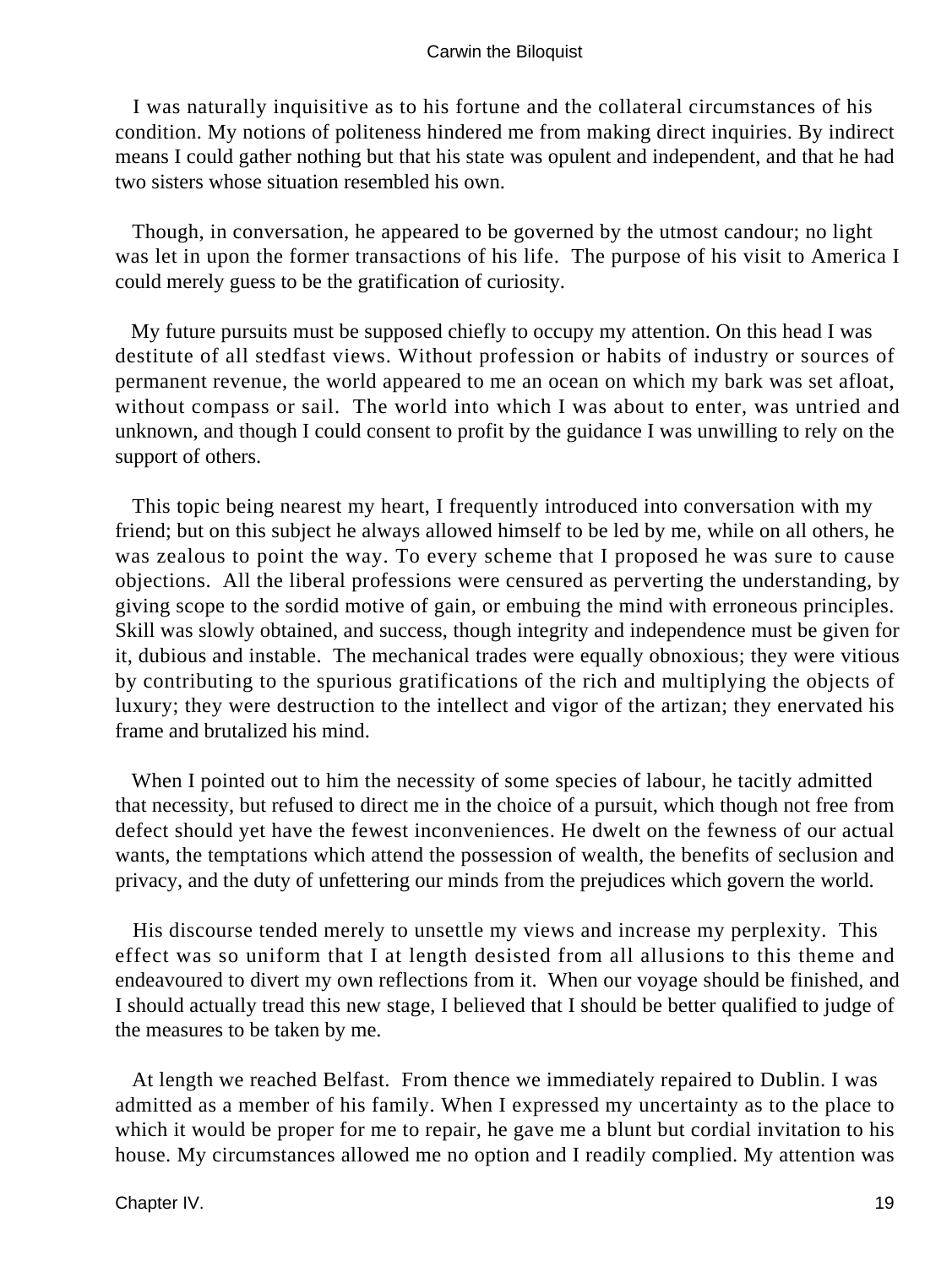for a time engrossed by a diversified succession of new objects. Their novelty however disappearing, left me at liberty to turn my eyes upon myself and my companion, and here my reflections were supplied with abundant food.

 His house was spacious and commodious, and furnished with profusion and elegance. A suit of apartments was assigned to me, in which I was permitted to reign uncontroled and access was permitted to a well furnished library. My food was furnished in my own room, prepared in the manner which I had previously directed. Occasionally Ludloe would request my company to breakfast, when an hour was usually consumed in earnest or sprightly conversation. At all other times he was invisible, and his apartments, being wholly separate from mine, I had no opportunity of discovering in what way his hours were employed.

 He defended this mode of living as being most compatible with liberty. He delighted to expatiate on the evils of cohabitation. Men, subjected to the same regimen, compelled to eat and sleep and associate at certain hours, were strangers to all rational independence and liberty. Society would never be exempt from servitude and misery, till those artificial ties which held human beings together under the same roof were dissolved. He endeavoured to regulate his own conduct in pursuance of these principles, and to secure to himself as much freedom as the present regulations of society would permit. The same independence which he claimed for himself he likewise extended to me. The distribution of my own time, the selection of my own occupations and companions should belong to myself.

 But these privileges, though while listening to his arguments I could not deny them to be valuable, I would have willingly dispensed with. The solitude in which I lived became daily more painful. I ate and drank, enjoyed clothing and shelter, without the exercise of forethought or industry; I walked and sat, went out and returned for as long and at what seasons I thought proper, yet my condition was a fertile source of discontent.

 I felt myself removed to a comfortless and chilling distance from Ludloe. I wanted to share in his occupations and views. With all his ingenuousness of aspect and overflow of thoughts, when he allowed me his company, I felt myself painfully bewildered with regard to his genuine condition and sentiments.

 He had it in his power to introduce me to society, and without an introduction, it was scarcely possible to gain access to any social circle or domestic fireside. Add to this, my own obscure prospects and dubious situation. Some regular intellectual pursuit would render my state less irksome, but I had hitherto adopted no scheme of this kind.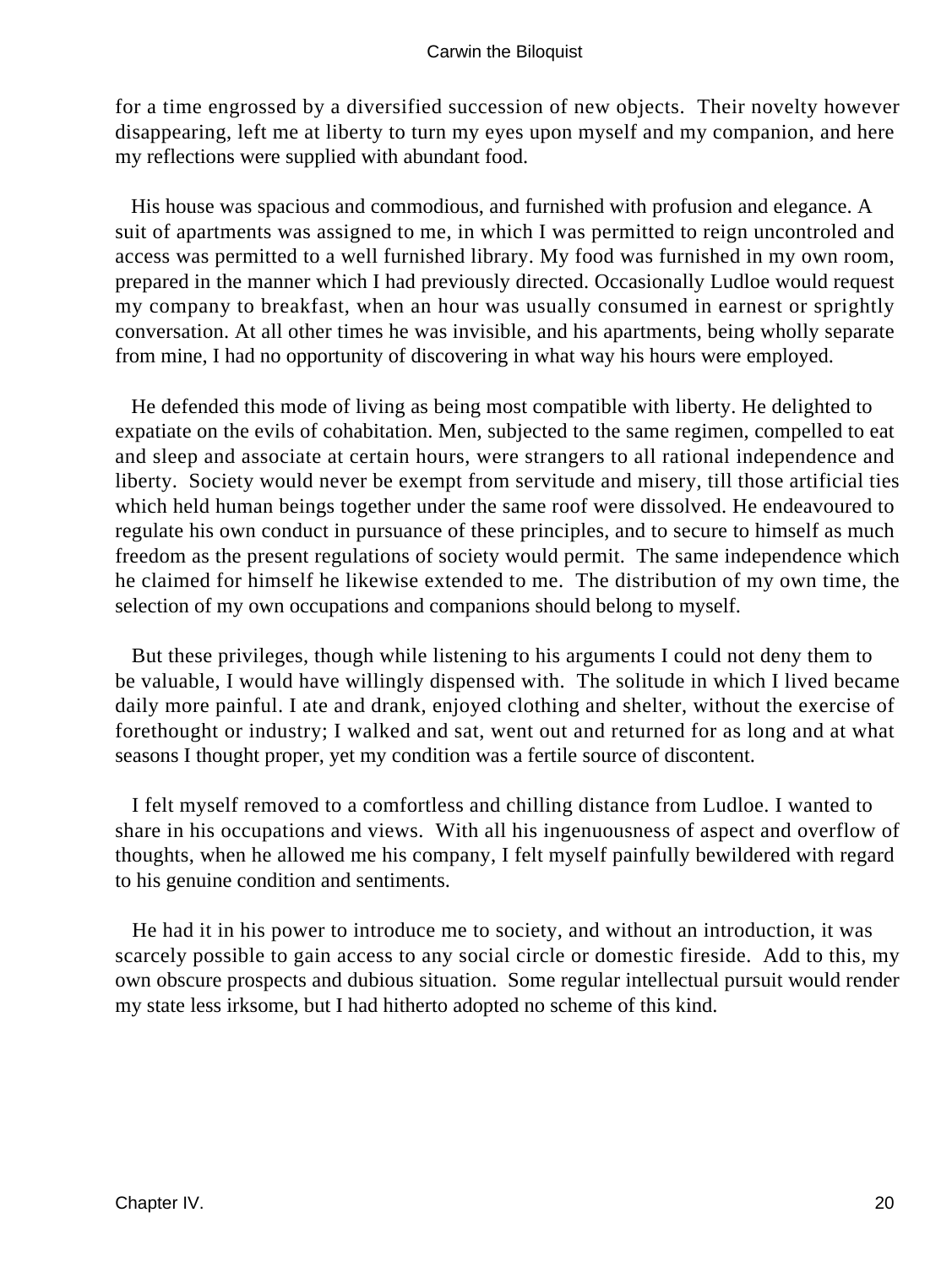## **[Chapter V.](#page-51-0)**

<span id="page-21-0"></span>**T**ime tended, in no degree, to alleviate my dissatisfaction. It increased till the determination became at length formed of opening my thoughts to Ludloe. At the next breakfast interview which took place, I introduced the subject, and expatiated without reserve, on the state of my feelings. I concluded with entreating him to point out some path in which my talents might be rendered useful to himself or to mankind.

 After a pause of some minutes, he said, What would you do? You forget the immaturity of your age. If you are qualified to act a part in the theatre of life, step forth; but you are not qualified. You want knowledge, and with this you ought previously to endow yourself. . . . . Means, for this end, are within your reach. Why should you waste your time in idleness, and torment yourself with unprofitable wishes? Books are at hand . . . . books from which most sciences and languages can be learned. Read, analise, digest; collect facts, and investigate theories: ascertain the dictates of reason, and supply yourself with the inclination and the power to adhere to them. You will not, legally speaking, be a man in less than three years. Let this period be devoted to the acquisition of wisdom. Either stay here, or retire to an house I have on the banks of Killarney, where you will find all the conveniences of study.

 I could not but reflect with wonder at this man's treatment of me. I could plead none of the rights of relationship; yet I enjoyed the privileges of a son. He had not imparted to me any scheme, by pursuit of which I might finally compensate him for the expense to which my maintenance and education would subject him. He gave me reason to hope for the continuance of his bounty. He talked and acted as if my fortune were totally disjoined from his; yet was I indebted to him for the morsel which sustained my life. Now it was proposed to withdraw myself to studious leisure, and romantic solitude. All my wants, personal and intellectual, were to be supplied gratuitously and copiously. No means were prescribed by which I might make compensation for all these benefits. In conferring them he seemed to be actuated by no view to his own ultimate advantage. He took no measures to secure my future services.

 I suffered these thoughts to escape me, on this occasion, and observed that to make my application successful, or useful, it was necessary to pursue some end. I must look forward to some post which I might hereafter occupy beneficially to myself or others; and for which all the efforts of my mind should be bent to qualify myself.

 These hints gave him visible pleasure; and now, for the first time, he deigned to advise me on this head. His scheme, however, was not suddenly produced. The way to it was circuitous and long. It was his business to make every new step appear to be suggested by my own reflections. His own ideas were the seeming result of the moment, and sprung out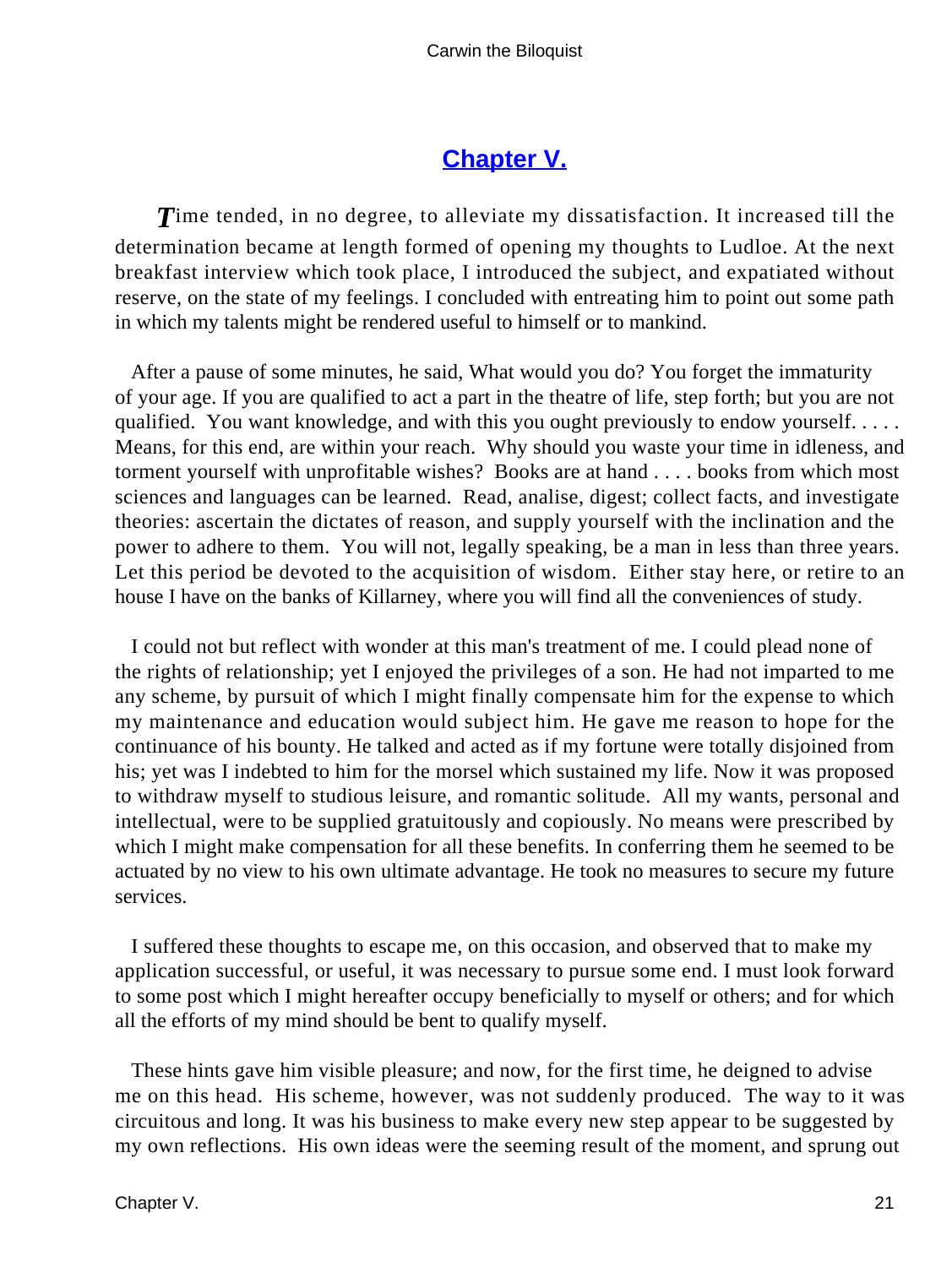of the last idea that was uttered. Being hastily taken up, they were, of course, liable to objection. These objections, sometimes occurring to me and sometimes to him, were admitted or contested with the utmost candour. One scheme went through numerous modifications before it was proved to be ineligible, or before it yielded place to a better. It was easy to perceive, that books alone were insufficient to impart knowledge: that man must be examined with our own eyes to make us acquainted with their nature: that ideas collected from observation and reading, must correct and illustrate each other: that the value of all principles, and their truth, lie in their practical effects. Hence, gradually arose, the usefulness of travelling, of inspecting the habits and manners of a nation, and investigating, on the spot, the causes of their happiness and misery. Finally, it was determined that Spain was more suitable than any other, to the views of a judicious traveller.

 My language, habits, and religion were mentioned as obstacles to close and extensive views; but these difficulties successively and slowly vanished. Converse with books, and natives of Spain, a steadfast purpose and unwearied diligence would efface all differences between me and a Castilian with respect to speech. Personal habits, were changeable, by the same means. The bars to unbounded intercourse, rising from the religion of Spain being irreconcilably opposite to mine, cost us no little trouble to surmount, and here the skill of Ludloe was eminently displayed.

 I had been accustomed to regard as unquestionable, the fallacy of the Romish faith. This persuasion was habitual and the child of prejudice, and was easily shaken by the artifices of this logician. I was first led to bestow a kind of assent on the doctrines of the Roman church; but my convictions were easily subdued by a new species of argumentation, and, in a short time, I reverted to my ancient disbelief, so that, if an exterior conformity to the rights of Spain were requisite to the attainment of my purpose, that conformity must be dissembled.

 My moral principles had hitherto been vague and unsettled. My circumstances had led me to the frequent practice of insincerity; but my transgressions as they were slight and transient, did not much excite my previous reflections, or subsequent remorse. My deviations, however, though rendered easy by habit, were by no means sanctioned by my principles. Now an imposture, more profound and deliberate, was projected; and I could not hope to perform well my part, unless steadfastly and thoroughly persuaded of its rectitude.

 My friend was the eulogist of sincerity. He delighted to trace its influence on the happiness of mankind; and proved that nothing but the universal practice of this virtue was necessary to the perfection of human society. His doctrine was splendid and beautiful. To detect its imperfections was no easy task; to lay the foundations of virtue in utility, and to limit, by that scale, the operation of general principles; to see that the value of sincerity, like that of every other mode of action, consisted in its tendency to good, and that, therefore the obligation to speak truth was not paramount or intrinsical: that my duty is modelled on a knowledge and foresight of the conduct of others; and that, since men in their actual state, are infirm and deceitful, a just estimate of consequences may sometimes make dissimulation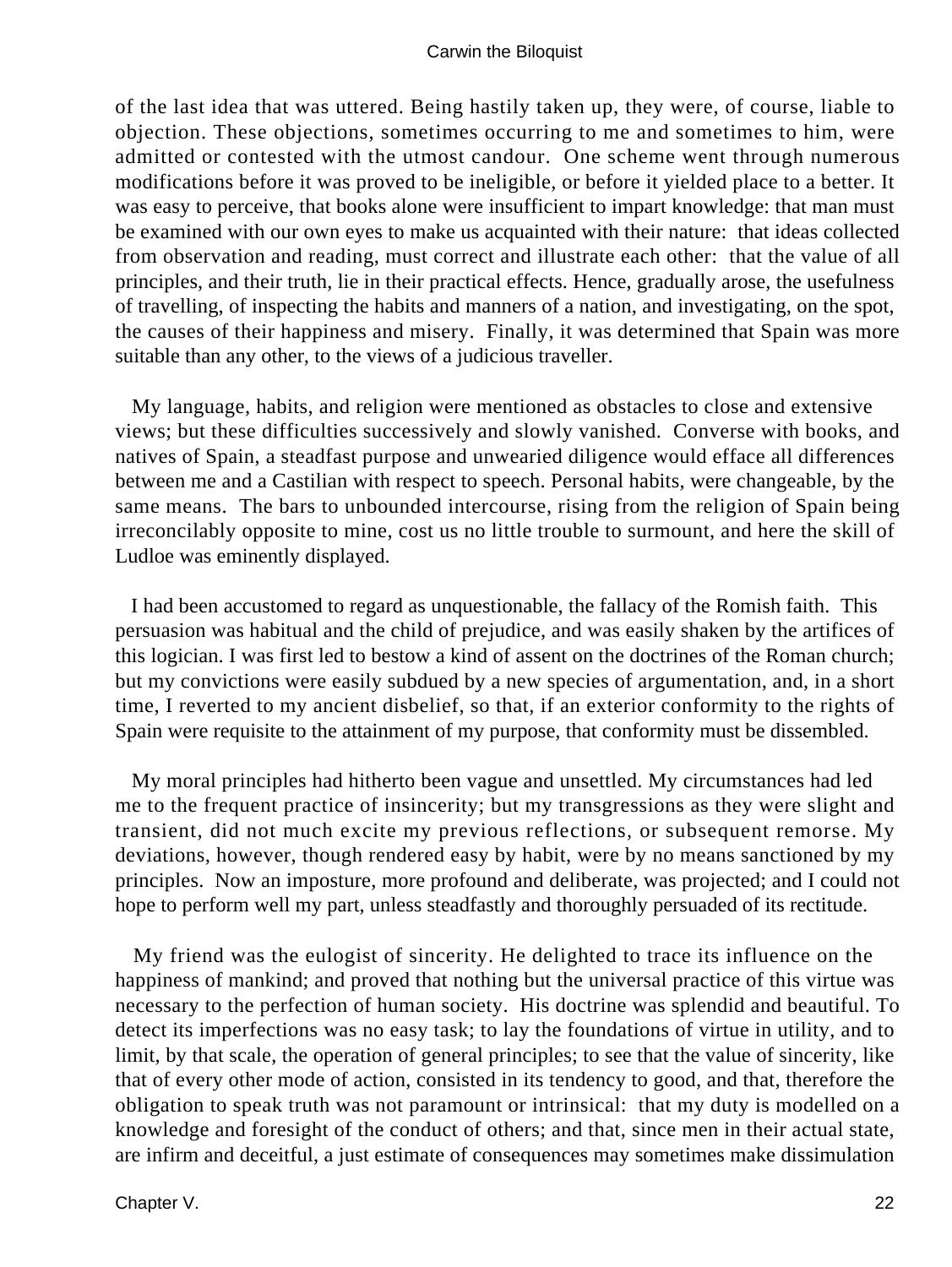my duty were truths that did not speedily occur. The discovery, when made, appeared to be a joint work. I saw nothing in Ludlow but proofs of candour, and a judgment incapable of bias.

 The means which this man employed to fit me for his purpose, perhaps owed their success to my youth and ignorance. I may have given you exaggerated ideas of his dexterity and address. Of that I am unable to judge. Certain it is, that no time or reflection has abated my astonishment at the profoundness of his schemes, and the perseverance with which they were pursued by him. To detail their progress would expose me to the risk of being tedious, yet none but minute details would sufficiently display his patience and subtlety.

 It will suffice to relate, that after a sufficient period of preparation and arrangements being made for maintaining a copious intercourse with Ludlow, I embarked for Barcelona. A restless curiosity and vigorous application have distinguished my character in every scene. Here was spacious field for the exercise of all my energies. I sought out a preceptor in my new religion. I entered into the hearts of priests and confessors, the ~hidalgo~ and the peasant, the monk and the prelate, the austere and voluptuous devotee were scrutinized in all their forms.

 Man was the chief subject of my study, and the social sphere that in which I principally moved; but I was not inattentive to inanimate nature, nor unmindful of the past. If the scope of virtue were to maintain the body in health, and to furnish its highest enjoyments to every sense, to increase the number, and accuracy, and order of our intellectual stores, no virtue was ever more unblemished than mine. If to act upon our conceptions of right, and to acquit ourselves of all prejudice and selfishness in the formation of our principles, entitle us to the testimony of a good conscience, I might justly claim it.

 I shall not pretend to ascertain my rank in the moral scale. Your notions of duty differ widely from mine. If a system of deceit, pursued merely from the love of truth; if voluptuousness, never gratified at the expense of health, may incur censure, I am censurable. This, indeed, was not the limit of my deviations. Deception was often unnecessarily practised, and my biloquial faculty did not lie unemployed. What has happened to yourselves may enable you, in some degree, to judge of the scenes in which my mystical exploits engaged me. In none of them, indeed, were the effects equally disastrous, and they were, for the most part, the result of well digested projects.

 To recount these would be an endless task. They were designed as mere specimens of power, to illustrate the influence of superstition: to give sceptics the consolation of certainty: to annihilate the scruples of a tender female, or facilitate my access to the bosoms of courtiers and monks.

 The first achievement of this kind took place in the convent of the Escurial. For some time the hospitality of this brotherhood allowed me a cell in that magnificent and gloomy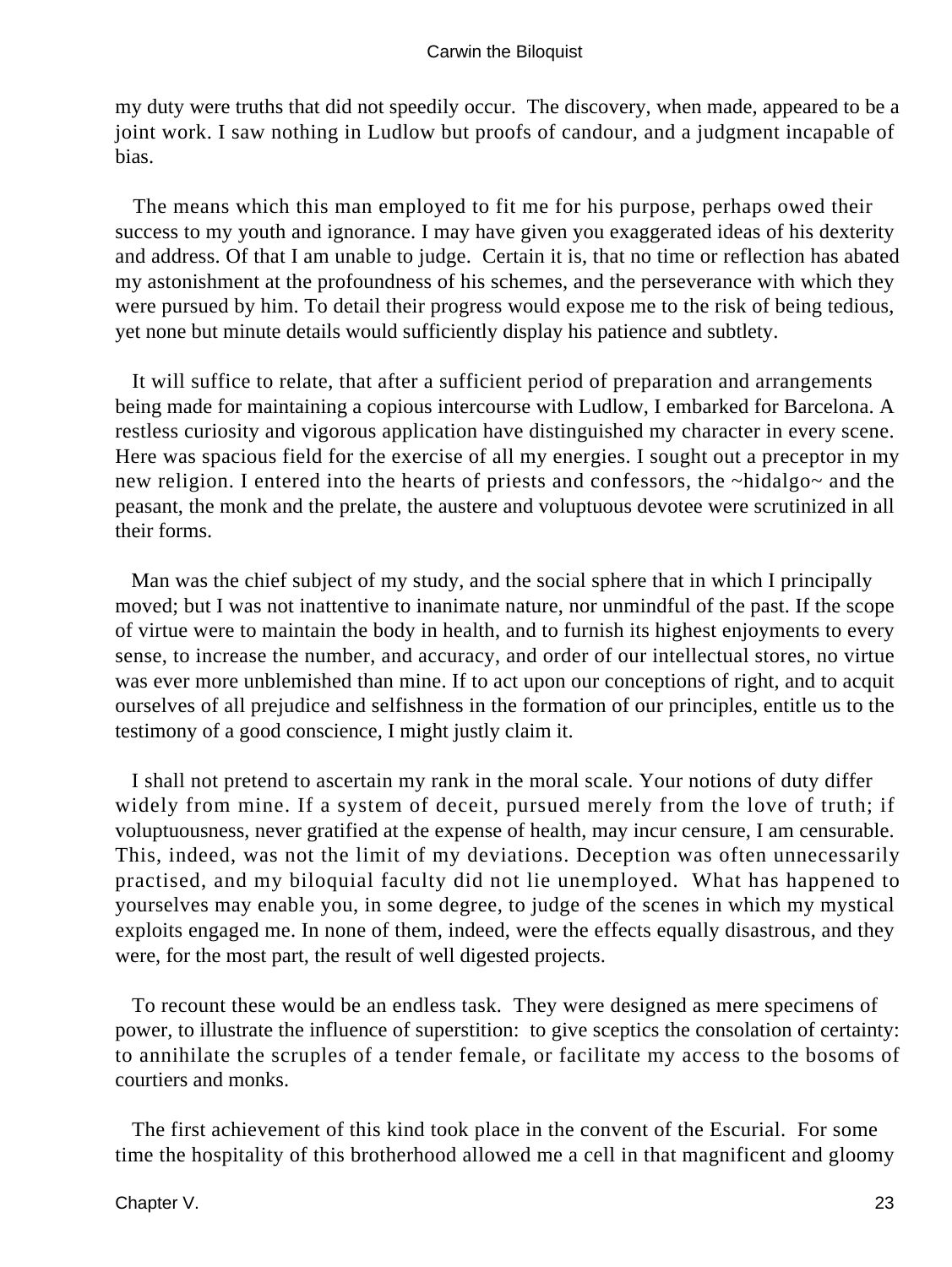fabric. I was drawn hither chiefly by the treasures of Arabian literature, which are preserved here in the keeping of a learned Maronite, from Lebanon. Standing one evening on the steps of the great altar, this devout friar expatiated on the miraculous evidences of his religion; and, in a moment of enthusiasm, appealed to San Lorenzo, whose martyrdom was displayed before us. No sooner was the appeal made than the saint, obsequious to the summons, whispered his responses from the shrine, and commanded the heretic to tremble and believe. This event was reported to the convent. With whatever reluctance, I could not refuse my testimony to its truth, and its influence on my faith was clearly shewn in my subsequent conduct.

 A lady of rank, in Seville, who had been guilty of many unauthorized indulgences, was, at last, awakened to remorse, by a voice from Heaven, which she imagined had commanded her to expiate her sins by an abstinence from all food for thirty days. Her friends found it impossible to outroot this persuasion, or to overcome her resolution even by force. I chanced to be one in a numerous company where she was present. This fatal illusion was mentioned, and an opportunity afforded to the lady of defending her scheme. At a pause in the discourse, a voice was heard from the ceiling, which confirmed the truth of her tale; but, at the same time revoked the command, and, in consideration of her faith, pronounced her absolution. Satisfied with this proof, the auditors dismissed their unbelief, and the lady consented to eat.

 In the course of a copious correspondence with Ludlow, the observations I had collected were given. A sentiment, which I can hardly describe, induced me to be silent on all adventures connected with my bivocal projects. On other topics, I wrote fully, and without restraint. I painted, in vivid hues, the scenes with which I was daily conversant, and pursued, fearlessly, every speculation on religion and government that occurred. This spirit was encouraged by Ludloe, who failed not to comment on my narrative, and multiply deductions from my principles.

 He taught me to ascribe the evils that infest society to the errors of opinion. The absurd and unequal distribution of power and property gave birth to poverty and riches, and these were the sources of luxury and crimes. These positions were readily admitted; but the remedy for these ills, the means of rectifying these errors were not easily discovered. We have been inclined to impute them to inherent defects in the moral constitution of men: that oppression and tyranny grow up by a sort of natural necessity, and that they will perish only when the human species is extinct. Ludloe laboured to prove that this was, by no means, the case: that man is the creature of circumstances: that he is capable of endless improvement: that his progress has been stopped by the artificial impediment of government: that by the removal of this, the fondest dreams of imagination will be realized.

 From detailing and accounting for the evils which exist under our present institutions, he usually proceeded to delineate some scheme of Utopian felicity, where the empire of reason should supplant that of force: where justice should be universally understood and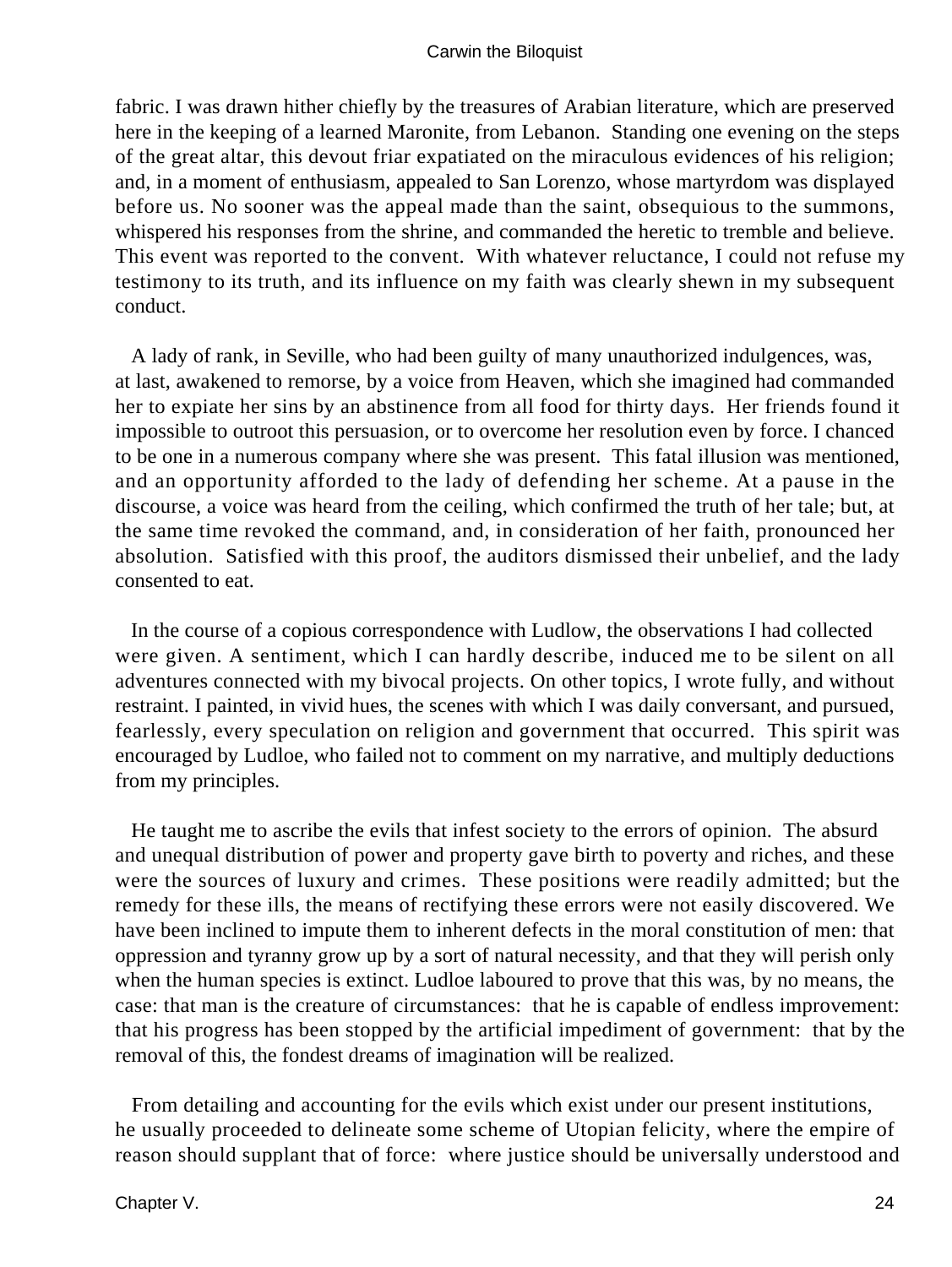practised; where the interest of the whole and of the individual should be seen by all to be the same; where the public good should be the scope of all activity; where the tasks of all should be the same, and the means of subsistence equally distributed.

 No one could contemplate his pictures without rapture. By their comprehensiveness and amplitude they filled the imagination. I was unwilling to believe that in no region of the world, or at no period could these ideas be realized. It was plain that the nations of Europe were tending to greater depravity, and would be the prey of perpetual vicissitude. All individual attempts at their reformation would be fruitless. He therefore who desired the diffusion of right principles, to make a just system be adopted by a whole community, must pursue some extraordinary method.

 In this state of mind I recollected my native country, where a few colonists from Britain had sown the germe of populous and mighty empires. Attended, as they were, into their new abode, by all their prejudices, yet such had been the influence of new circumstances, of consulting for their own happiness, of adopting simple forms of government, and excluding nobles and kings from their system, that they enjoyed a degree of happiness far superior to their parent state.

 To conquer the prejudices and change the habits of millions, are impossible. The human mind, exposed to social influences, inflexibly adheres to the direction that is given to it; but for the same reason why men, who begin in error will continue, those who commence in truth, may be expected to persist. Habit and example will operate with equal force in both instances.

Let a few, sufficiently enlightened and disinterested, take up their abode in some unvisited region. Let their social scheme be founded in equity, and how small soever their original number may be, their growth into a nation is inevitable. Among other effects of national justice, was to be ranked the swift increase of numbers. Exempt from servile obligations and perverse habits, endowed with property, wisdom, and health. Hundreds will expand, with inconceivable rapidity into thousands and thousands, into millions; and a new race, tutored in truth, may, in a few centuries, overflow the habitable world.

 Such were the visions of youth! I could not banish them from my mind. I knew them to be crude; but believed that deliberation would bestow upon them solidity and shape. Meanwhile I imparted them to Ludloe.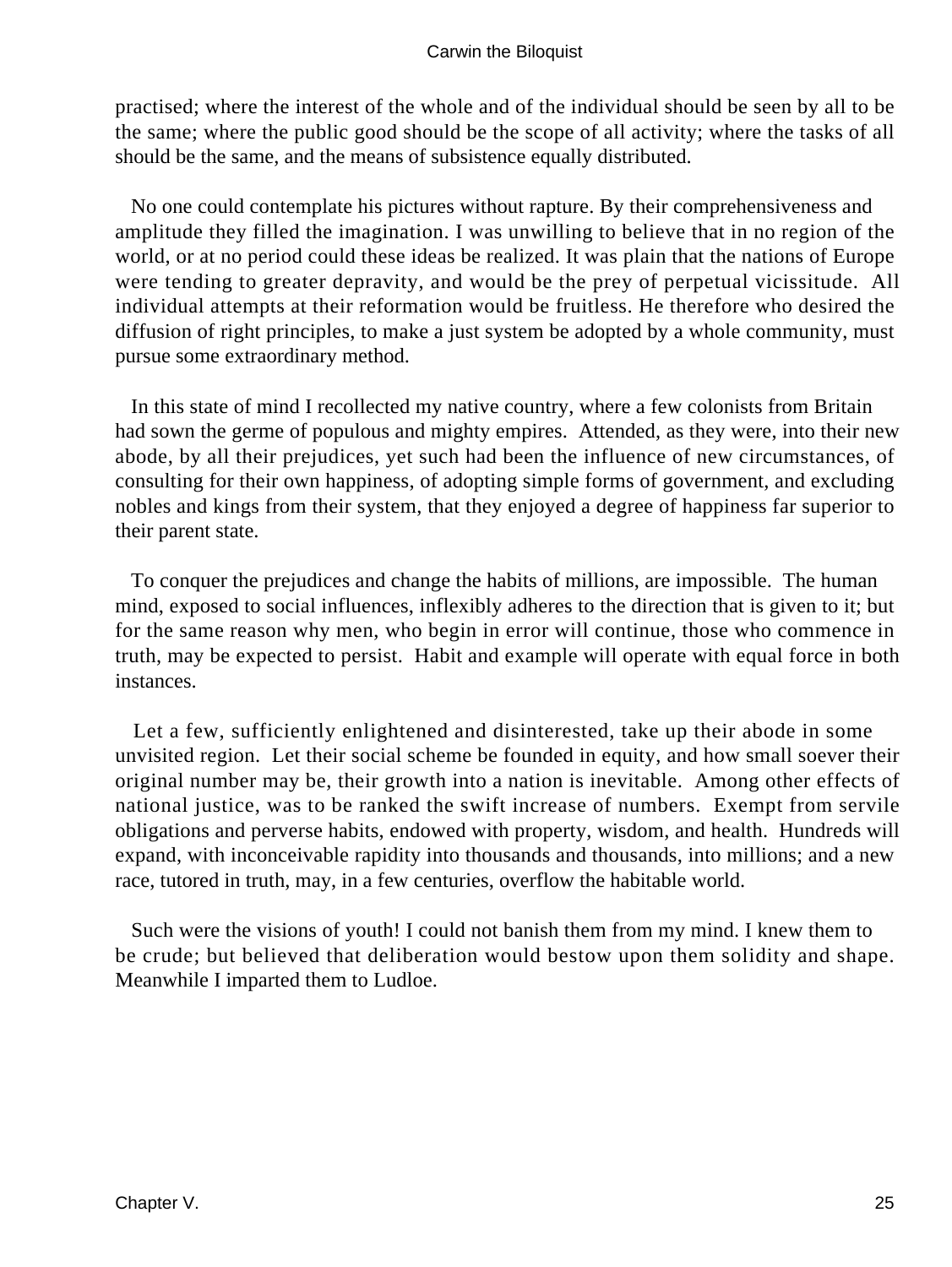## **[Chapter VI.](#page-51-0)**

<span id="page-26-0"></span>*I*n answer to the reveries and speculations which I sent to him respecting this subject, Ludloe informed me, that they had led his mind into a new sphere of meditation. He had long and deeply considered in what way he might essentially promote my happiness. He had entertained a faint hope that I would one day be qualified for a station like that to which he himself had been advanced. This post required an elevation and stability of views which human beings seldom reach, and which could be attained by me only by a long series of heroic labours. Hitherto every new stage in my intellectual progress had added vigour to his hopes, and he cherished a stronger belief than formerly that my career would terminate auspiciously. This, however, was necessarily distant. Many preliminaries must first be settled; many arduous accomplishments be first obtained; and my virtue be subjected to severe trials. At present it was not in his power to be more explicit; but if my reflections suggested no better plan, he advised me to settle my affairs in Spain, and return to him immediately. My knowledge of this country would be of the highest use, on the supposition of my ultimately arriving at the honours to which he had alluded; and some of these preparatory measures could be taken only with his assistance, and in his company.

 This intimation was eagerly obeyed, and, in a short time, I arrived at Dublin. Meanwhile my mind had copious occupation in commenting on my friend's letter. This scheme, whatever it was, seemed to be suggested by my mention of a plan of colonization, and my preference of that mode of producing extensive and permanent effects on the condition of mankind. It was easy therefore to conjecture that this mode had been pursued under some mysterious modifications and conditions.

 It had always excited my wonder that so obvious an expedient had been overlooked. The globe which we inhabit was very imperfectly known. The regions and nations unexplored, it was reasonable to believe, surpassed in extent, and perhaps in populousness, those with which we were familiar. The order of Jesuits had furnished an example of all the errors and excellencies of such a scheme. Their plan was founded on erroneous notions of religion and policy, and they had absurdly chosen a scene\* within reach of the injustice and ambition of an European tyrant.

 It was wise and easy to profit by their example. Resting on the two props of fidelity and zeal, an association might exist for ages in the heart of Europe, whose influence might be felt, and might be boundless, in some region of the southern hemisphere; and by whom a moral and political structure might be raised, the growth of pure wisdom, and totally unlike those fragments of Roman and Gothic barbarism, which cover the face of what are called the civilized nations. The belief now rose in my mind that some such scheme had actually been prosecuted, and that Ludloe was a coadjutor. On this supposition, the caution with which he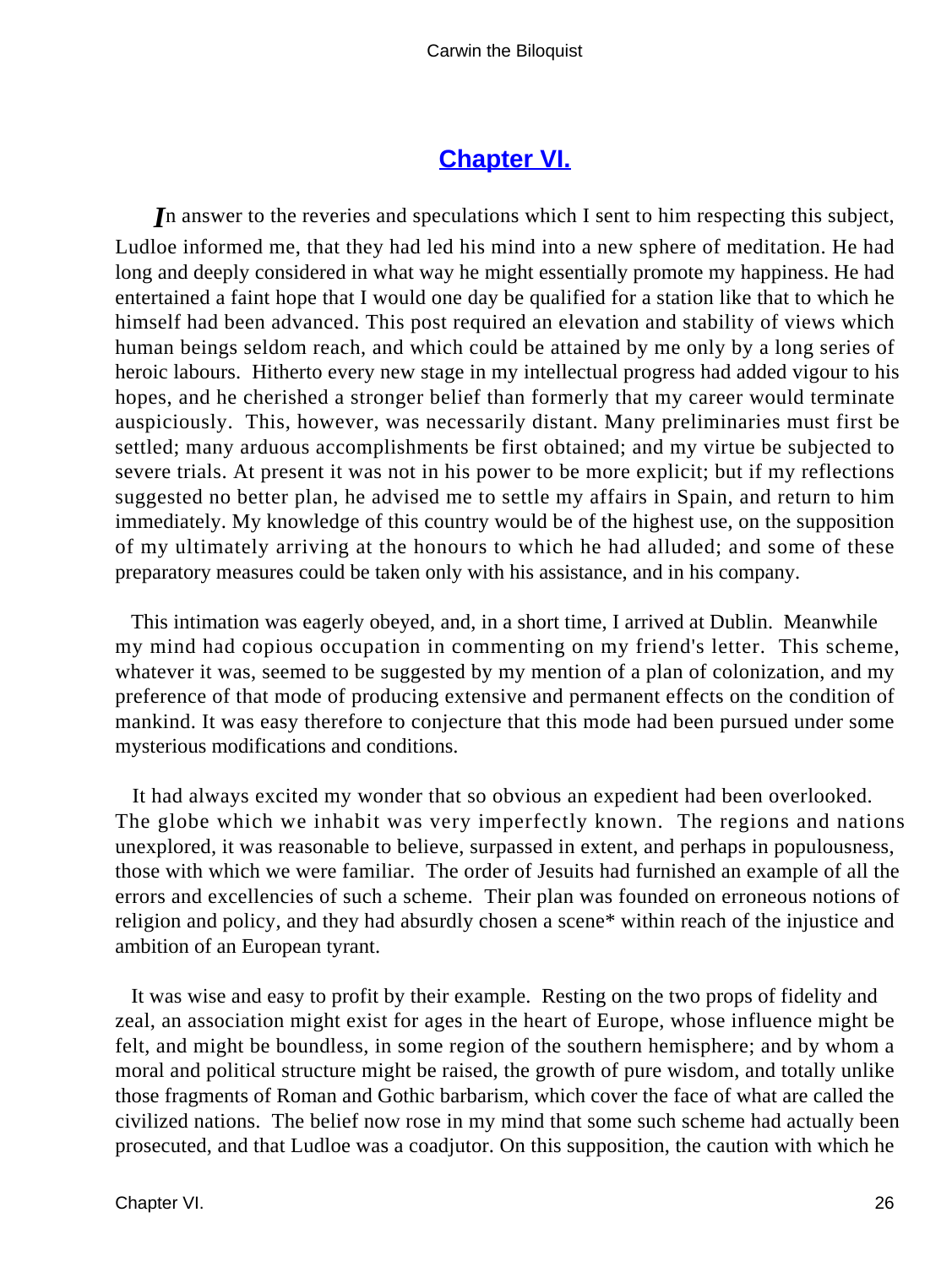approached to his point, the arduous probation which a candidate for a part on this stage must undergo, and the rigours of that test by which his fortitude and virtue must be tried, were easily explained. I was too deeply imbued with veneration for the effects of such schemes, and too sanguine in my confidence in the rectitude of Ludloe, to refuse my concurrence in any scheme by which my qualifications might at length be raised to a due point.

 Our interview was frank and affectionate. I found him situated just as formerly. His aspect, manners, and deportment were the same. I entered once more on my former mode of life, but our intercourse became more frequent. We constantly breakfasted together, and our conversation was usually prolonged through half the morning.

 For a time our topics were general. I thought proper to leave to him the introduction of more interesting themes: this, however, he betrayed no inclination to do. His reserve excited some surprise, and I began to suspect that whatever design he had formed with regard to me, had been laid aside. To ascertain this question, I ventured, at length, to recall his attention to the subject of his last letter, and to enquire whether subsequent reflection had made any change in his views.

 He said that his views were too momentous to be hastily taken up, or hastily dismissed; the station, my attainment of which depended wholly on myself, was high above vulgar heads, and was to be gained by years of solicitude and labour. This, at least, was true with regard to minds ordinarily constituted; I, perhaps, deserved to be regarded as an exception, and might be able to accomplish in a few months that for which others were obliged to toil during half their lives.

 Man, continued he, is the slave of habit. Convince him to−day that his duty leads straight forward: he shall advance, but at every step his belief shall fade; habit will resume its empire, and tomorrow he shall turn back, or betake himself to oblique paths.

 We know not our strength till it be tried. Virtue, till confirmed by habit, is a dream. You are a man imbued by errors, and vincible by slight temptations. Deep enquiries must bestow light on your opinions, and the habit of encountering and vanquishing temptation must inspire you with fortitude. Till this be done, you are unqualified for that post, in which you will be invested with divine attributes, and prescribe the condition of a large portion of mankind.

 Confide not in the firmness of your principles, or the stedfastness of your integrity. Be always vigilant and fearful. Never think you have enough of knowledge, and let not your caution slumber for a moment, for you know not when danger is near.

 I acknowledged the justice of his admonitions, and professed myself willing to undergo any ordeal which reason should prescribe. What, I asked, were the conditions, on the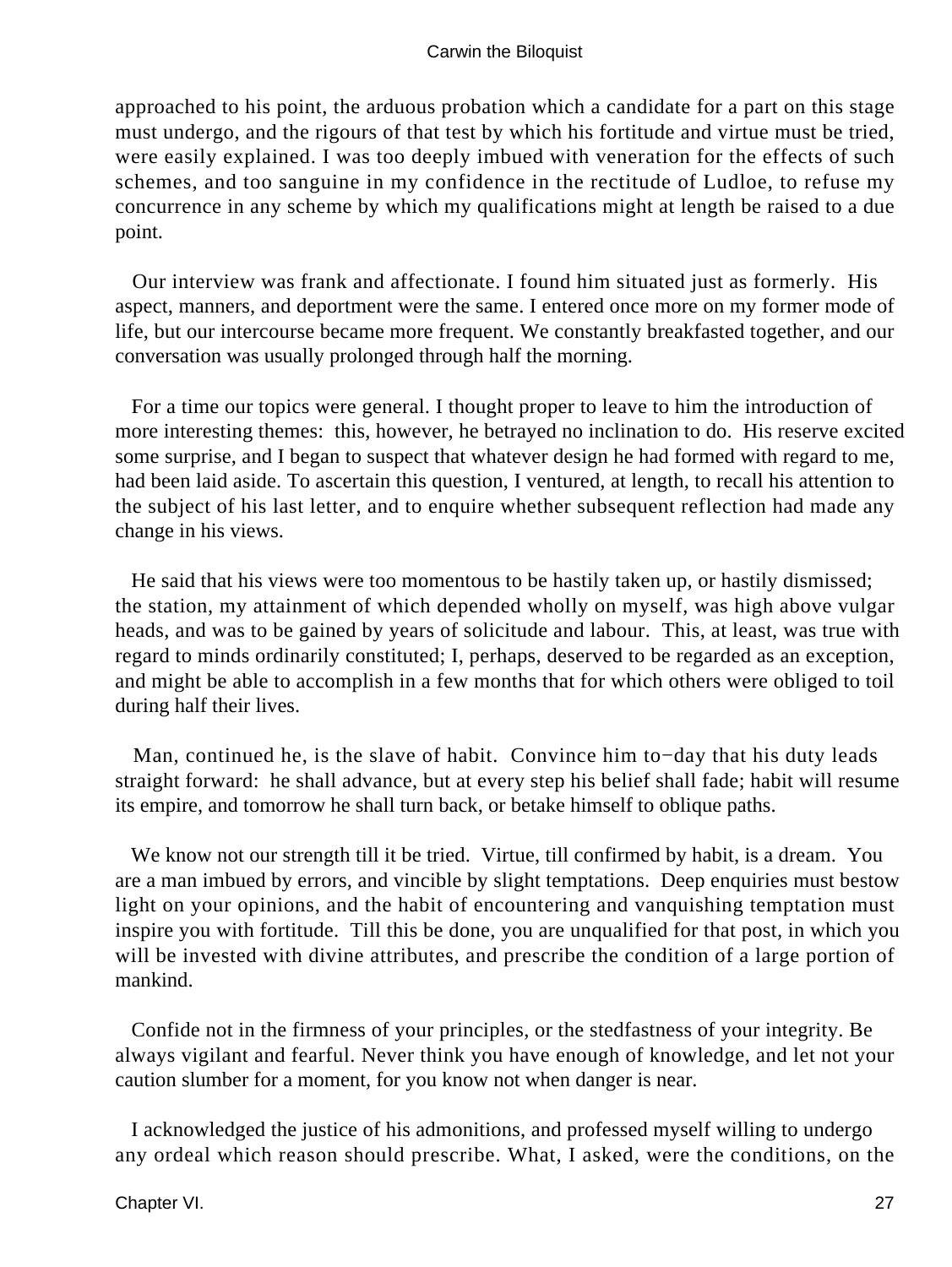fulfilment of which depended my advancement to the station he alluded to? Was it necessary to conceal from me the nature and obligations of this rank?

 These enquiries sunk him more profoundly into meditation than I had ever before witnessed. After a pause, in which some perplexity was visible, he answered:

 I scarcely know what to say. As to promises, I claim them not from you. We are now arrived at a point, in which it is necessary to look around with caution, and that consequences should be fully known. A number of persons are leagued together for an end of some moment. To make yourself one of these is submitted to your choice. Among the conditions of their alliance are mutual fidelity and secrecy.

 Their existence depends upon this: their existence is known only to themselves. This secrecy must be obtained by all the means which are possible. When I have said thus much, I have informed you, in some degree, of their existence, but you are still ignorant of the purpose contemplated by this association, and of all the members, except myself. So far no dangerous disclosure is yet made: but this degree of concealment is not sufficient. Thus much is made known to you, because it is unavoidable. The individuals which compose this fraternity are not immortal, and the vacancies occasioned by death must be supplied from among the living. The candidate must be instructed and prepared, and they are always at liberty to recede. Their reason must approve the obligations and duties of their station, or they are unfit for it. If they recede, one duty is still incumbent upon them: they must observe an inviolable silence. To this they are not held by any promise. They must weigh consequences, and freely decide; but they must not fail to number among these consequences their own death.

 Their death will not be prompted by vengeance. The executioner will say, he that has once revealed the tale is likely to reveal it a second time; and, to prevent this, the betrayer must die. Nor is this the only consequence: to prevent the further revelation, he, to whom the secret was imparted, must likewise perish. He must not console himself with the belief that his trespass will be unknown. The knowledge cannot, by human means, be withheld from this fraternity. Rare, indeed, will it be that his purpose to disclose is not discovered before it can be effected, and the disclosure prevented by his death.

 Be well aware of your condition. What I now, or may hereafter mention, mention not again. Admit not even a doubt as to the propriety of hiding it from all the world. There are eyes who will discern this doubt amidst the closest folds of your heart, and your life will instantly be sacrificed.

 At present be the subject dismissed. Reflect deeply on the duty which you have already incurred. Think upon your strength of mind, and be careful not to lay yourself under impracticable obligations. It will always be in your power to recede. Even after you are solemnly enrolled a member, you may consult the dictates of your own understanding, and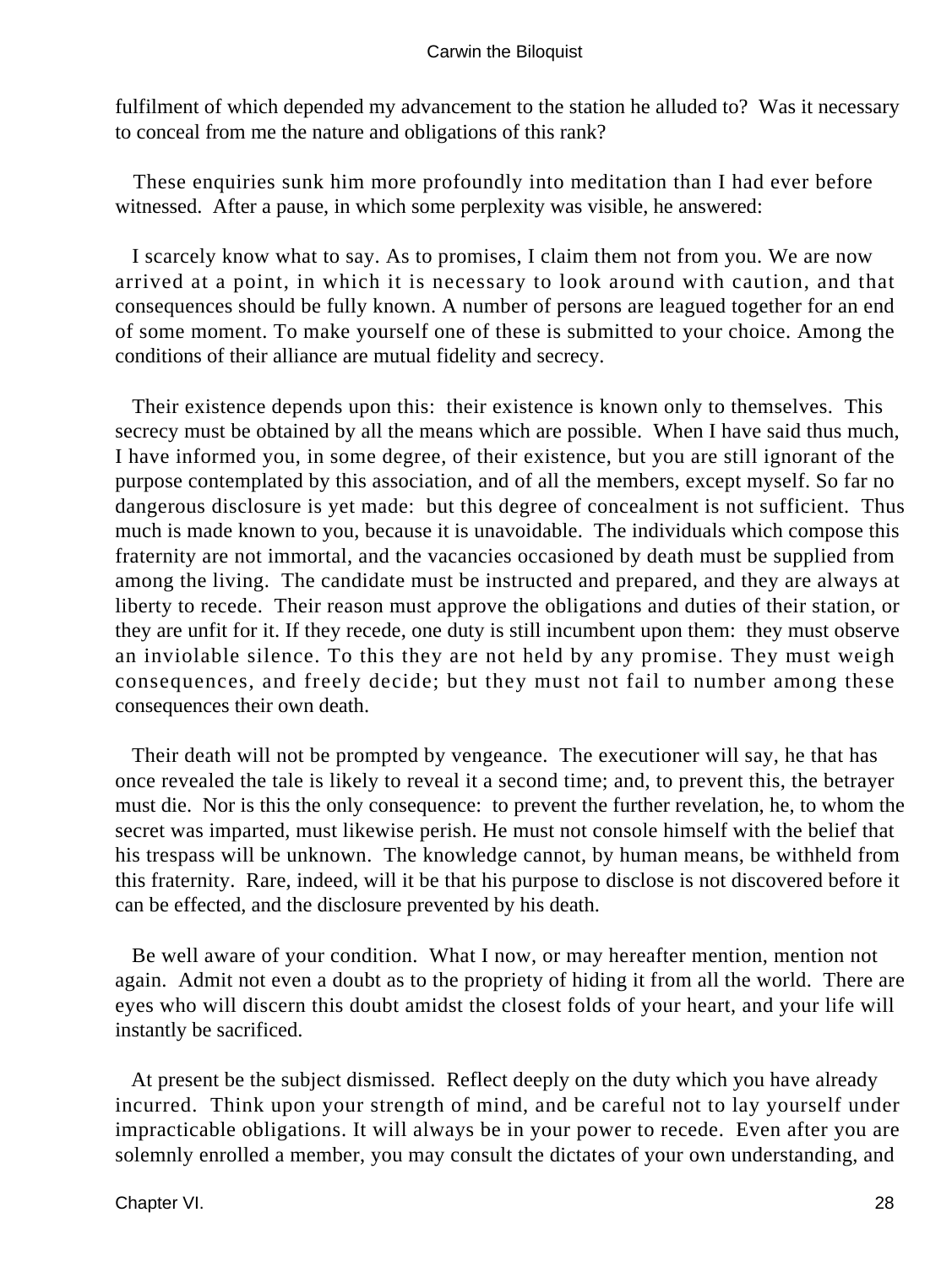relinquish your post; but while you live, the obligation to be silent will perpetually attend you.

 We seek not the misery or death of any one, but we are swayed by an immutable calculation. Death is to be abhorred, but the life of the betrayer is productive of more evil than his death: his death, therefore, we chuse, and our means are instantaneous and unerring.

 I love you. The first impulse of my love is to dissuade you from seeking to know more. Your mind will be full of ideas; your hands will be perpetually busy to a purpose into which no human creature, beyond the verge of your brotherhood, must pry. Believe me, who have made the experiment, that compared with this task, the task of inviolable secrecy, all others are easy. To be dumb will not suffice; never to know any remission in your zeal or your watchfulness will not suffice. If the sagacity of others detect your occupations, however strenuously you may labour for concealment, your doom is ratified, as well as that of the wretch whose evil destiny led him to pursue you.

 Yet if your fidelity fail not, great will be your recompence. For all your toils and self−devotion, ample will be the retribution. Hitherto you have been wrapt in darkness and storm; then will you be exalted to a pure and unruffled element. It is only for a time that temptation will environ you, and your path will be toilsome. In a few years you will be permitted to withdraw to a land of sages, and the remainder of your life will glide away in the enjoyments of beneficence and wisdom.

 Think deeply on what I have said. Investigate your own motives and opinions, and prepare to submit them to the test of numerous hazards and experiments.

 Here my friend passed to a new topic. I was desirous of reverting to this subject, and obtaining further information concerning it, but he assiduously repelled all my attempts, and insisted on my bestowing deep and impartial attention on what had already been disclosed. I was not slow to comply with his directions. My mind refused to admit any other theme of contemplation than this.

 As yet I had no glimpse of the nature of this fraternity. I was permitted to form conjectures, and previous incidents bestowed but one form upon my thoughts. In reviewing the sentiments and deportment of Ludloe, my belief continually acquired new strength. I even recollected hints and ambiguous allusions in his discourse, which were easily solved, on the supposition of the existence of a new model of society, in some unsuspected corner of the world.

 I did not fully perceive the necessity of secrecy; but this necessity perhaps would be rendered apparent, when I should come to know the connection that subsisted between Europe and this imaginary colony. But what was to be done? I was willing to abide by these conditions. My understanding might not approve of all the ends proposed by this fraternity,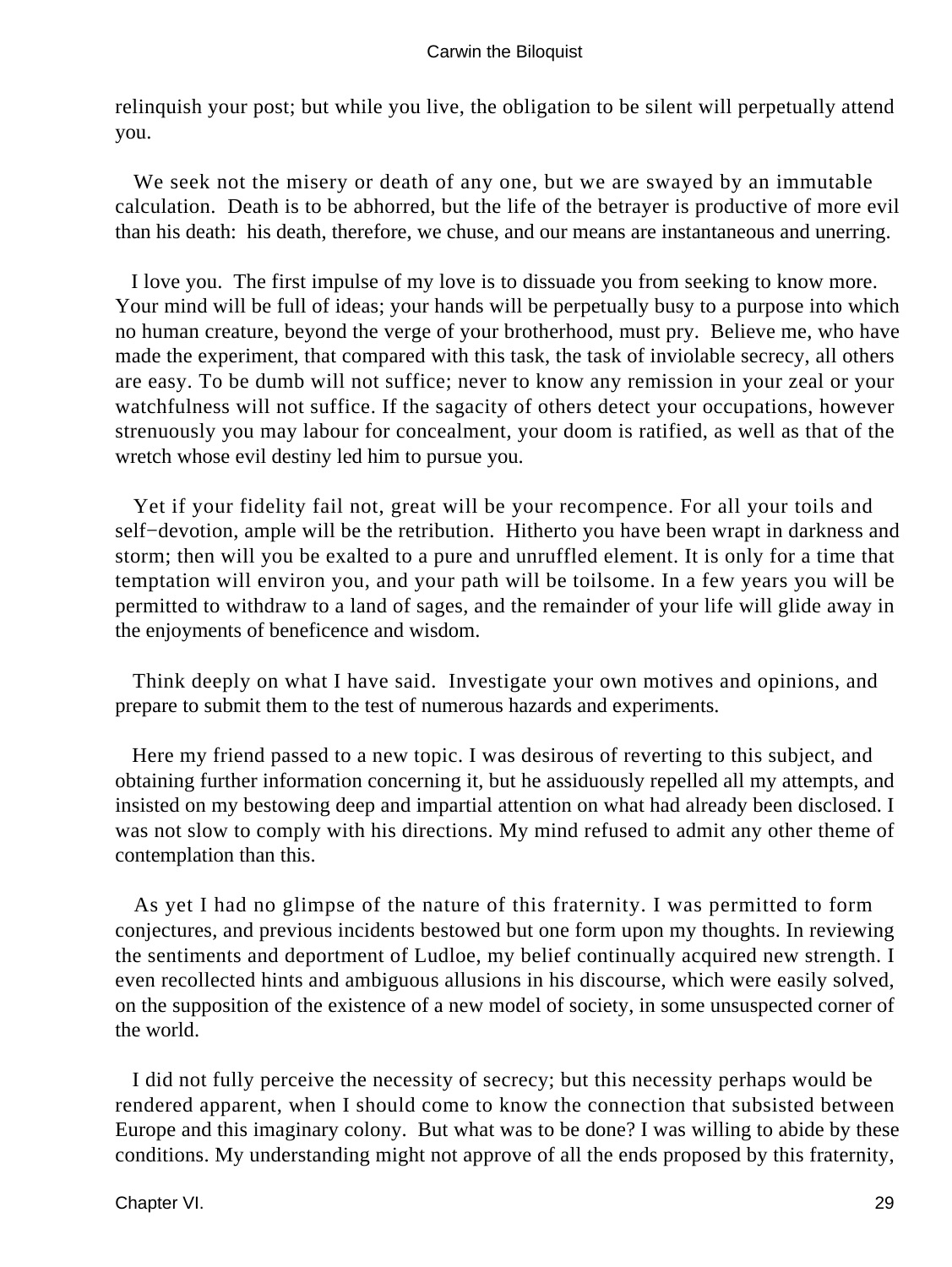and I had liberty to withdraw from it, or to refuse to ally myself with them. That the obligation of secrecy should still remain, was unquestionably reasonable.

 It appeared to be the plan of Ludloe rather to damp than to stimulate my zeal. He discouraged all attempts to renew the subject in conversation. He dwelt upon the arduousness of the office to which I aspired, the temptations to violate my duty with which I should be continually beset, the inevitable death with which the slightest breach of my engagements would be followed, and the long apprenticeship which it would be necessary for me to serve, before I should be fitted to enter into this conclave.

 Sometimes my courage was depressed by these representations. . . . . . My zeal, however, was sure to revive; and at length Ludloe declared himself willing to assist me in the accomplishment of my wishes. For this end, it was necessary, he said, that I should be informed of a second obligation, which every candidate must assume. Before any one could be deemed qualified, he must be thoroughly known to his associates. For this end, he must determine to disclose every fact in his history, and every secret of his heart. I must begin with making these confessions with regard to my past life, to Ludloe, and must continue to communicate, at stated seasons, every new thought, and every new occurrence, to him. This confidence was to be absolutely limitless: no exceptions were to be admitted, and no reserves to be practised; and the same penalty attended the infraction of this rule as of the former. Means would be employed, by which the slightest deviation, in either case, would be detected, and the deathful consequence would follow with instant and inevitable expedition. If secrecy were difficult to practise, sincerity, in that degree in which it was here demanded, was a task infinitely more arduous, and a period of new deliberation was necessary before I should decide. I was at liberty to pause: nay, the longer was the period of deliberation which I took, the better; but, when I had once entered this path, it was not in my power to recede. After having solemnly avowed my resolution to be thus sincere in my confession, any particle of reserve or duplicity would cost me my life.

 This indeed was a subject to be deeply thought upon. Hitherto I had been guilty of concealment with regard to my friend. I had entered into no formal compact, but had been conscious to a kind of tacit obligation to hide no important transaction of my life from him. This consciousness was the source of continual anxiety. I had exerted, on numerous occasions, my bivocal faculty, but, in my intercourse with Ludloe, had suffered not the slightest intimation to escape me with regard to it. This reserve was not easily explained. It was, in a great degree, the product of habit; but I likewise considered that the efficacy of this instrument depended upon its existence being unknown. To confide the secret to one, was to put an end to my privilege: how widely the knowledge would thenceforth be diffused, I had no power to foresee.

 Each day multiplied the impediments to confidence. Shame hindered me from acknowledging my past reserves. Ludloe, from the nature of our intercourse, would certainly account my reserve, in this respect, unjustifiable, and to excite his indignation or contempt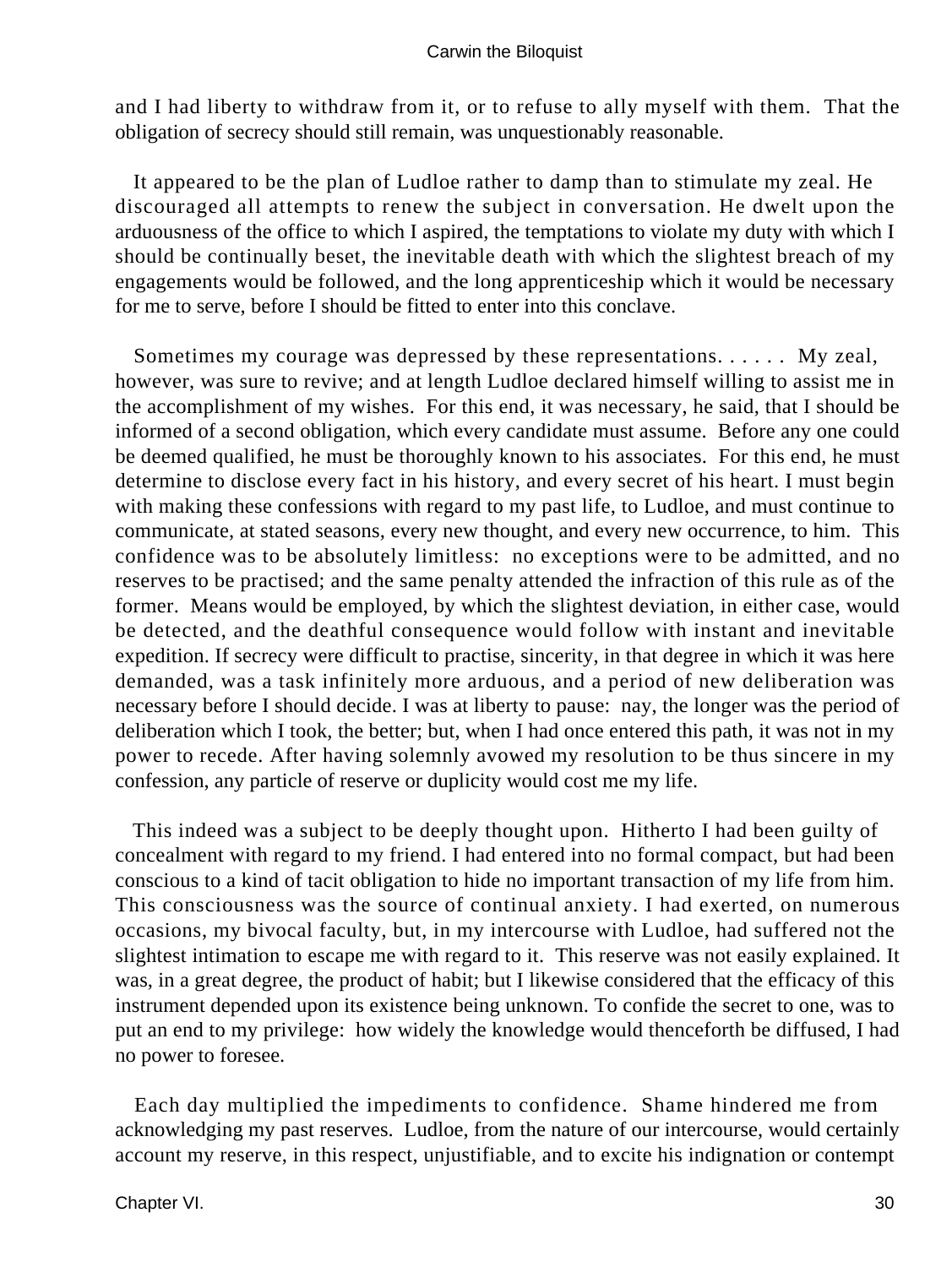was an unpleasing undertaking. Now, if I should resolve to persist in my new path, this reserve must be dismissed: I must make him master of a secret which was precious to me beyond all others; by acquainting him with past concealments, I must risk incurring his suspicion and his anger. These reflections were productive of considerable embarrassment.

 There was, indeed, an avenue by which to escape these difficulties, if it did not, at the same time, plunge me into greater. My confessions might, in other respects, be unbounded, but my reserves, in this particular, might be continued. Yet should I not expose myself to formidable perils? Would my secret be for ever unsuspected and undiscovered?

When I considered the nature of this faculty, the impossibility of going farther than suspicion, since the agent could be known only by his own confession, and even this confession would not be believed by the greater part of mankind, I was tempted to conceal it.

 In most cases, if I had asserted the possession of this power, I should be treated as a liar; it would be considered as an absurd and audacious expedient to free myself from the suspicion of having entered into compact with a daemon, or of being myself an emissary of the grand foe. Here, however, there was no reason to dread a similar imputation, since Ludloe had denied the preternatural pretensions of these airy sounds.

 My conduct on this occasion was nowise influenced by the belief of any inherent sanctity in truth. Ludloe had taught me to model myself in this respect entirely with a view to immediate consequences. If my genuine interest, on the whole, was promoted by veracity, it was proper to adhere to it; but, if the result of my investigation were opposite, truth was to be sacrificed without scruple.

\*Paraguay.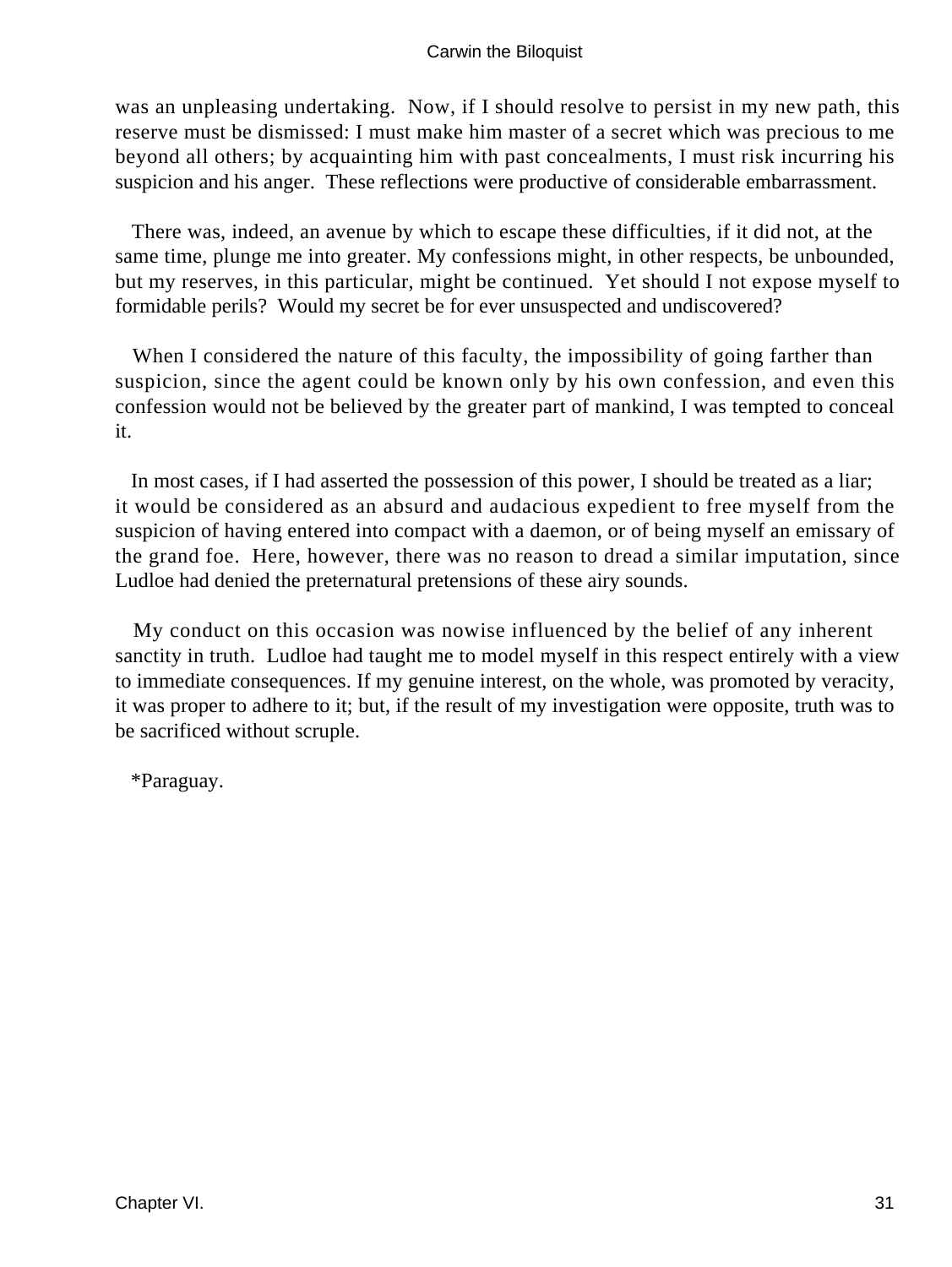## **[Chapter VII.](#page-51-0)**

<span id="page-32-0"></span>*M*eanwhile, in a point of so much moment, I was not hasty to determine. My delay seemed to be, by no means, unacceptable to Ludloe, who applauded my discretion, and warned me to be circumspect. My attention was chiefly absorbed by considerations connected with this subject, and little regard was paid to any foreign occupation or amusement.

 One evening, after a day spent in my closet, I sought recreation by walking forth. My mind was chiefly occupied by the review of incidents which happened in Spain. I turned my face towards the fields, and recovered not from my reverie, till I had proceeded some miles on the road to Meath. The night had considerably advanced, and the darkness was rendered intense, by the setting of the moon. Being somewhat weary, as well as undetermined in what manner next to proceed, I seated myself on a grassy bank beside the road. The spot which I had chosen was aloof from passengers, and shrowded in the deepest obscurity.

 Some time elapsed, when my attention was excited by the slow approach of an equipage. I presently discovered a coach and six horses, but unattended, except by coachman and postillion, and with no light to guide them on their way. Scarcely had they passed the spot where I rested, when some one leaped from beneath the hedge, and seized the head of the fore−horses. Another called upon the coachman to stop, and threatened him with instant death if he disobeyed. A third drew open the coach−door, and ordered those within to deliver their purses. A shriek of terror showed me that a lady was within, who eagerly consented to preserve her life by the loss of her money.

 To walk unarmed in the neighbourhood of Dublin, especially at night, has always been accounted dangerous. I had about me the usual instruments of defence. I was desirous of rescuing this person from the danger which surrounded her, but was somewhat at a loss how to effect my purpose. My single strength was insufficient to contend with three ruffians. After a moment's debate, an expedient was suggested, which I hastened to execute.

 Time had not been allowed for the ruffian who stood beside the carriage to receive the plunder, when several voices, loud, clamorous, and eager, were heard in the quarter whence the traveller had come. By trampling with quickness, it was easy to imitate the sound of many feet. The robbers were alarmed, and one called upon another to attend. The sounds increased, and, at the next moment, they betook themselves to flight, but not till a pistol was discharged. Whether it was aimed at the lady in the carriage, or at the coachman, I was not permitted to discover, for the report affrighted the horses, and they set off at full speed.

I could not hope to overtake them: I knew not whither the robbers had fled, and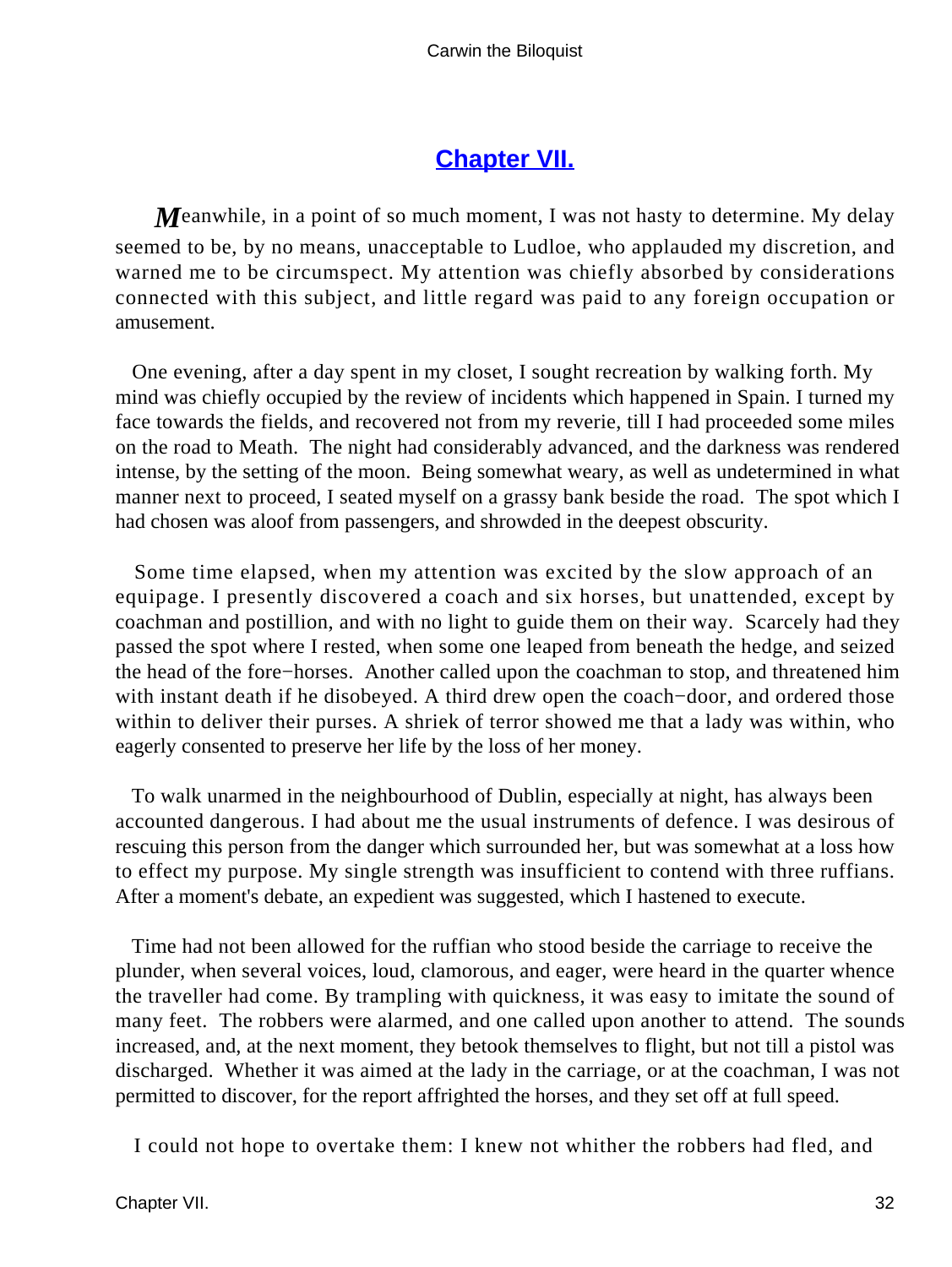whether, by proceeding, I might not fall into their hands. . . . . These considerations induced me to resume my feet, and retire from the scene as expeditiously as possible. I regained my own habitation without injury.

 I have said that I occupied separate apartments from those of Ludloe. To these there were means of access without disturbing the family. I hasted to my chamber, but was considerably surprized to find, on entering my apartment, Ludloe seated at a table, with a lamp before him.

 My momentary confusion was greater than his. On discovering who it was, he assumed his accustomed looks, and explained appearances, by saying, that he wished to converse with me on a subject of importance, and had therefore sought me at this secret hour, in my own chamber. Contrary to his expectation, I was absent. Conceiving it possible that I might shortly return, he had waited till now. He took no further notice of my absence, nor manifested any desire to know the cause of it, but proceeded to mention the subject which had brought him hither. These were his words.

 You have nothing which the laws permit you to call your own. Justice entitles you to the supply of your physical wants, from those who are able to supply them; but there are few who will acknowledge your claim, or spare an atom of their superfluity to appease your cravings. That which they will not spontaneously give, it is not right to wrest from them by violence. What then is to be done?

 Property is necessary to your own subsistence. It is useful, by enabling you to supply the wants of others. To give food, and clothing, and shelter, is to give life, to annihilate temptation, to unshackle virtue, and propagate felicity. How shall property be gained?

 You may set your understanding or your hands at work. You may weave stockings, or write poems, and exchange them for money; but these are tardy and meagre schemes. The means are disproportioned to the end, and I will not suffer you to pursue them. My justice will supply your wants.

 But dependance on the justice of others is a precarious condition. To be the object is a less ennobling state than to be the bestower of benefit. Doubtless you desire to be vested with competence and riches, and to hold them by virtue of the law, and not at the will of a benefactor. . . . . . He paused as if waiting for my assent to his positions. I readily expressed my concurrence, and my desire to pursue any means compatible with honesty. He resumed.

 There are various means, besides labour, violence, or fraud. It is right to select the easiest within your reach. It happens that the easiest is at hand. A revenue of some thousands a year, a stately mansion in the city, and another in Kildare, old and faithful domestics, and magnificent furniture, are good things. Will you have them?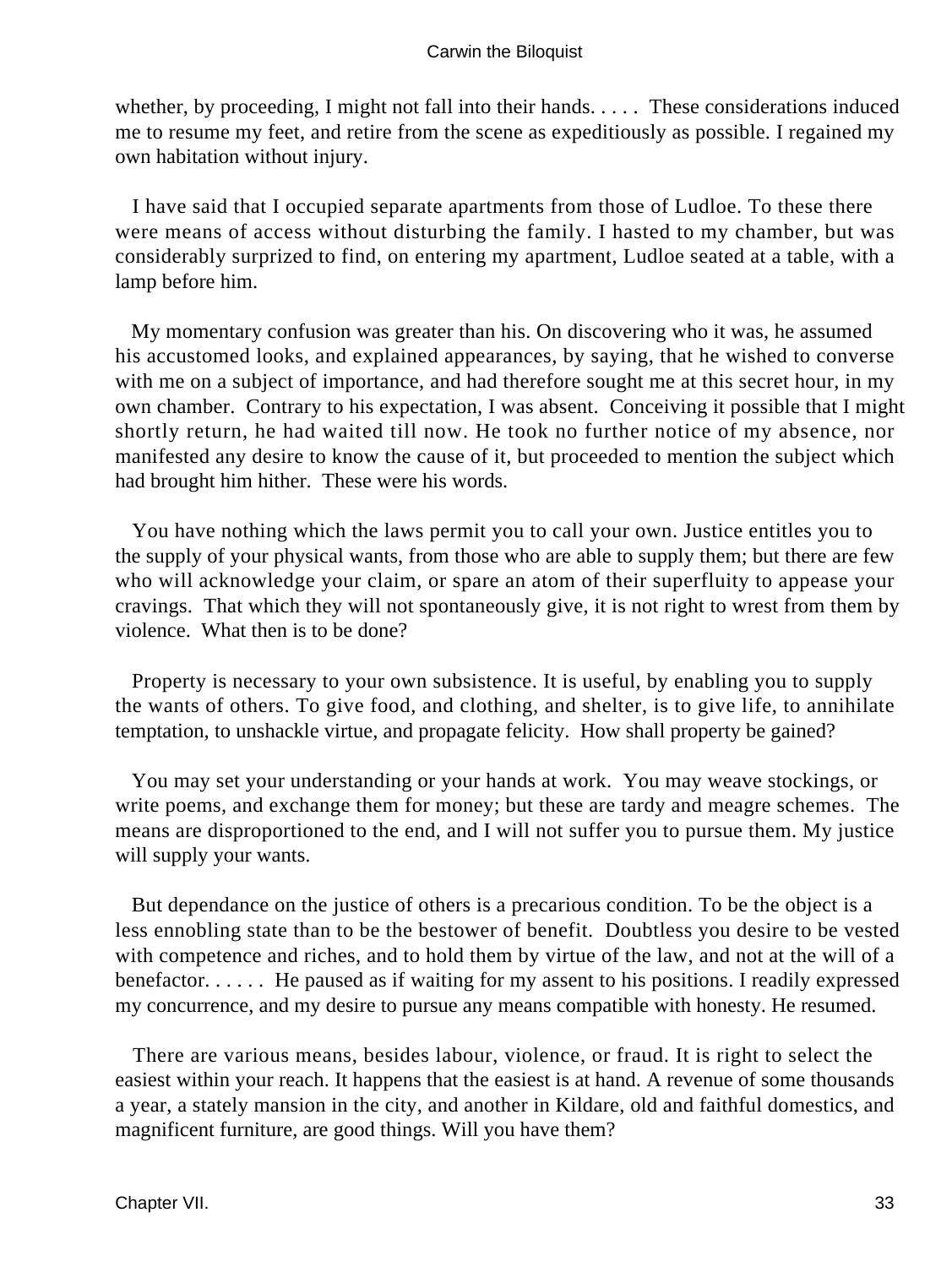A gift like that, replied I, will be attended by momentous conditions. I cannot decide upon its value, until I know these conditions.

 The sole condition is your consent to receive them. Not even the airy obligation of gratitude will be created by acceptance. On the contrary, by accepting them, you will confer the highest benefit upon another.

I do not comprehend you. Something surely must be given in return.

 Nothing. It may seem strange that, in accepting the absolute controul of so much property, you subject yourself to no conditions; that no claims of gratitude or service will accrue; but the wonder is greater still. The law equitably enough fetters the gift with no restraints, with respect to you that receive it; but not so with regard to the unhappy being who bestows it. That being must part, not only with property but liberty. In accepting the property, you must consent to enjoy the services of the present possessor. They cannot be disjoined.

 Of the true nature and extent of the gift, you should be fully apprized. Be aware, therefore, that, together with this property, you will receive absolute power over the liberty and person of the being who now possesses it. That being must become your domestic slave; be governed, in every particular, by your caprice.

 Happily for you, though fully invested with this power, the degree and mode in which it will be exercised will depend upon yourself. . . . . You may either totally forbear the exercise, or employ it only for the benefit of your slave. However injurious, therefore, this authority may be to the subject of it, it will, in some sense, only enhance the value of the gift to you.

 The attachment and obedience of this being will be chiefly evident in one thing. Its duty will consist in conforming, in every instance, to your will. All the powers of this being are to be devoted to your happiness; but there is one relation between you, which enables you to confer, while exacting, pleasure. . . . . This relation is  $\sim$ sexual $\sim$ . Your slave is a woman; and the bond, which transfers her property and person to you, is  $\dots$   $\sim$  marriage $\sim$ .

 My knowledge of Ludloe, his principles, and reasonings, ought to have precluded that surprise which I experienced at the conclusion of his discourse. I knew that he regarded the present institution of marriage as a contract of servitude, and the terms of it unequal and unjust. When my surprise had subsided, my thoughts turned upon the nature of his scheme. After a pause of reflection, I answered:

 Both law and custom have connected obligations with marriage, which, though heaviest on the female, are not light upon the male. Their weight and extent are not immutable and uniform; they are modified by various incidents, and especially by the mental and personal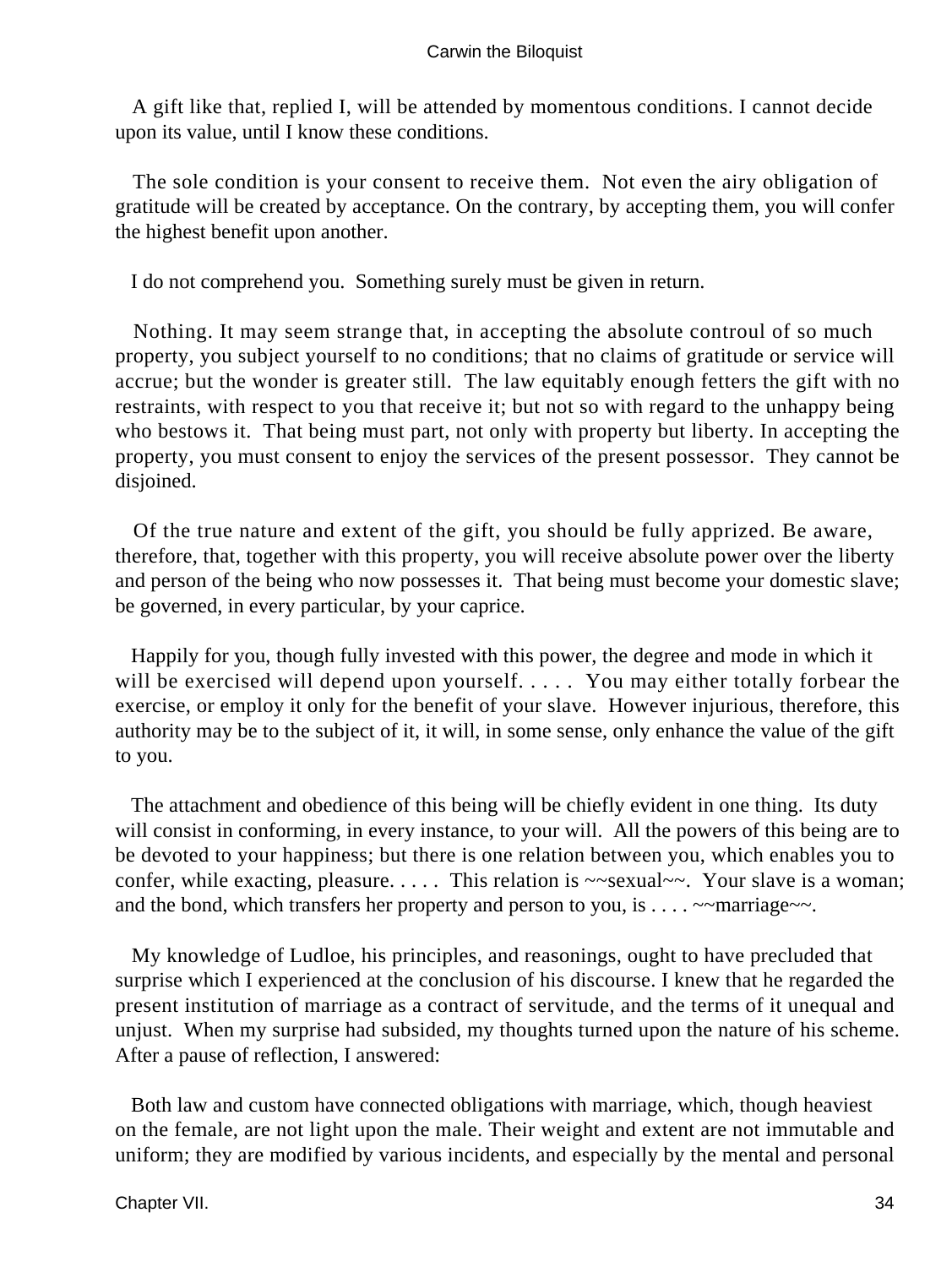qualities of the lady.

 I am not sure that I should willingly accept the property and person of a woman decrepid with age, and enslaved by perverse habits and evil passions: whereas youth, beauty, and tenderness would be worth accepting, even for their own sake, and disconnected with fortune.

 As to altar vows, I believe they will not make me swerve from equity. I shall exact neither service nor affection from my spouse. The value of these, and, indeed, not only the value, but the very existence, of the latter depends upon its spontaneity. A promise to love tends rather to loosen than strengthen the tie.

 As to myself, the age of illusion is past. I shall not wed, till I find one whose moral and physical constitution will make personal fidelity easy. I shall judge without mistiness or passion, and habit will come in aid of an enlightened and deliberate choice.

 I shall not be fastidious in my choice. I do not expect, and scarcely desire, much intellectual similitude between me and my wife. Our opinions and pursuits cannot be in common. While women are formed by their education, and their education continues in its present state, tender hearts and misguided understandings are all that we can hope to meet with.

 What are the character, age, and person of the woman to whom you allude? and what prospect of success would attend my exertions to obtain her favour?

 I have told you she is rich. She is a widow, and owes her riches to the liberality of her husband, who was a trader of great opulence, and who died while on a mercantile adventure to Spain. He was not unknown to you. Your letters from Spain often spoke of him. In short, she is the widow of Benington, whom you met at Barcelona. She is still in the prime of life; is not without many feminine attractions; has an ardent and credulent temper; and is particularly given to devotion. This temper it would be easy to regulate according to your pleasure and your interest, and I now submit to you the expediency of an alliance with her.

 I am a kinsman, and regarded by her with uncommon deference; and my commendations, therefore, will be of great service to you, and shall be given.

 I will deal ingenuously with you. It is proper you should be fully acquainted with the grounds of this proposal. The benefits of rank, and property, and independence, which I have already mentioned as likely to accrue to you from this marriage, are solid and valuable benefits; but these are not the sole advantages, and to benefit you, in these respects, is not my whole view.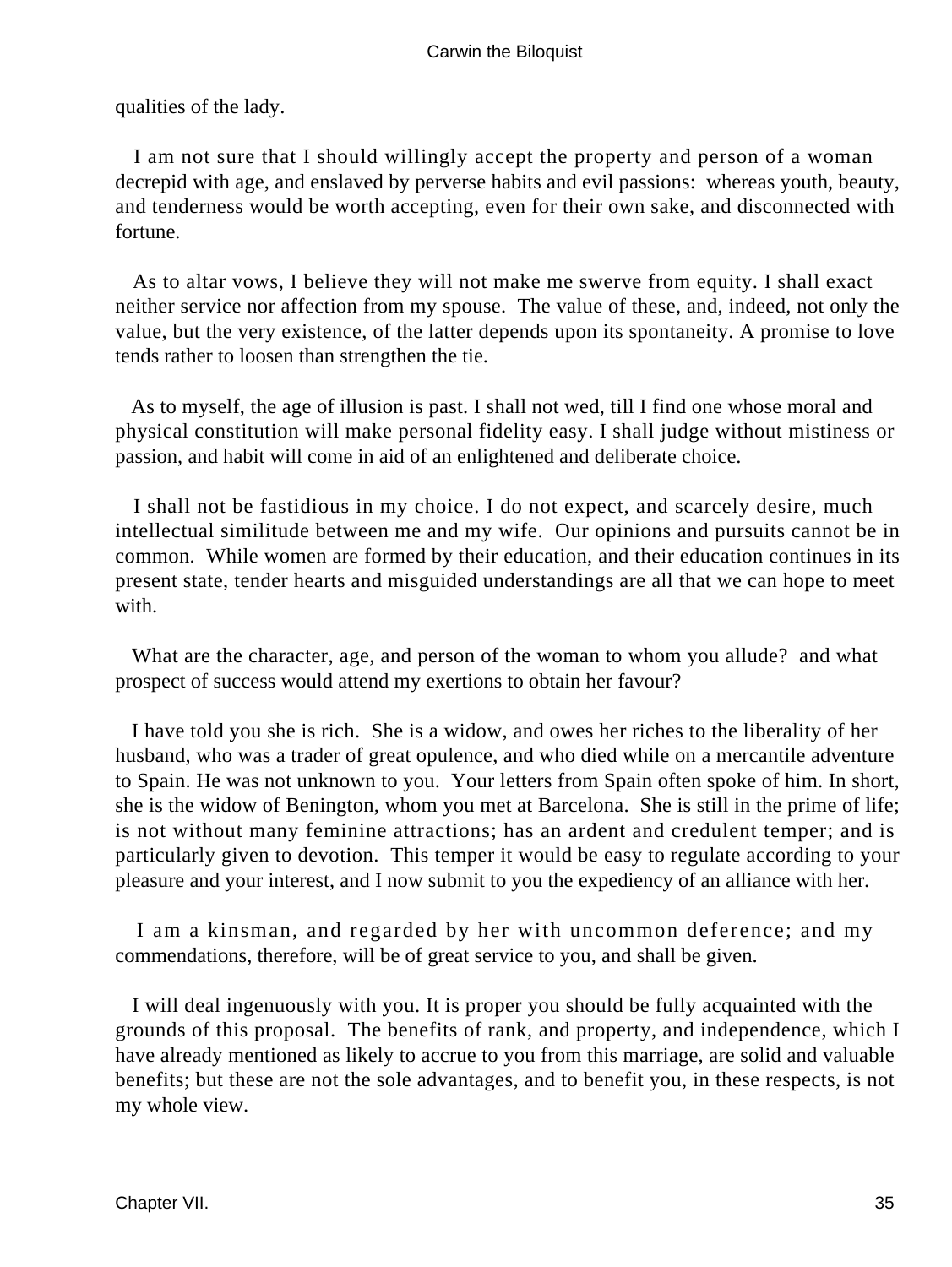No. My treatment of you henceforth will be regulated by one principle. I regard you only as one undergoing a probation or apprenticeship; as subjected to trials of your sincerity and fortitude. The marriage I now propose to you is desirable, because it will make you independent of me. Your poverty might create an unsuitable bias in favour of proposals, one of whose effects would be to set you beyond fortune's reach. That bias will cease, when you cease to be poor and dependent.

 Love is the strongest of all human delusions. That fortitude, which is not subdued by the tenderness and blandishments of woman, may be trusted; but no fortitude, which has not undergone that test, will be trusted by us.

 This woman is a charming enthusiast. She will never marry but him whom she passionately loves. Her power over the heart that loves her will scarcely have limits. The means of prying into your transactions, of suspecting and sifting your thoughts, which her constant society with you, while sleeping and waking, her zeal and watchfulness for your welfare, and her curiosity, adroitness, and penetration will afford her, are evident. Your danger, therefore, will be imminent. Your fortitude will be obliged to have recourse, not to flight, but to vigilance. Your eye must never close.

 Alas! what human magnanimity can stand this test! How can I persuade myself that you will not fail? I waver between hope and fear. Many, it is true, have fallen, and dragged with them the author of their ruin, but some have soared above even these perils and temptations, with their fiery energies unimpaired, and great has been, as great ought to be, their recompence.

 But you are doubtless aware of your danger. I need not repeat the consequences of betraying your trust, the rigour of those who will Judge your fault, the unerring and unbounded scrutiny to which your actions, the most secret and indifferent, will be subjected.

 Your conduct, however, will be voluntary. At your own option be it, to see or not to see this woman. Circumspection, deliberation forethought, are your sacred duties and highest interest.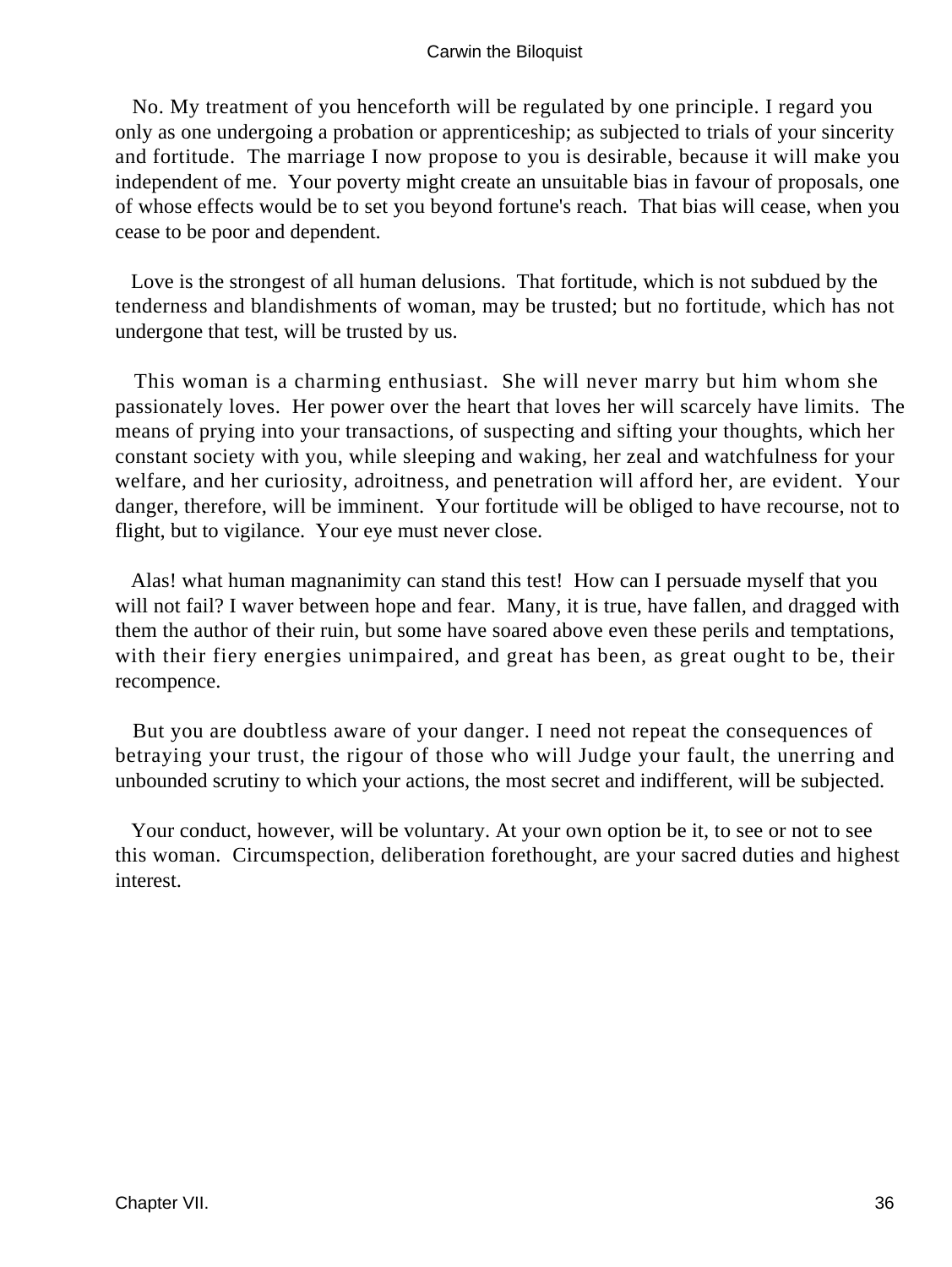## **[Chapter VIII.](#page-51-0)**

<span id="page-37-0"></span>*L*udloe's remarks on the seductive and bewitching powers of women, on the difficulty of keeping a secret which they wish to know, and to gain which they employ the soft artillery of tears and prayers, and blandishments and menaces, are familiar to all men, but they had little weight with me, because they were unsupported by my own experience. I had never had any intellectual or sentimental connection with the sex. My meditations and pursuits had all led a different way, and a bias had gradually been given to my feelings, very unfavourable to the refinements of love. I acknowledge, with shame and regret, that I was accustomed to regard the physical and sensual consequences of the sexual relation as realities, and every thing intellectual, disinterested, and heroic, which enthusiasts connect with it as idle dreams. Besides, said I, I am yet a stranger to the secret, on the preservation of which so much stress is laid, and it will be optional with me to receive it or not. If, in the progress of my acquaintance with Mrs. Benington, I should perceive any extraordinary danger in the gift, cannot I refuse, or at least delay to comply with any new conditions from Ludloe? Will not his candour and his affection for me rather commend than disapprove my diffidence? In fine, I resolved to see this lady.

 She was, it seems, the widow of Benington, whom I knew in Spain. This man was an English merchant settled at Barcelona, to whom I had been commended by Ludloe's letters, and through whom my pecuniary supplies were furnished. . . . . . . Much intercourse and some degree of intimacy had taken place between us, and I had gained a pretty accurate knowledge of his character. I had been informed, through different channels, that his wife was much his superior in rank, that she possessed great wealth in her own right, and that some disagreement of temper or views occasioned their separation. She had married him for love, and still doated on him: the occasions for separation having arisen, it seems, not on her side but on his. As his habits of reflection were nowise friendly to religion, and as hers, according to Ludloe, were of the opposite kind, it is possible that some jarring had arisen between them from this source. Indeed, from some casual and broken hints of Benington, especially in the latter part of his life, I had long since gathered this conjecture. . . . . . . . Something, thought I, may be derived from my acquaintance with her husband favourable to my views.

 I anxiously waited for an opportunity of acquainting Ludloe with my resolution. On the day of our last conversation, he had made a short excursion from town, intending to return the same evening, but had continued absent for several days. As soon as he came back, I hastened to acquaint him with my wishes.

 Have you well considered this matter, said he. Be assured it is of no trivial import. The moment at which you enter the presence of this woman will decide your future destiny.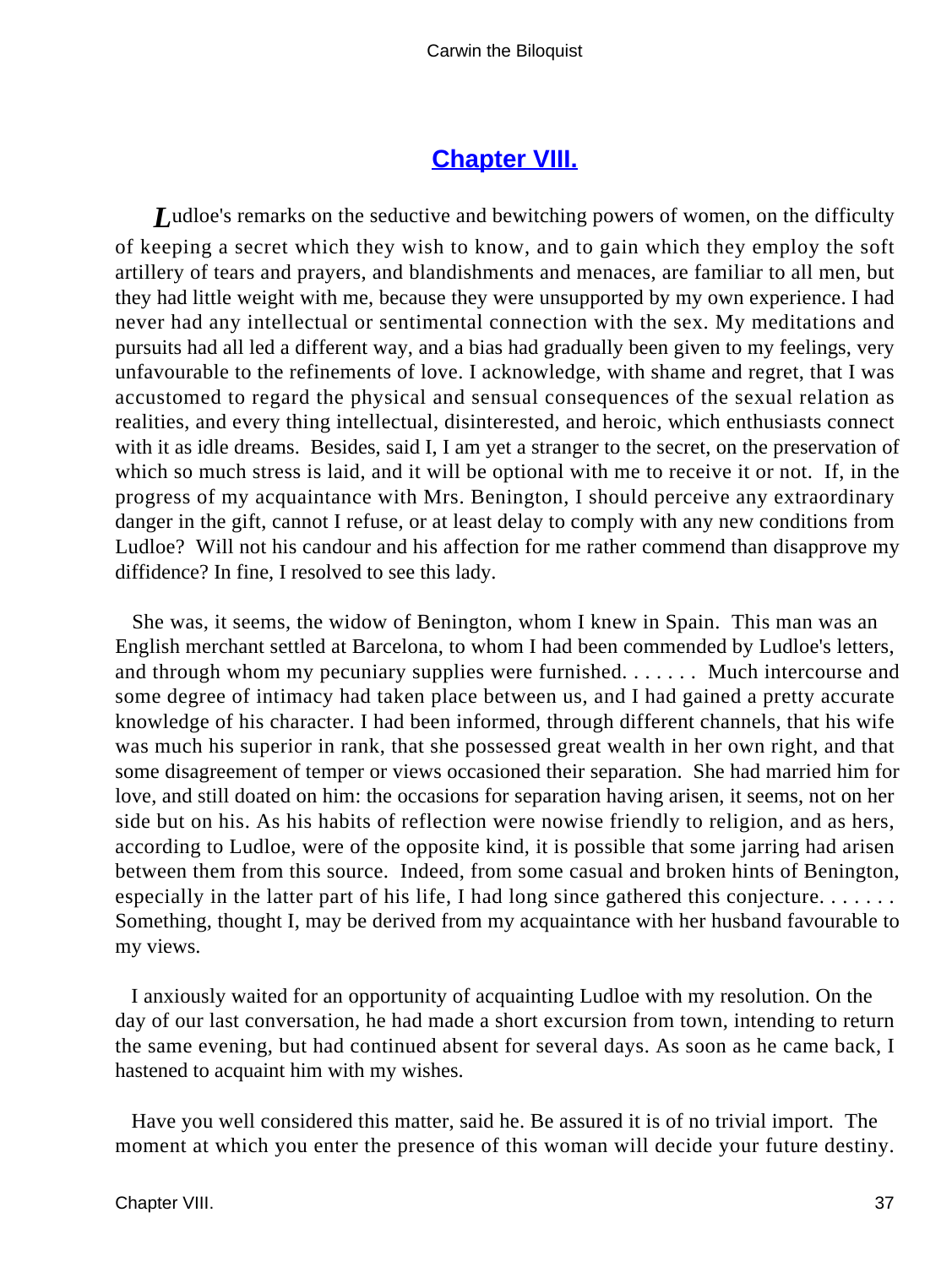Even putting out of view the subject of our late conversations, the light in which you shall appear to her will greatly influence your happiness, since, though you cannot fail to love her, it is quite uncertain what return she may think proper to make. Much, doubtless, will depend on your own perseverance and address, but you will have many, perhaps insuperable obstacles to encounter on several accounts, and especially in her attachment to the memory of her late husband. As to her devout temper, this is nearly allied to a warm imagination in some other respects, and will operate much more in favour of an ardent and artful lover, than against him.

I still expressed my willingness to try my fortune with her.

 Well, said he, I anticipated your consent to my proposal, and the visit I have just made was to her. I thought it best to pave the way, by informing her that I had met with one for whom she had desired me to look out. You must know that her father was one of these singular men who set a value upon things exactly in proportion to the difficulty of obtaining or comprehending them. His passion was for antiques, and his favourite pursuit during a long life was monuments in brass, marble, and parchment, of the remotest antiquity. He was wholly indifferent to the character or conduct of our present sovereign and his ministers, but was extremely solicitous about the name and exploits of a king of Ireland that lived two or three centuries before the flood. He felt no curiosity to know who was the father of his wife's child, but would travel a thousand miles, and consume months, in investigating which son of Noah it was that first landed on the coast of Munster. He would give a hundred guineas from the mint for a piece of old decayed copper no bigger than his nail, provided it had aukward characters upon it, too much defaced to be read. The whole stock of a great bookseller was, in his eyes, a cheap exchange for a shred of parchment, containing half a homily written by St. Patrick. He would have gratefully given all his patrimonial domains to one who should inform him what pendragon or druid it was who set up the first stone on Salisbury plain.

 This spirit, as you may readily suppose, being seconded by great wealth and long life, contributed to form a very large collection of venerable lumber, which, though beyond all price to the collector himself, is of no value to his heiress but so far as it is marketable. She designs to bring the whole to auction, but for this purpose a catalogue and description are necessary. Her father trusted to a faithful memory, and to vague and scarcely legible memorandums, and has left a very arduous task to any one who shall be named to the office. It occurred to me, that the best means of promoting your views was to recommend you to this office.

 You are not entirely without the antiquarian frenzy yourself. The employment, therefore, will be somewhat agreeable to you for its own sake. It will entitle you to become an inmate of the same house, and thus establish an incessant intercourse between you, and the nature of the business is such, that you may perform it in what time, and with what degree of diligence and accuracy you please.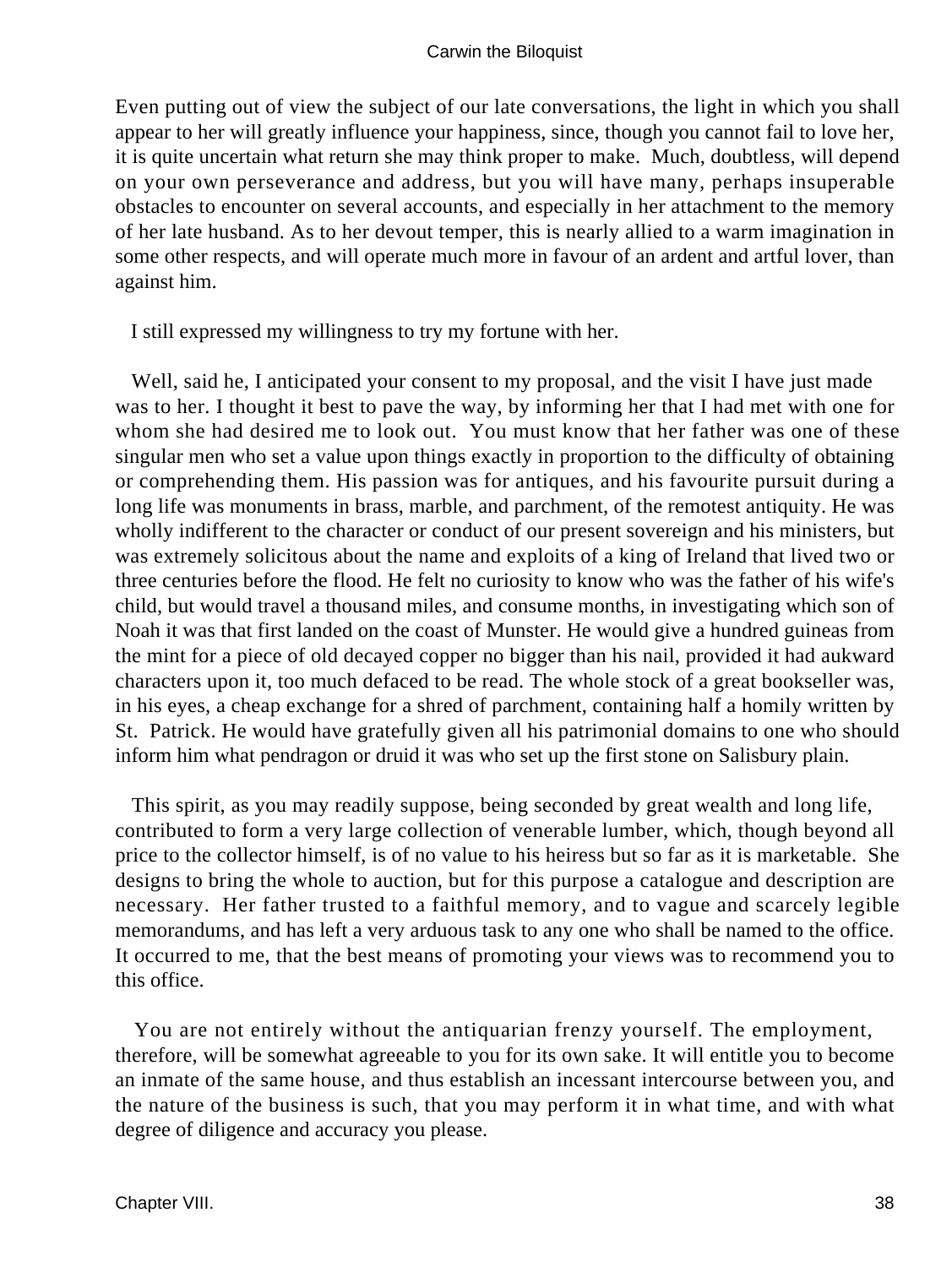I ventured to insinuate that, to a woman of rank and family, the character of a hireling was by no means a favourable recommendation.

 He answered, that he proposed, by the account he should give of me, to obviate every scruple of that nature. Though my father was no better than a farmer, it is not absolutely certain but that my remoter ancestors had princely blood in their veins: but as long as proofs of my low extraction did not impertinently intrude themselves, my silence, or, at most, equivocal surmises, seasonably made use of, might secure me from all inconveniences on the score of birth. He should represent me, and I was such, as his friend, favourite, and equal, and my passion for antiquities should be my principal inducement to undertake this office, though my poverty would make no objection to a reasonable pecuniary recompense.

 Having expressed my acquiescence in his measures, he thus proceeded: My visit was made to my kinswoman, for the purpose, as I just now told you, of paving your way into her family; but, on my arrival at her house, I found nothing but disorder and alarm. Mrs. Benington, it seems, on returning from a longer ride than customary, last Thursday evening, was attacked by robbers. Her attendants related an imperfect tale of somebody advancing at the critical moment to her rescue. It seems, however, they did more harm than good; for the horses took to flight and overturned the carriage, in consequence of which Mrs. Benington was severely bruised. She has kept her bed ever since, and a fever was likely to ensue, which has only left her out of danger to−day.

 As the adventure before related, in which I had so much concern, occurred at the time mentioned by Ludloe, and as all other circumstances were alike, I could not doubt that the person whom the exertion of my mysterious powers had relieved was Mrs. Benington: but what an ill−omened interference was mine! The robbers would probably have been satisfied with the few guineas in her purse, and, on receiving these, would have left her to prosecute her journey in peace and security, but, by absurdly offering a succour, which could only operate upon the fears of her assailants, I endangered her life, first by the desperate discharge of a pistol, and next by the fright of the horses. . . . . . . . My anxiety, which would have been less if I had not been, in some degree, myself the author of the evil, was nearly removed by Ludloe's proceeding to assure me that all danger was at an end, and that he left the lady in the road to perfect health. He had seized the earliest opportunity of acquainting her with the purpose of his visit, and had brought back with him her cheerful acceptance of my services. The next week was appointed for my introduction.

With such an object in view, I had little leisure to attend to any indifferent object. My thoughts were continually bent upon the expected introduction, and my impatience and curiosity drew strength, not merely from the character of Mrs. Benington, but from the nature of my new employment. Ludloe had truly observed, that I was infected with somewhat of this antiquarian mania myself, and I now remembered that Benington had frequently alluded to this collection in possession of his wife. My curiosity had then been more than once excited by his representations, and I had formed a vague resolution of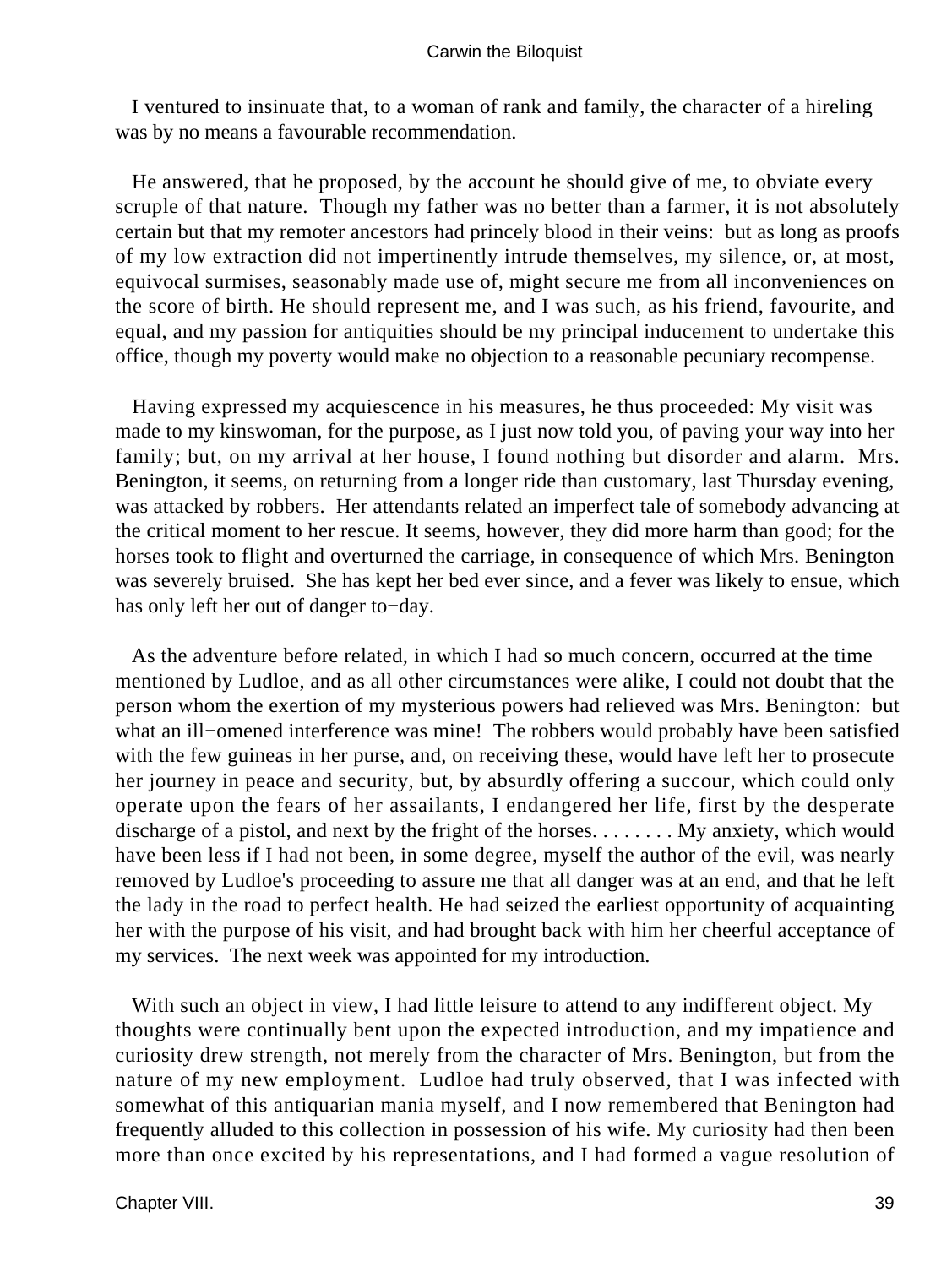making myself acquainted with this lady and her learned treasure, should I ever return to Ireland. . . . . Other incidents had driven this matter from my mind.

 Meanwhile, affairs between Ludloe and myself remained stationary. Our conferences, which were regular and daily, related to general topics, and though his instructions were adapted to promote my improvement in the most useful branches of knowledge, they never afforded a glimpse towards that quarter where my curiosity was most active.

 The next week now arrived, but Ludloe informed me that the state of Mrs. Benington's health required a short excursion into the country, and that he himself proposed to bear her company. The journey was to last about a fortnight, after which I might prepare myself for an introduction to her.

 This was a very unexpected and disagreeable trial to my patience. The interval of solitude that now succeeded would have passed rapidly and pleasantly enough, if an event of so much moment were not in suspense. Books, of which I was passionately fond, would have afforded me delightful and incessant occupation, and Ludloe, by way of reconciling me to unavoidable delays, had given me access to a little closet, in which his rarer and more valuable books were kept.

 All my amusements, both by inclination and necessity, were centered in myself and at home. Ludloe appeared to have no visitants, and though frequently abroad, or at least secluded from me, had never proposed my introduction to any of his friends, except Mrs. Benington. My obligations to him were already too great to allow me to lay claim to new favours and indulgences, nor, indeed, was my disposition such as to make society needful to my happiness. My character had been, in some degree, modelled by the faculty which I possessed. This deriving all its supposed value from impenetrable secrecy, and Ludloe's admonitions tending powerfully to impress me with the necessity of wariness and circumspection in my general intercourse with mankind, I had gradually fallen into sedate, reserved, mysterious, and unsociable habits. My heart wanted not a friend.

 In this temper of mind, I set myself to examine the novelties which Ludloe's private book−cases contained. 'Twill be strange, thought I, if his favourite volume do not show some marks of my friend's character. To know a man's favourite or most constant studies cannot fail of letting in some little light upon his secret thoughts, and though he would not have given me the reading of these books, if he had thought them capable of unveiling more of his concerns than he wished, yet possibly my ingenuity may go one step farther than he dreams of. You shall judge whether I was right in my conjectures.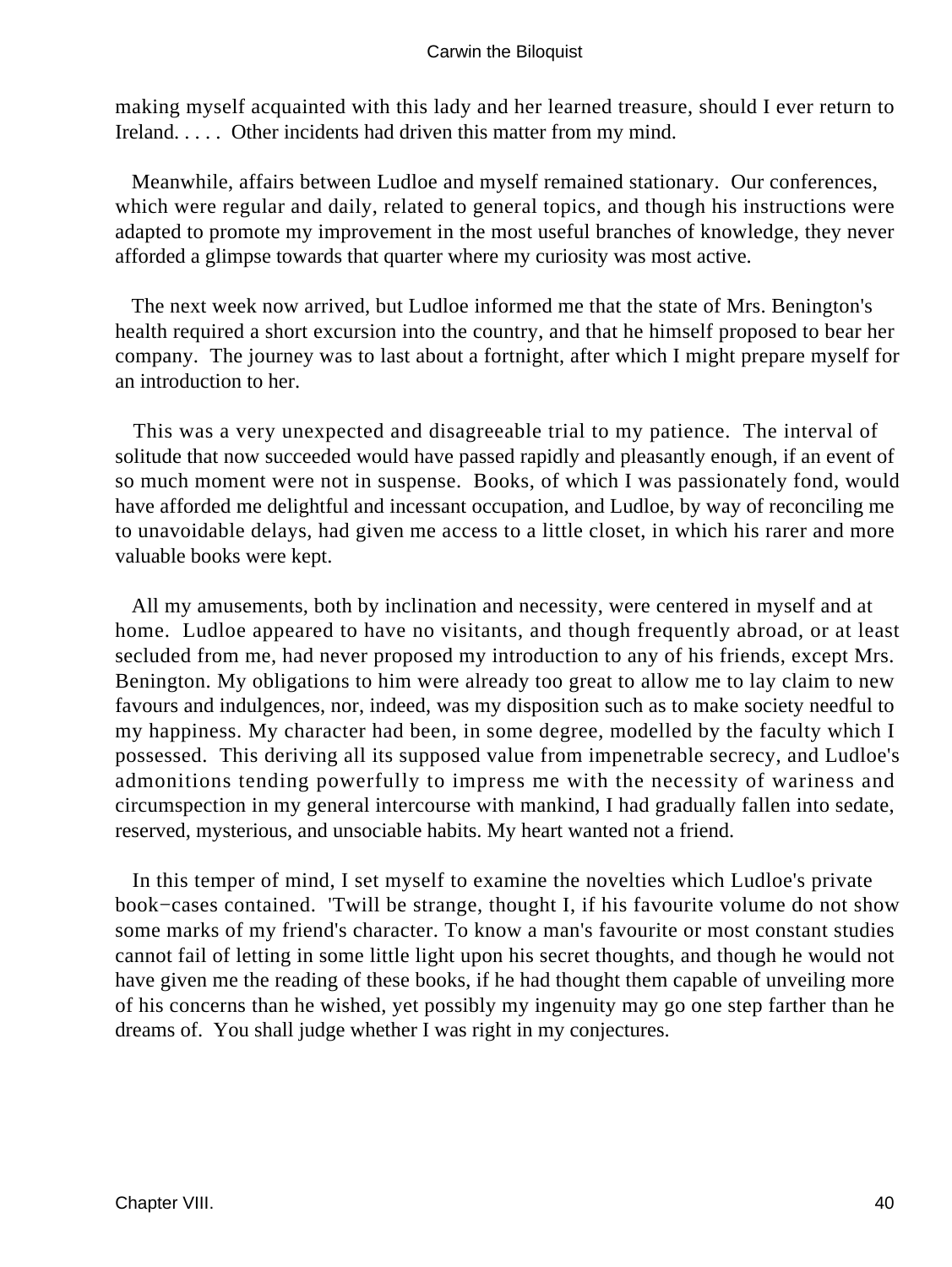## **[Chapter IX.](#page-51-0)**

<span id="page-41-0"></span>**The books which composed this little library were chiefly the voyages and travels of** the missionaries of the sixteenth and seventeenth centuries. Added to these were some works upon political economy and legislation. Those writers who have amused themselves with reducing their ideas to practice, and drawing imaginary pictures of nations or republics, whose manners or government came up to their standard of excellence, were, all of whom I had ever heard, and some I had never heard of before, to be found in this collection. A translation of Aristotle's republic, the political romances of sir Thomas Moore, Harrington, and Hume, appeared to have been much read, and Ludlow had not been sparing of his marginal comments. In these writers he appeared to find nothing but error and absurdity; and his notes were introduced for no other end than to point out groundless principles and false conclusions. . . . . The style of these remarks was already familiar to me. I saw nothing new in them, or different from the strain of those speculations with which Ludlow was accustomed to indulge himself in conversation with me.

 After having turned over the leaves of the printed volumes, I at length lighted on a small book of maps, from which, of course, I could reasonably expect no information, on that point about which I was most curious. It was an atlas, in which the maps had been drawn by the pen. None of them contained any thing remarkable, so far as I, who was indeed a smatterer in geography, was able to perceive, till I came to the end, when I noticed a map, whose prototype I was wholly unacquainted with. It was drawn on a pretty large scale, representing two islands, which bore some faint resemblance, in their relative proportions, at least, to Great Britain and Ireland. In shape they were widely different, but as to size there was no scale by which to measure them. From the great number of subdivisions, and from signs, which apparently represented towns and cities, I was allowed to infer, that the country was at least as extensive as the British isles. This map was apparently unfinished, for it had no names inscribed upon it.

 I have just said, my geographical knowledge was imperfect. Though I had not enough to draw the outlines of any country by memory, I had still sufficient to recognize what I had before seen, and to discover that none of the larger islands in our globe resembled the one before me. Having such and so strong motives to curiosity, you may easily imagine my sensations on surveying this map. Suspecting, as I did, that many of Ludlow's intimations alluded to a country well known to him, though unknown to others, I was, of course, inclined to suppose that this country was now before me.

 In search of some clue to this mystery, I carefully inspected the other maps in this collection. In a map of the eastern hemisphere I soon observed the outlines of islands, which, though on a scale greatly diminished, were plainly similar to that of the land above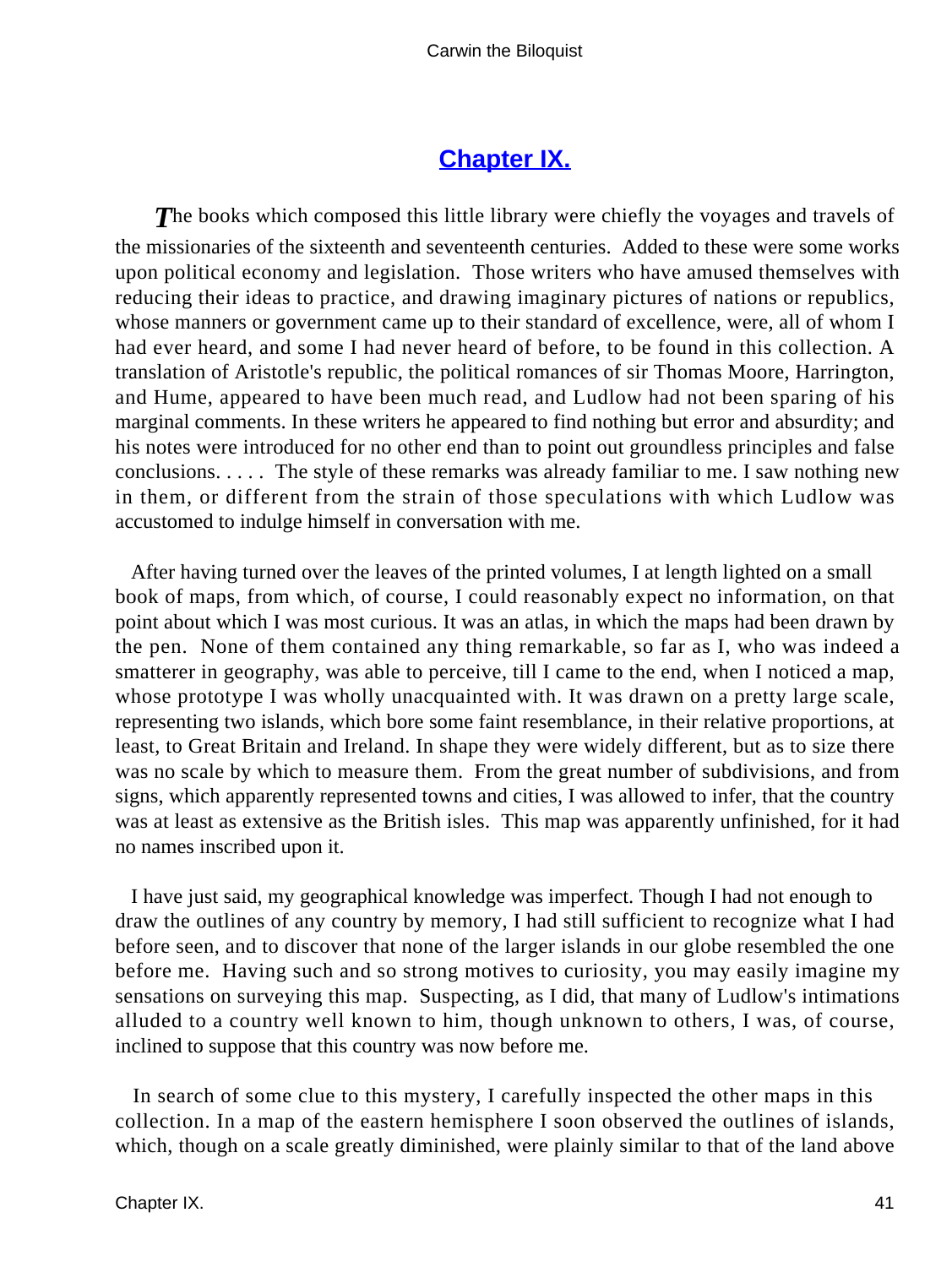described.

 It is well known that the people of Europe are strangers to very nearly one half of the surface of the globe.\* From the south pole up to the equator, it is only the small space occupied by southern Africa and by South America with which we are acquainted. There is a vast extent, sufficient to receive a continent as large as North America, which our ignorance has filled only with water. In Ludlow's maps nothing was still to be seen, in these regions, but water, except in that spot where the transverse parallels of the southern tropic and the 150th degree east longitude intersect each other. On this spot were Ludlow's islands placed, though without any name or inscription whatever.

 I needed not to be told that this spot had never been explored by any European voyager, who had published his adventures. What authority had Ludlow for fixing a habitable land in this spot? and why did he give us nothing but the courses of shores and rivers, and the scite of towns and villages, without a name?

 As soon as Ludlow had set out upon his proposed journey of a fortnight, I unlocked his closet, and continued rummaging among these books and maps till night. By that time I had turned over every book and almost every leaf in this small collection, and did not open the closet again till near the end of that period. Meanwhile I had many reflections upon this remarkable circumstance. Could Ludlow have intended that I should see this atlas? It was the only book that could be styled a manuscript on these shelves, and it was placed beneath several others, in a situation far from being obvious and forward to the eye or the hand. Was it an oversight in him to leave it in my way, or could he have intended to lead my curiosity and knowledge a little farther onward by this accidental disclosure? In either case how was I to regulate my future deportment toward him? Was I to speak and act as if this atlas had escaped my attention or not? I had already, after my first examination of it, placed the volume exactly where I found it. On every supposition I thought this was the safest way, and unlocked the closet a second time, to see that all was precisely in the original order. . . . . How was I dismayed and confounded on inspecting the shelves to perceive that the atlas was gone. This was a theft, which, from the closet being under lock and key, and the key always in my own pocket, and which, from the very nature of the thing stolen, could not be imputed to any of the domestics. After a few moments a suspicion occurred, which was soon changed intO certainty by applying to the housekeeper, who told me that Ludlow had returned, apparently in much haste, the evening of the day on which he had set out upon his journey, and just after I had left the house, that he had gone into the room where this closet of books was, and, after a few minutes' stay, came out again and went away. She told me also, that he had made general enquiries after me, to which she had answered, that she had not seen me during the day, and supposed that I had spent the whole of it abroad. From this account it was plain, that Ludlow had returned for no other purpose but to remove this book out of my reach. But if he had a double key to this door, what should hinder his having access, by the same means, to every other locked up place in the house?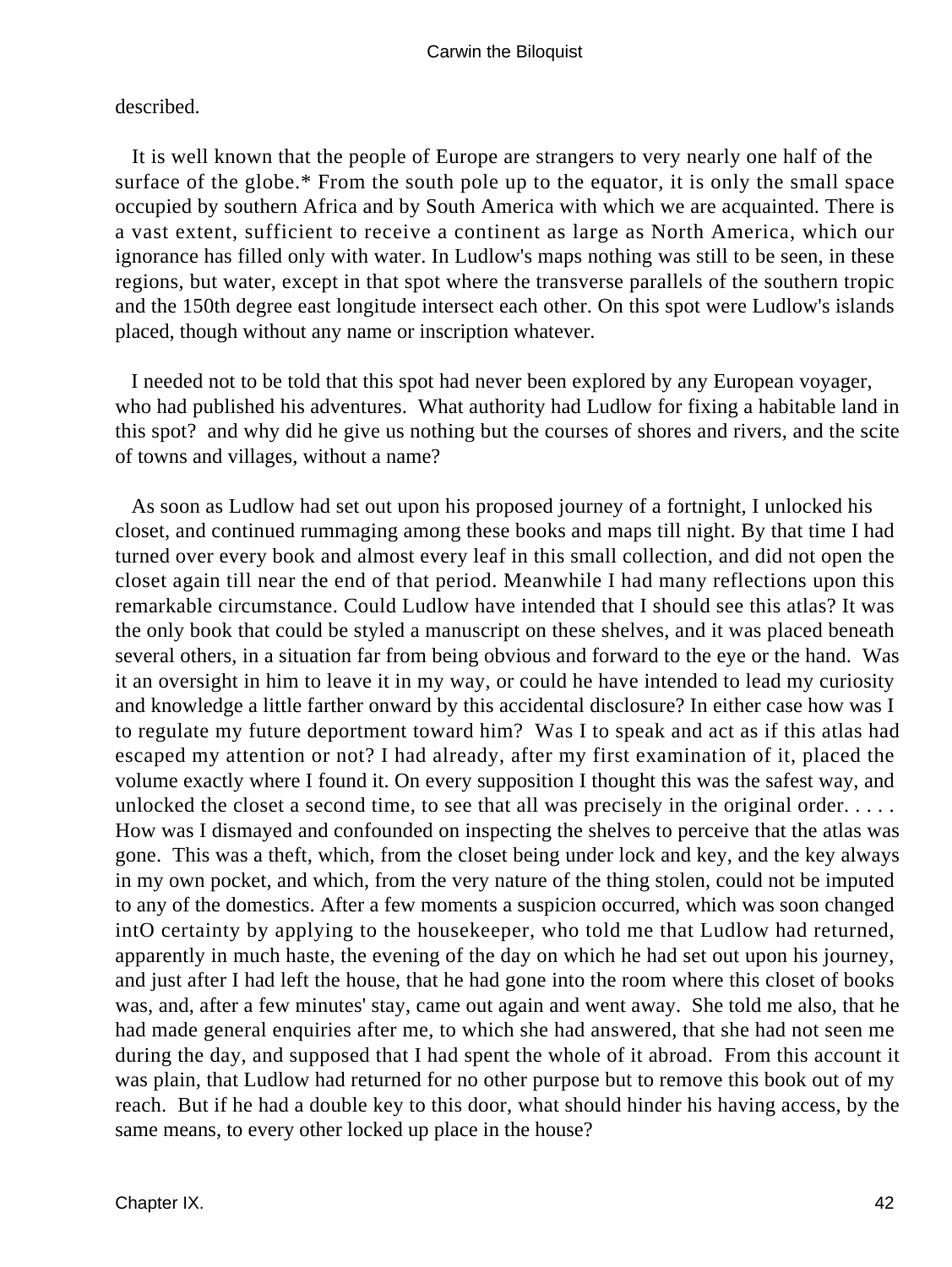This suggestion made me start with terror. Of so obvious a means for possessing a knowledge of every thing under his roof, I had never been till this moment aware. Such is the infatuation which lays our most secret thoughts open to the world's scrutiny. We are frequently in most danger when we deem ourselves most safe, and our fortress is taken sometimes through a point, whose weakness nothing, it should seem, but the blindest stupidity could overlook.

 My terrors, indeed, quickly subsided when I came to recollect that there was nothing in any closet or cabinet of mine which could possibly throw light upon subjects which I desired to keep in the dark. The more carefully I inspected my own drawers, and the more I reflected on the character of Ludlow, as I had known it, the less reason did there appear in my suspicions; but I drew a lesson of caution from this circumstance, which contributed to my future safety.

 From this incident I could not but infer Ludlow's unwillingness to let me so far into his geographical secret, as well as the certainty of that suspicion, which had very early been suggested to my thoughts, that Ludlow's plans of civilization had been carried into practice in some unvisited corner of the world. It was strange, however, that he should betray himself by such an inadvertency. One who talked so confidently of his own powers, to unveil any secret of mine, and, at the same time, to conceal his own transactions, had surely committed an unpardonable error in leaving this important document in my way. My reverence, indeed, for Ludlow was such, that I sometimes entertained the notion that this seeming oversight was, in truth, a regular contrivance to supply me with a knowledge, of which, when I came maturely to reflect, it was impossible for me to make any ill use. There is no use in relating what would not be believed; and should I publish to the world the existence of islands in the space allotted by Ludlow's maps to these ~incognitae~, what would the world answer? That whether the space described was sea or land was of no importance. That the moral and political condition of its inhabitants was the only topic worthy of rational curiosity. Since I had gained no information upon this point; since I had nothing to disclose but vain and fantastic surmises; I might as well be ignorant of every thing. Thus, from secretly condemning Ludlow's imprudence, I gradually passed to admiration of his policy. This discovery had no other effect than to stimulate my curiosity; to keep up my zeal to prosecute the journey I had commenced under his auspices.

 I had hitherto formed a resolution to stop where I was in Ludlow's confidence: to wait till the success should be ascertained of my projects with respect to Mrs. Benington, before I made any new advance in the perilous and mysterious road into which he had led my steps. But, before this tedious fortnight had elapsed, I was grown extremely impatient for an interview, and had nearly resolved to undertake whatever obligation he should lay upon me.

 This obligation was indeed a heavy one, since it included the confession of my vocal powers. In itself the confession was little. To possess this faculty was neither laudable nor culpable, nor had it been exercised in a way which I should be very much ashamed to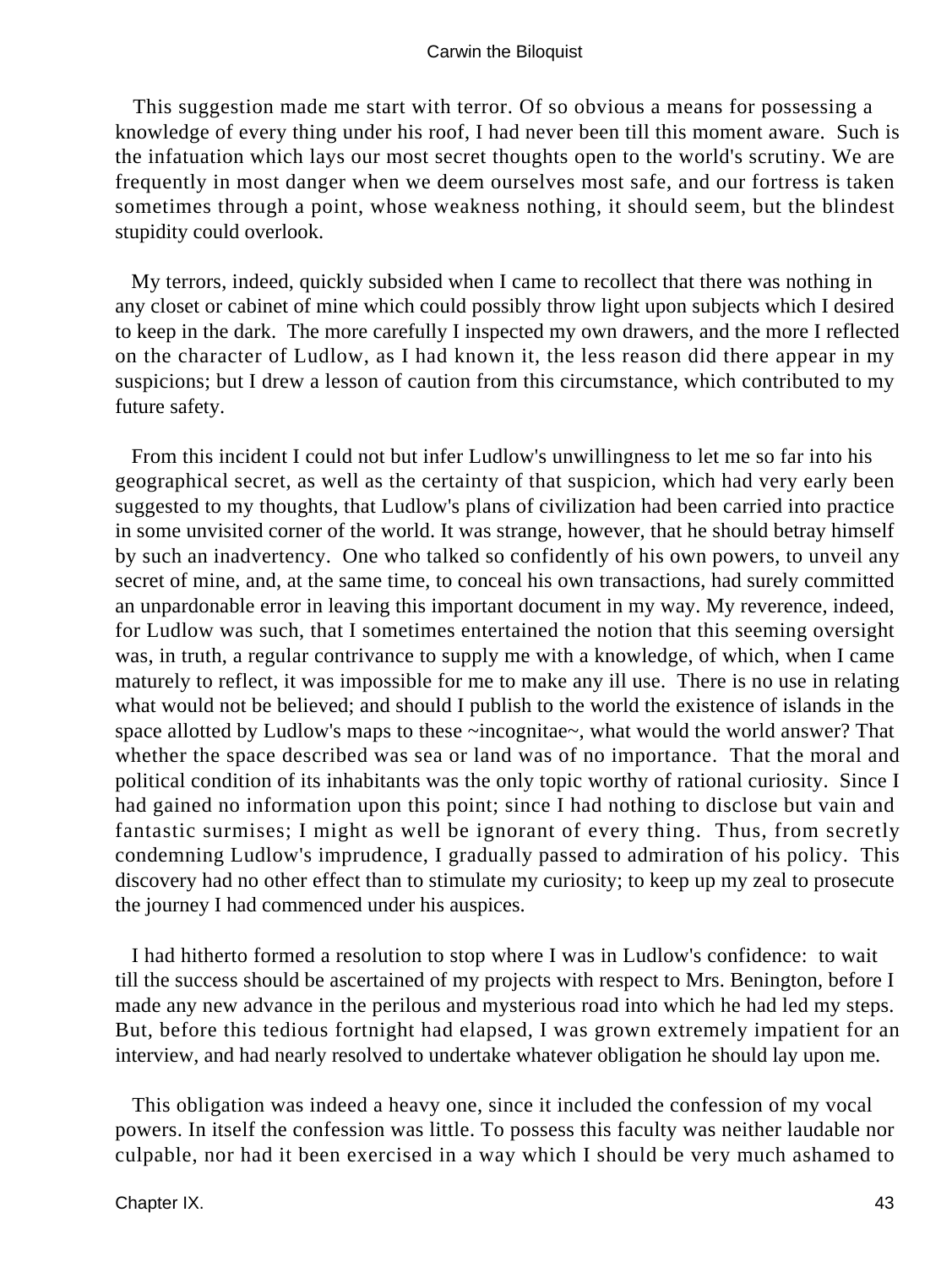acknowledge. It had led me into many insincerities and artifices, which, though not justifiable by any creed, was entitled to some excuse, on the score of youthful ardour and temerity. The true difficulty in the way of these confessions was the not having made them already. Ludlow had long been entitled to this confidence, and, though the existence of this power was venial or wholly innocent, the obstinate concealment of it was a different matter, and would certainly expose me to suspicion and rebuke. But what was the alternative? To conceal it. To incur those dreadful punishments awarded against treason in this particular. Ludlow's menaces still rung in my ears, and appalled my heart. How should I be able to shun them? By concealing from every one what I concealed from him? How was my concealment of such a faculty to be suspected or proved? Unless I betrayed myself, who could betray me?

 In this state of mind, I resolved to confess myself to Ludlow in the way that he required, reserving only the secret of this faculty. Awful, indeed, said I, is the crisis of my fate. If Ludlow's declarations are true, a horrid catastrophe awaits me: but as fast as my resolutions were shaken, they were confirmed anew by the recollection – Who can betray me but myself? If I deny, who is there can prove? Suspicion can never light upon the truth. If it does, it can never be converted into certainty. Even my own lips cannot confirm it, since who will believe my testimony?

 By such illusions was I fortified in my desperate resolution. Ludlow returned at the time appointed. He informed me that Mrs. Benington expected me next morning. She was ready to depart for her country residence, where she proposed to spend the ensuing summer, and would carry me along with her. In consequence of this arrangement, he said, many months would elapse before he should see me again. You will indeed, continued he, be pretty much shut up from all society. Your books and your new friend will be your chief, if not only companions. Her life is not a social one, because she has formed extravagant notions of the importance of lonely worship and devout solitude. Much of her time will be spent in meditation upon pious books in her closet. Some of it in long solitary rides in her coach, for the sake of exercise. Little will remain for eating and sleeping, so that unless you can prevail upon her to violate her ordinary rules for your sake, you will be left pretty much to yourself. You will have the more time to reflect upon what has hitherto been the theme of our conversations. You can come to town when you want to see me. I shall generally be found in these apartments.

 In the present state of my mind, though impatient to see Mrs. Benington, I was still more impatient to remove the veil between Ludlow and myself. After some pause, I ventured to enquire if there was any impediment to my advancement in the road he had already pointed out to my curiosity and ambition.

 He replied, with great solemnity, that I was already acquainted with the next step to be taken in this road. If I was prepared to make him my confessor, as to the past, the present, and the future, ~~without exception or condition~~, but what arose from defect of memory, he was willing to receive my confession.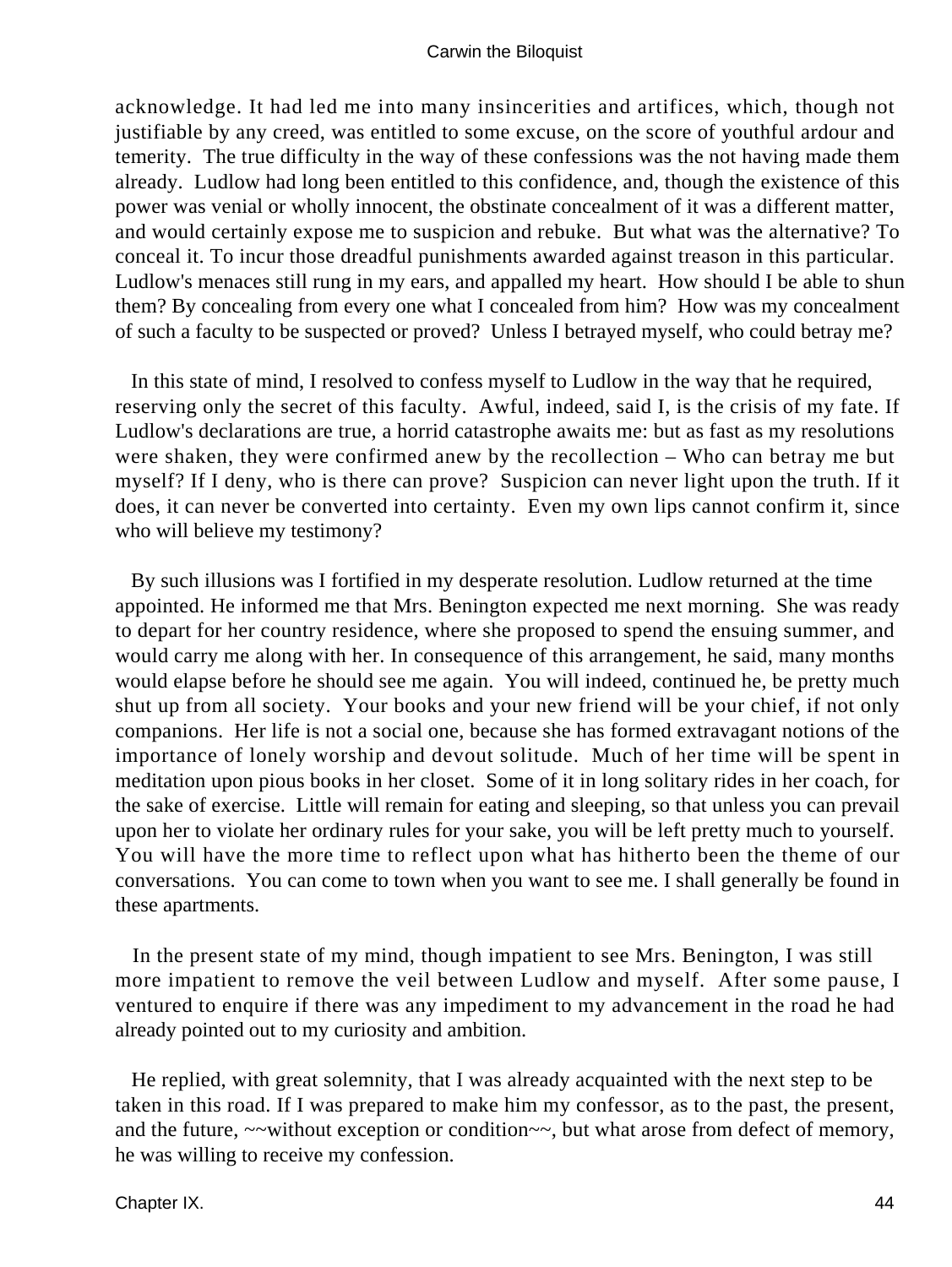I declared myself ready to do so.

 I need not, he returned, remind you of the consequences of concealment or deceit. I have already dwelt upon these consequences. As to the past, you have already told me, perhaps, all that is of any moment to know. It is in relation to the future that caution will be chiefly necessary. Hitherto your actions have been nearly indifferent to the ends of your future existence. Confessions of the past are required, because they are an earnest of the future character and conduct. Have you then – but this is too abrupt. Take an hour to reflect and deliberate. Go by yourself; take yourself to severe task, and make up your mind with a full, entire, and unfailing resolution; for the moment in which you assume this new obligation will make you a new being. Perdition or felicity will hang upon that moment.

 This conversation was late in the evening. After I had consented to postpone this subject, we parted, he telling me that he would leave his chamber door open, and as soon as my mind was made up I might come to him.

 \*The reader must be reminded that the incidents of this narrative are supposed to have taken place before the voyages of Bougainville and Cook. – Editor.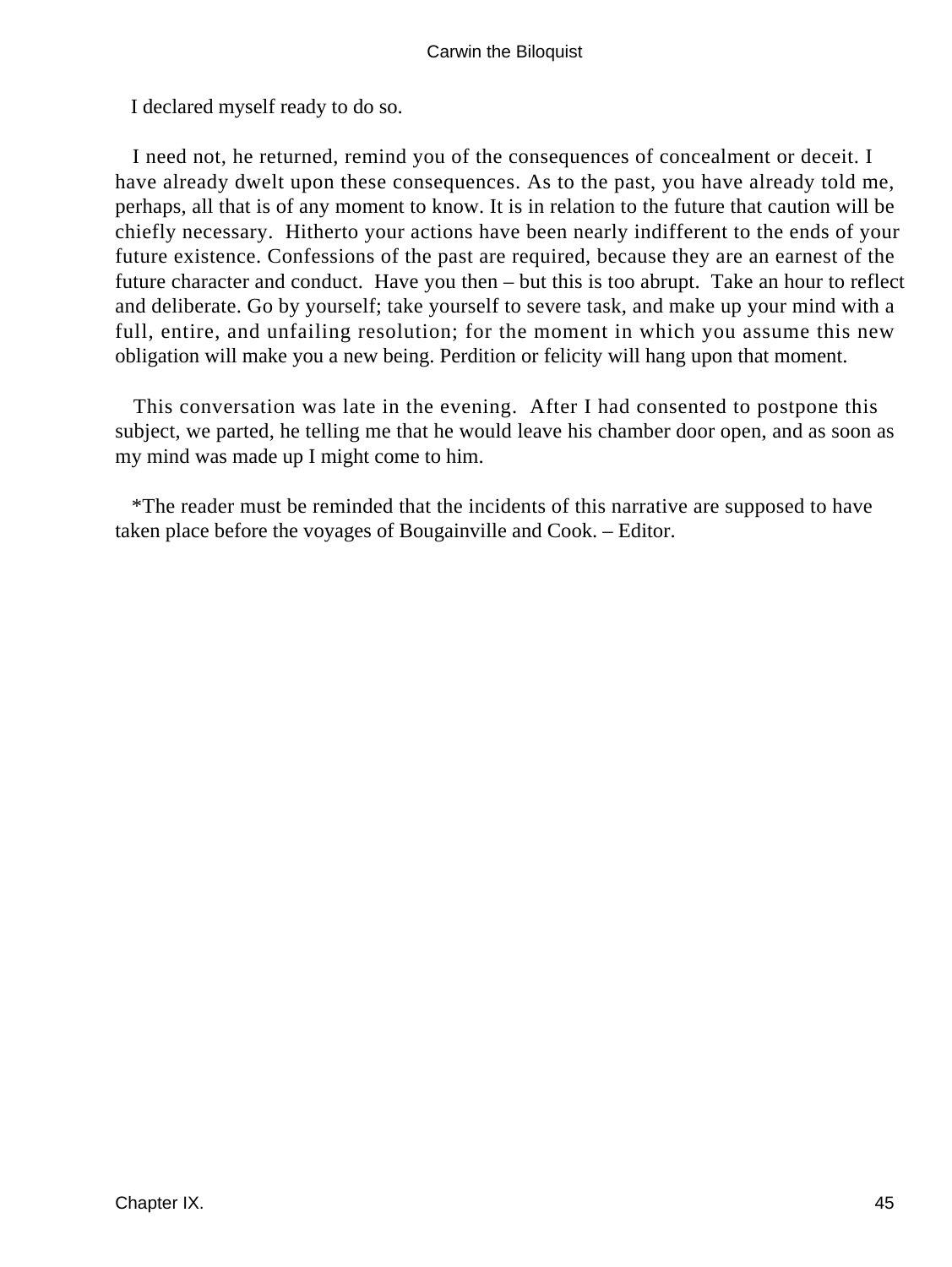# **[Chapter X.](#page-51-0)**

<span id="page-46-0"></span>*I* retired accordingly to my apartment, and spent the prescribed hour in anxious and irresolute reflections. They were no other than had hitherto occurred, but they occurred with more force than ever. Some fatal obstinacy, however, got possession of me, and I persisted in the resolution of concealing  $\sim$  one thing $\sim$ . We become fondly attached to objects and pursuits, frequently for no conceivable reason but the pain and trouble they cost us. In proportion to the danger in which they involve us do we cherish them. Our darling potion is the poison that scorches our vitals.

 After some time, I went to Ludloe's apartment. I found him solemn, and yet benign, at my entrance. After intimating my compliance with the terms prescribed, which I did, in spite of all my labour for composure, with accents half faultering, he proceeded to put various questions to me, relative to my early history.

 I knew there was no other mode of accomplishing the end in view, but by putting all that was related in the form of answers to questions; and when meditating on the character of Ludloe, I experienced excessive uneasiness as to the consummate art and penetration which his questions would manifest. Conscious of a purpose to conceal, my fancy invested my friend with the robe of a judicial inquisitor, all whose questions should aim at extracting the truth, and entrapping the liar.

 In this respect, however, I was wholly disappointed. All his inquiries were general and obvious. – They betokened curiosity, but not suspicion; yet there were moments when I saw, or fancied I saw, some dissatisfaction betrayed in his features; and when I arrived at that period of my story which terminated with my departure, as his companion, for Europe, his pauses were, I thought, a little longer and more museful than I liked. At this period, our first conference ended. After a talk, which had commenced at a late hour, and had continued many hours, it was time to sleep, and it was agreed that next morning the conference should be renewed.

 On retiring to my pillow, and reviewing all the circumstances of this interview, my mind was filled with apprehension and disquiet. I seemed to recollect a thousand things, which showed that Ludloe was not fully satisfied with my part in this interview. A strange and nameless mixture of wrath and of pity appeared, on recollection, in the glances which, from time to time, he cast upon me. Some emotion played upon his features, in which, as my fears conceived, there was a tincture of resentment and ferocity. In vain I called my usual sophistries to my aid. In vain I pondered on the inscrutable nature of my peculiar faculty. In vain I endeavoured to persuade myself, that, by telling the truth, instead of entitling myself to Ludloe's approbation, I should only excite his anger, by what he could not but deem an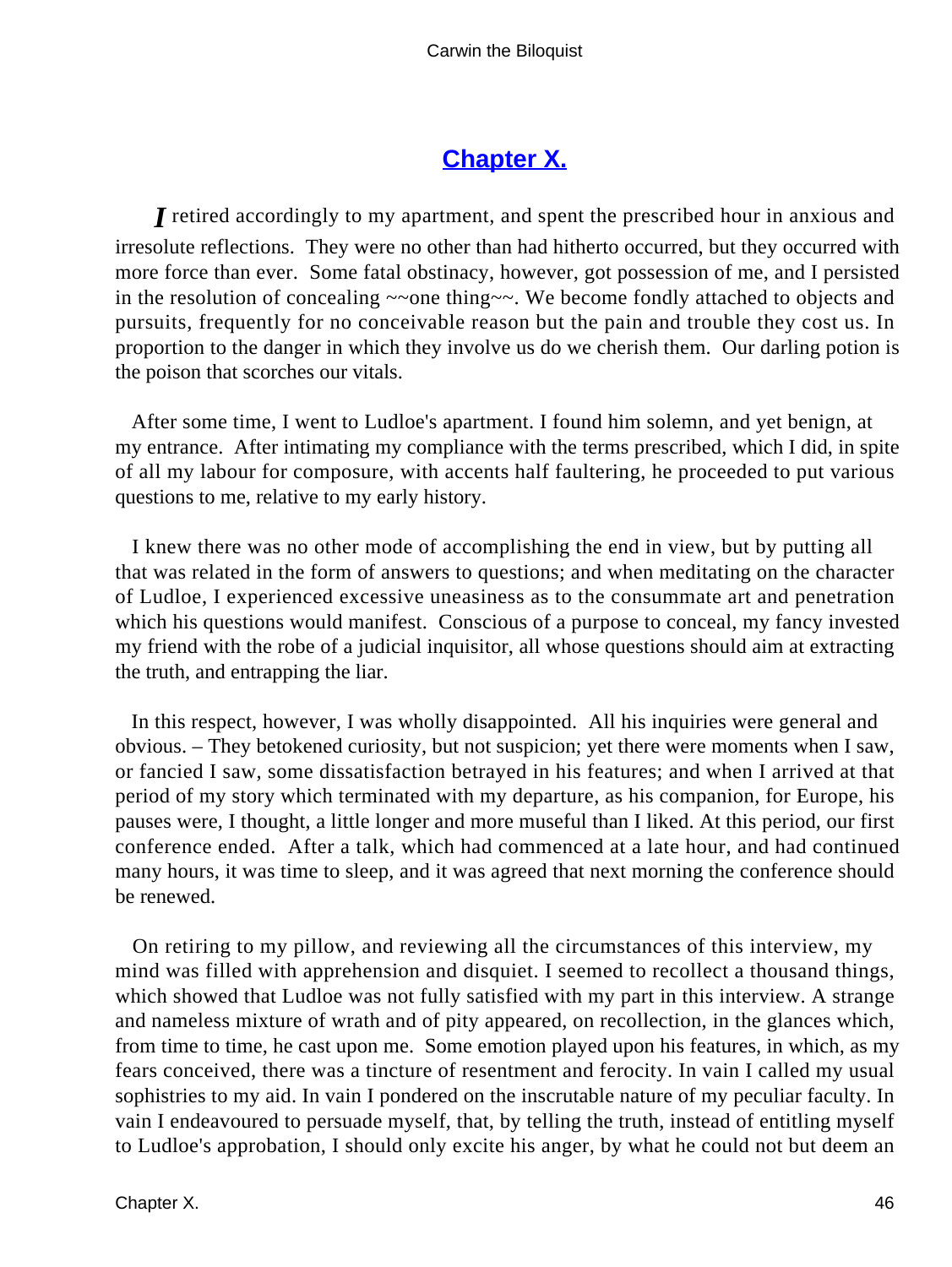attempt to impose upon his belief an incredible tale of impossible events. I had never heard or read of any instance of this faculty. I supposed the case to be absolutely singular, and I should be no more entitled to credit in proclaiming it, than if I should maintain that a certain billet of wood possessed the faculty of articulate speech. It was now, however, too late to retract. I had been guilty of a solemn and deliberate concealment. I was now in the path in which there was no turning back, and I must go forward.

 The return of day's encouraging beams in some degree quieted my nocturnal terrors, and I went, at the appointed hour, to Ludloe's presence. I found him with a much more cheerful aspect than I expected, and began to chide myself, in secret, for the folly of my late apprehensions.

 After a little pause, he reminded me, that he was only one among many, engaged in a great and arduous design. As each of us, continued he, is mortal, each of us must, in time, yield his post to another. – Each of us is ambitious to provide himself a successor, to have his place filled by one selected and instructed by himself. All our personal feelings and affections are by no means intended to be swallowed up by a passion for the general interest; when they can be kept alive and be brought into play, in subordination and subservience to the ~~great end~~, they are cherished as useful, and revered as laudable; and whatever austerity and rigour you may impute to my character, there are few more susceptible of personal regards than I am.

 You cannot know, till ~~you~~ are what ~~I~~ am, what deep, what all−absorbing interest I have in the success of my tutorship on this occasion. Most joyfully would I embrace a thousand deaths, rather than that you should prove a recreant. The consequences of any failure in your integrity will, it is true, be fatal to yourself: but there are some minds, of a generous texture, who are more impatient under ills they have inflicted upon others, than of those they have brought upon themselves; who had rather perish, themselves, in infamy, than bring infamy or death upon a benefactor.

 Perhaps of such noble materials is your mind composed. If I had not thought so, you would never have been an object of my regard, and therefore, in the motives that shall impel you to fidelity, sincerity, and perseverance, some regard to my happiness and welfare will, no doubt, have place.

 And yet I exact nothing from you on this score. If your own safety be insufficient to controul you, you are not fit for us. There is, indeed, abundant need of all possible inducements to make you faithful. The task of concealing nothing from me must be easy. That of concealing every thing from others must be the only arduous one. The ~~first~~ you can hardly fail of performing, when the exigence requires it, for what motive can you possibly have to practice evasion or disguise with me? You have surely committed no crime; you have neither robbed, nor murdered, nor betrayed. If you have, there is no room for the fear of punishment or the terror of disgrace to step in, and make you hide your guilt from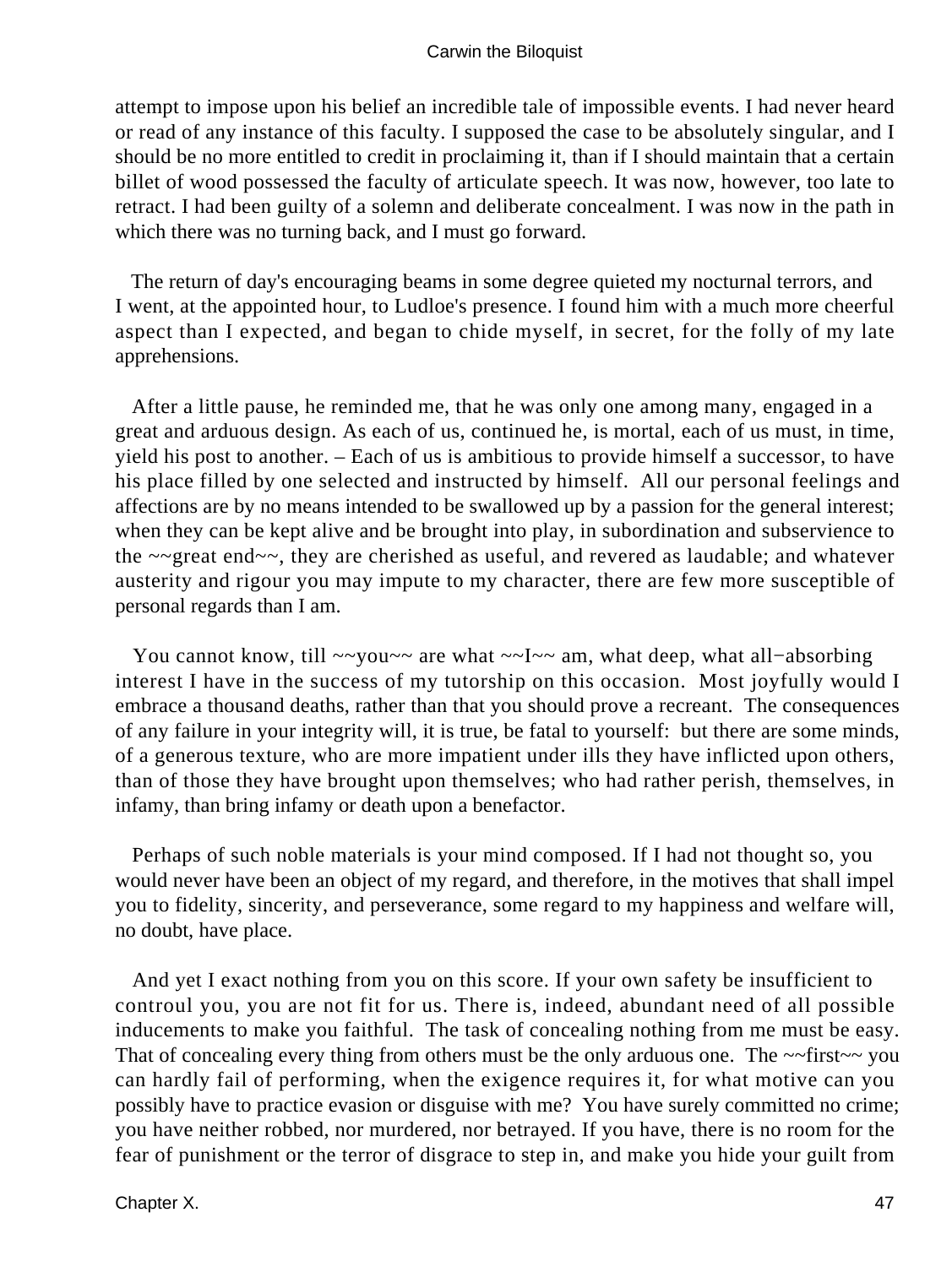me. You cannot dread any further disclosure, because I can have no interest in your ruin or your shame: and what evil could ensue the confession of the foulest murder, even before a bench of magistrates, more dreadful than that which will inevitably follow the practice of the least concealment to me, or the least undue disclosure to others?

 You cannot easily conceive the emphatical solemnity with which this was spoken. Had he fixed piercing eyes on me while he spoke; had I perceived him watching my looks, and labouring to penetrate my secret thoughts, I should doubtless have been ruined: but he fixed his eyes upon the floor, and no gesture or look indicated the smallest suspicion of my conduct. After some pause, he continued, in a more pathetic tone, while his whole frame seemed to partake of his mental agitation.

 I am greatly at a loss by what means to impress you with a full conviction of the truth of what I have just said. Endless are the sophistries by which we seduce ourselves into perilous and doubtful paths. What we do not see, we disbelieve, or we heed not. The sword may descend upon our infatuated head from above, but we who are, meanwhile, busily inspecting the ground at our feet, or gazing at the scene around us, are not aware or apprehensive of its irresistible coming. In this case, it must not be seen before it is felt, or before that time comes when the danger of incurring it is over. I cannot withdraw the veil, and disclose to your view the exterminating angel. All must be vacant and blank, and the danger that stands armed with death at your elbow must continue to be totally invisible, till that moment when its vengeance is provoked or unprovokable. I will do my part to encourage you in good, or intimidate you from evil. I am anxious to set before you all the motives which are fitted to influence your conduct; but how shall I work on your convictions?

 Here another pause ensued, which I had not courage enough to interrupt. He presently resumed.

Perhaps you recollect a visit which you paid, on Christmas day, in the year  $-$ , to the cathedral church at Toledo. Do you remember?

 A moment's reflection recalled to my mind all the incidents of that day. I had good reason to remember them. I felt no small trepidation when Ludloe referred me to that day, for, at the moment, I was doubtful whether there had not been some bivocal agency exerted On that occasion. Luckily, however, it was almost the only similar occasion in which it had been wholly silent.

I answered in the affirmative. I remember them perfectly.

 And yet, said Ludloe, with a smile that seemed intended to disarm this declaration of some of its terrors, I suspect your recollection is not as exact as mine, nor, indeed, your knowledge as extensive. You met there, for the first time, a female, whose nominal uncle, but real father, a dean of that ancient church, resided in a blue stone house, the third from the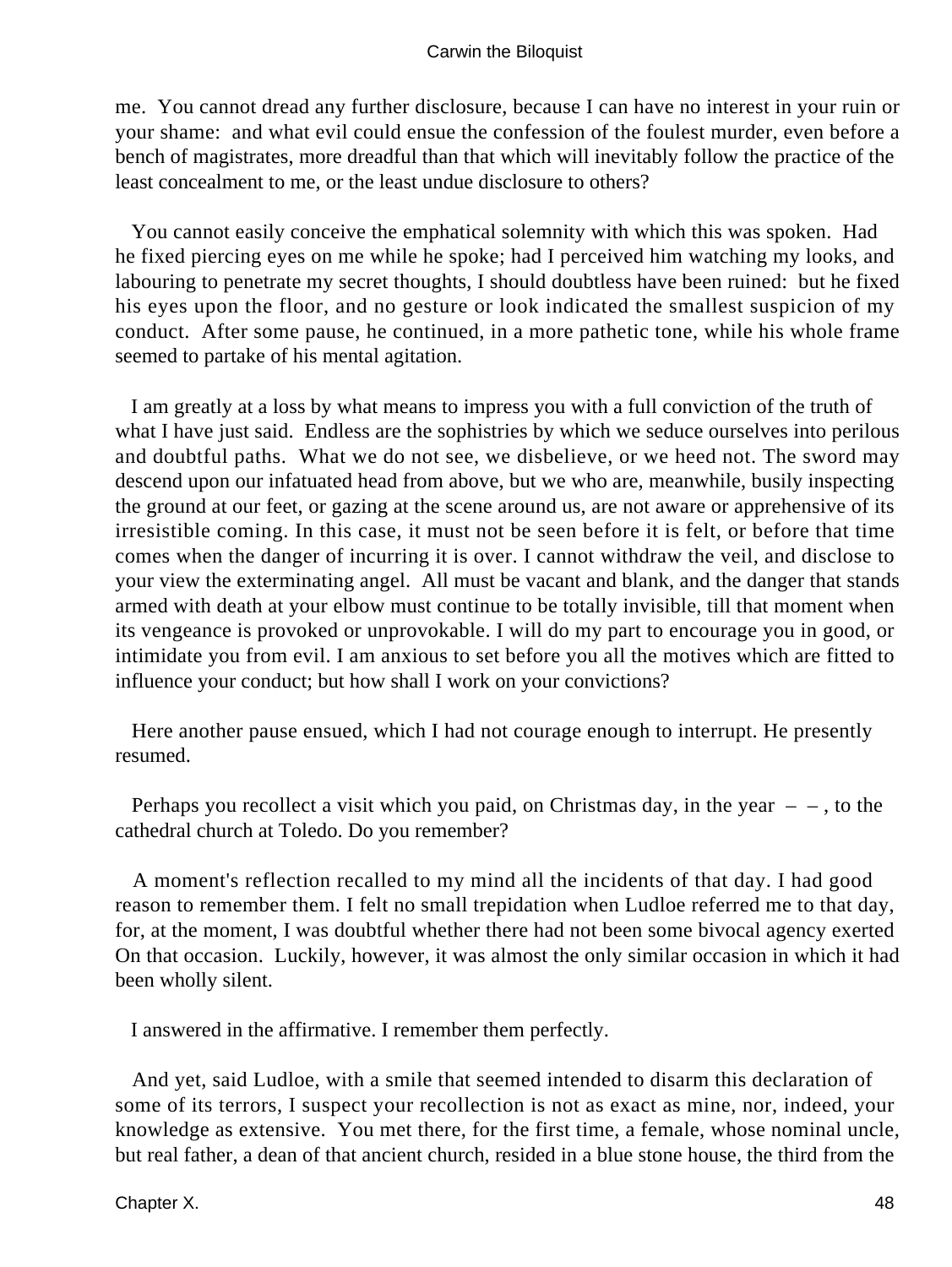west angle of the square of St. Jago.

All this was exactly true.

 This female, continued he, fell in love with you. Her passion made her deaf to all the dictates of modesty and duty, and she gave you sufficient intimations, in subsequent interviews at the same place, of this passion; which, she being fair and enticing, you were not slow in comprehending and returning. As not only the safety of your intercourse, but even of both your lives, depended on being shielded even from suspicion, the utmost wariness and caution was observed in all your proceedings. Tell me whether you succeeded in your efforts to this end.

I replied, that, at the time, I had no doubt but I had.

 And yet, said he, drawing something from his pocket, and putting it into my hand, there is the slip of paper, with the preconcerted emblem inscribed upon it, which the infatuated girl dropped in your sight, one evening, in the left aisle of that church. That paper you imagined you afterwards burnt in your chamber lamp. In pursuance of this token, you deferred your intended visit, and next day the lady was accidentally drowned, in passing a river. Here ended your connexion with her, and with her was buried, as you thought, all memory of this transaction.

 I leave you to draw your own inference from this disclosure. Meditate upon it when alone. Recal all the incidents of that drama, and labour to conceive the means by which my sagacity has been able to reach events that took place so far off, and under so deep a covering. If you cannot penetrate these means, learn to reverence my assertions, that I cannot be deceived; and let sincerity be henceforth the rule of your conduct towards me, not merely because it is right, but because concealment is impossible.

 We will stop here. There is no haste required of us. Yesterday's discourse will suffice for to−day, and for many days to come. Let what has already taken place be the subject of profound and mature reflection. Review, once more, the incidents of your early life, previous to your introduction to me, and, at our next conference, prepare to supply all those deficiencies occasioned by negligence, forgetfulness, or design on our first. There must be some. There must be many. The whole truth can only be disclosed after numerous and repeated conversations. These must take place at considerable intervals, and when  $\sim$ -all $\sim$  is told, then shall you be ready to encounter the final ordeal, and load yourself with heavy and terrific sanctions.

 I shall be the proper judge of the completeness of your confession. – Knowing previously, and by unerring means, your whole history, I shall be able to detect all that is deficient, as well as all that is redundant. Your confessions have hitherto adhered to the truth, but deficient they are, and they must be, for who, at a single trial, can detail the secrets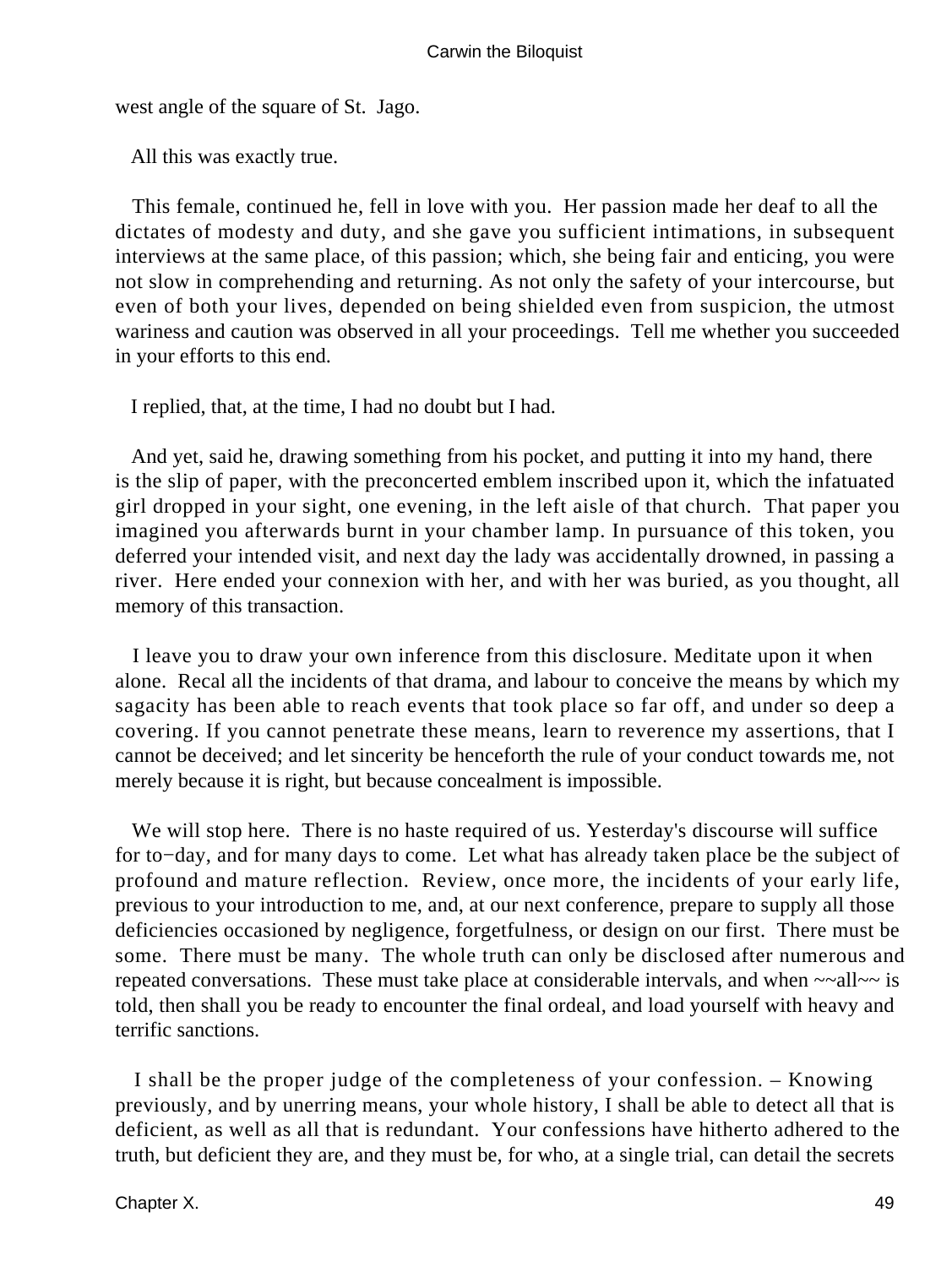of his life? whose recollection can fully serve him at an instant's notice? who can free himself, by a single effort, from the dominion of fear and shame? We expect no miracles of fortitude and purity from our disciples. It is our discipline, our wariness, our laborious preparation that creates the excellence we have among us. We find it not ready made.

 I counsel you to join Mrs. Benington without delay. You may see me when and as often as you please. When it is proper to renew the present topic, it shall be renewed. Till then we will be silent. – Here Ludloe left me alone, but not to indifference or vacuity. Indeed I was overwhelmed with the reflections that arose from this conversation. So, said I, I am still saved, if I have wisdom enough to use the opportunity, from the consequences of past concealments. By a distinction which I had wholly overlooked, but which could not be missed by the sagacity and equity of Ludloe, I have praise for telling the truth, and an excuse for withholding some of the truth. It was, indeed, a praise to which I was entitled, for I have made no  $\sim$  additions  $\sim$  to the tale of my early adventures. I had no motive to exaggerate or dress out in false colours. What I sought to conceal, I was careful to exclude entirely, that a lame or defective narrative might awaken no suspicions.

 The allusion to incidents at Toledo confounded and bewildered all my thoughts. I still held the paper he had given me. So far as memory could be trusted, it was the same which, an hour after I had received it, I burnt, as I conceived, with my own hands. How Ludloe came into possession of this paper; how he was apprised of incidents, to which only the female mentioned and myself were privy; which she had too good reason to hide from all the world, and which I had taken infinite pains to bury in oblivion, I vainly endeavoured to conjecture.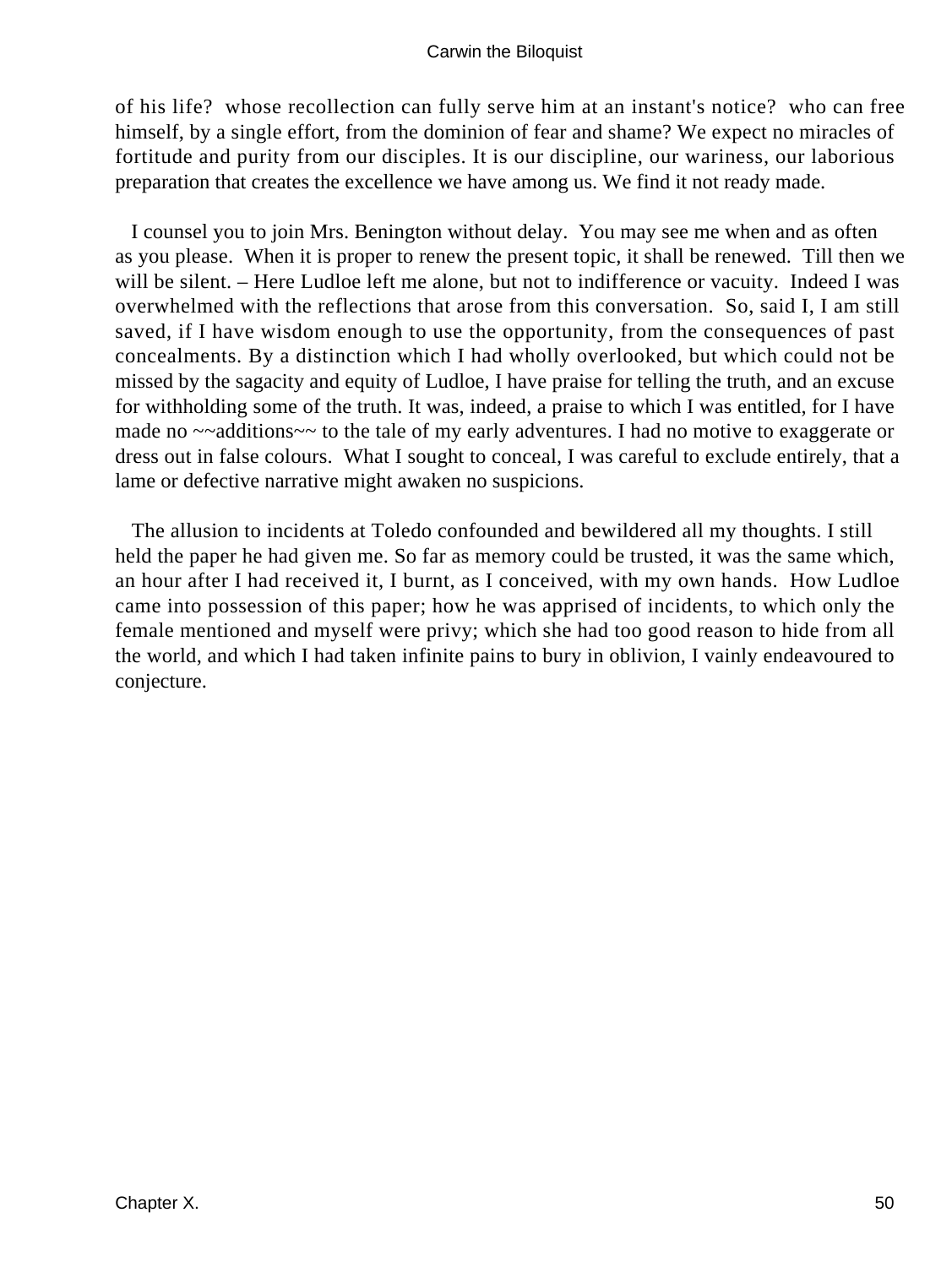# <span id="page-51-0"></span>**Table Of Content**

**[Chapter I.](#page-3-0)**

**[Chapter II.](#page-8-0)**

**[Chapter III.](#page-12-0)**

**[Chapter IV.](#page-17-0)**

**[Chapter V.](#page-21-0)**

**[Chapter VI.](#page-26-0)**

**[Chapter VII.](#page-32-0)**

**[Chapter VIII.](#page-37-0)**

**[Chapter IX.](#page-41-0)**

**[Chapter X.](#page-46-0)**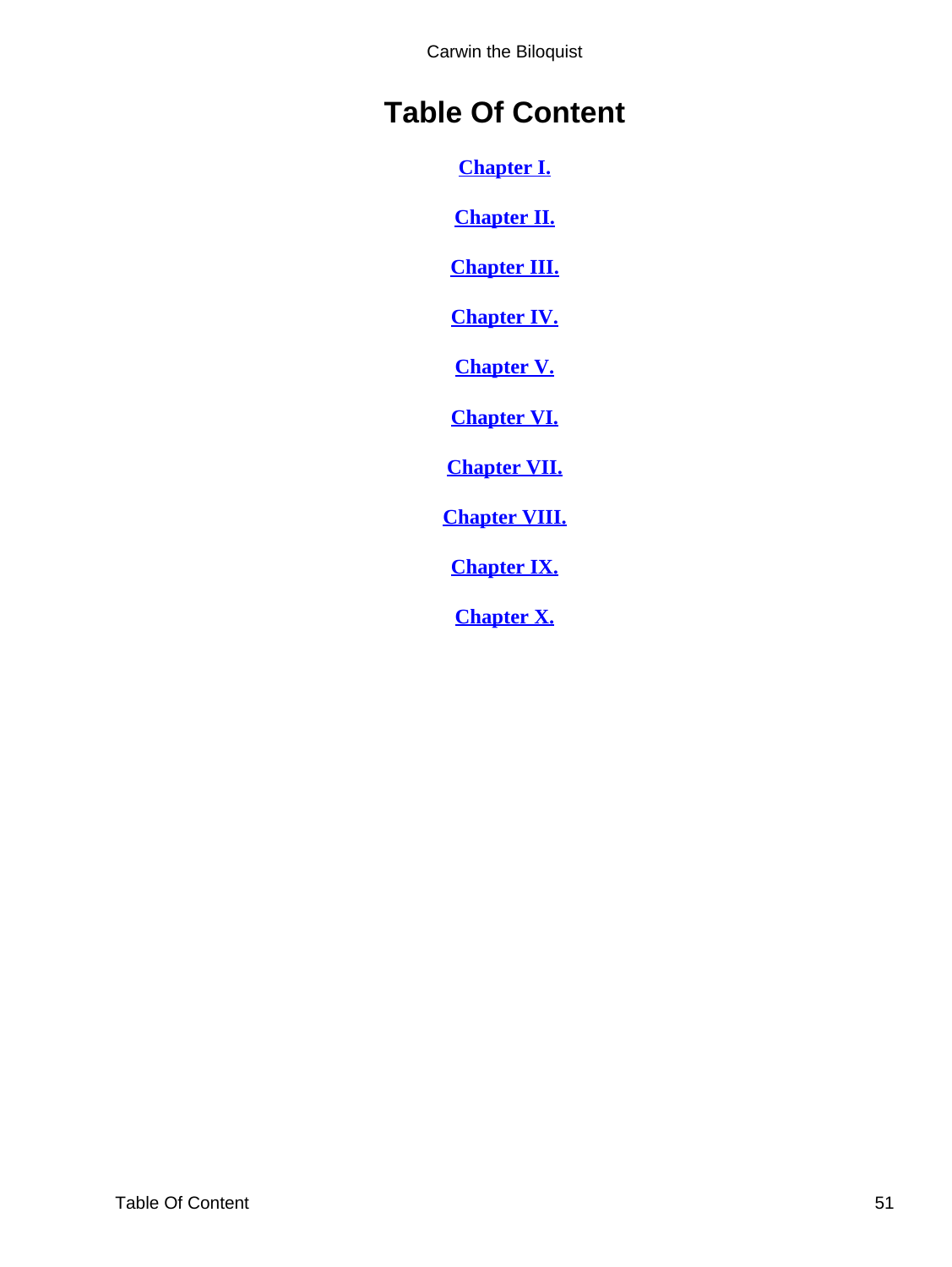## <span id="page-52-0"></span>**About Phoenix Editions**

## **Why Phoenix Editions?**

With the already available tools, converting files to eBook formats is not a big task. You can use a plugin in MS Word and with just one click have a lit file. You can drag and drop html into Adobe Acrobat and create a pdf file.

If we can be happy over the possibilities given to anyone to publish and to be published, we must nevertheless look at previous experiences from the history of the computer and the internet in order to get some needed advice:

• The lack of standards threatens the persistance of data.

We are able to access data from tablets from 3.000 year B.C. but not from files created 10 years ago in a proprietary format, stored in some specific non standard media, or even in previous versions of existing products.

- If not enough care is taken, some operations like drag and drop or cut and paste can result in the production of corrupted data.
- Many ebooks come from html files. But outdated tags are still being used, and one only needs to view the source to find beginning tags without their corresponding end tags, improper nesting, and proprietary or non standard encoding. If the source code is not cleaned up, all this will make its way to the derivated ebook.
- Not every user knows how, is able to or wants to use the more advanced standard features of available ebooks formats, resulting in a work that very often doesn't make for the most pleasing reading experience.
- Centuries of history and experience in graphical and printing arts should not be lost for the sake of speed in converting to an ebook format. Much can be done in our search for excellence to adapt and improve, the end result of which is a ebook of higher quality.

But, we must be very careful in our search for quality and in our establishing criteria to meet this lofty goal. Otherwise, as we know and are aware of, a new kind of elitism, censorship or snobism can arise out of this endeavour.

Finding the proper and fair way to achieve this quality of ebook without such detrimental effects led us to implement what we at Phoenix−Library call **Phoenix Editions**.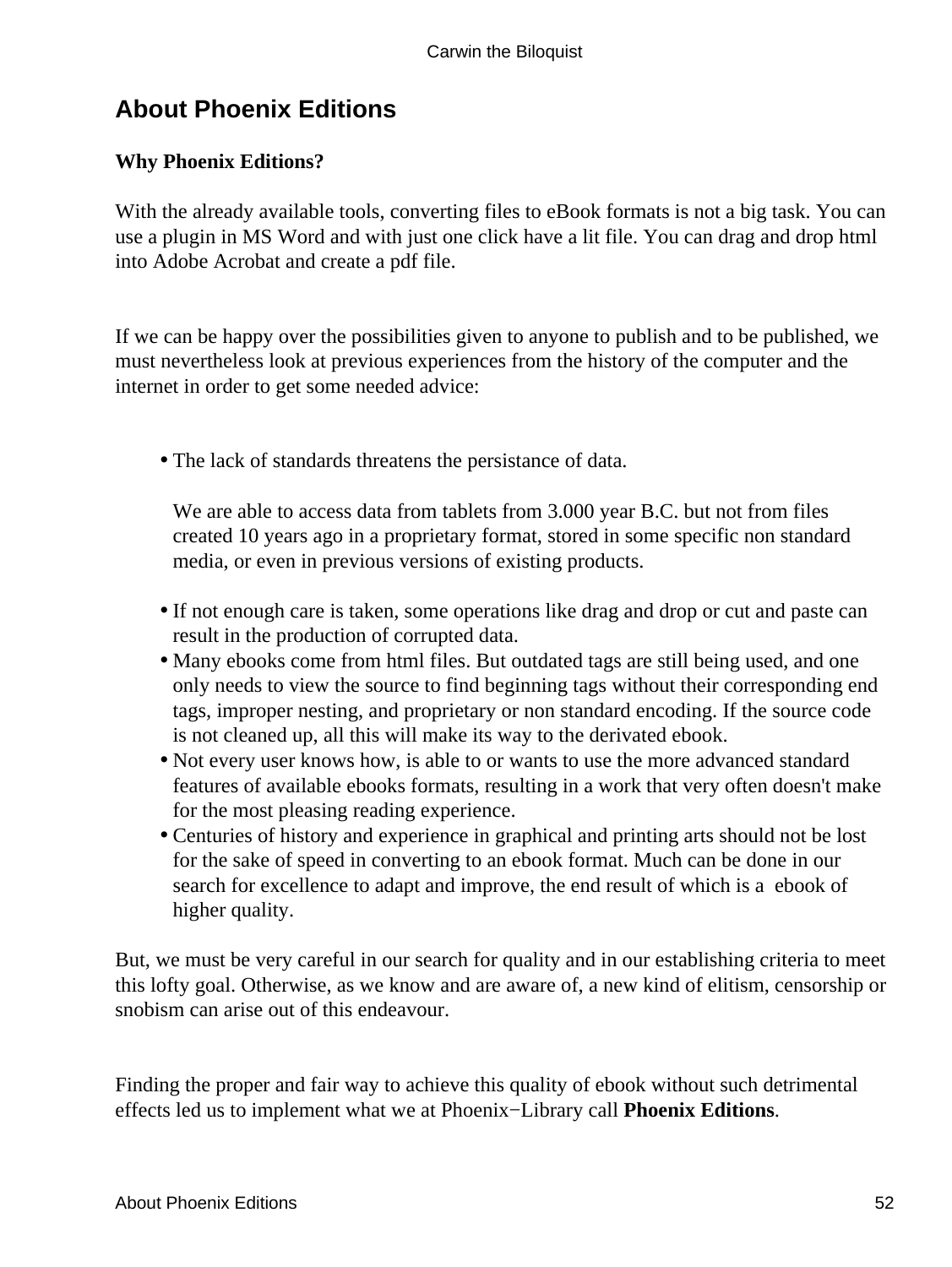## **What is a Phoenix Edition**

At Phoenix−Library we call a Phoenix Edition, an ebook with the following characteristics:

- It is converted from clean and standard xhtml/xml files
- It uses meta tags to identify content, and other data
- The available resources specific to each ebook format are used to give the reader a pleasant reading experience.

This means: objectives and normative criteria, regardless of taste, aesthetic or otherwise subjective evaluations of contents and/or presentation.

## **Phoenix Edition of a RocketEdition file:**

An ebook with a cover, a table of contents with active links, chapter breaks, a "go to" touch access at least to a TOC, oeb compliant metadata, indentation if required from a pEdition reproduction, internal links to notes.

## **Phoenix Edition of a Softbook file:**

An ebook with a cover, a table of contents with active links, chapter breaks, oeb compliant metadata, indentation if required from a pEdition reproduction, internal links to notes.

#### **Phoenix Edition of a MS−Reader file:**

An ebook with a cover, an external table of contents with active links at least to an internal TOC, chapter breaks, images, oeb compliant metadata, indentation if required from a pEditon reproduction, internal links to notes.

## **Phoenix Edition of a Mobipocket file:**

An ebook with a cover, an external table of contents with active links at least to an internal TOC, chapter breaks, oeb compliant metadata, indentation if required from a pEdition reproduction, internal links to notes.

#### **Phoenix Edition of a Acrobat file:**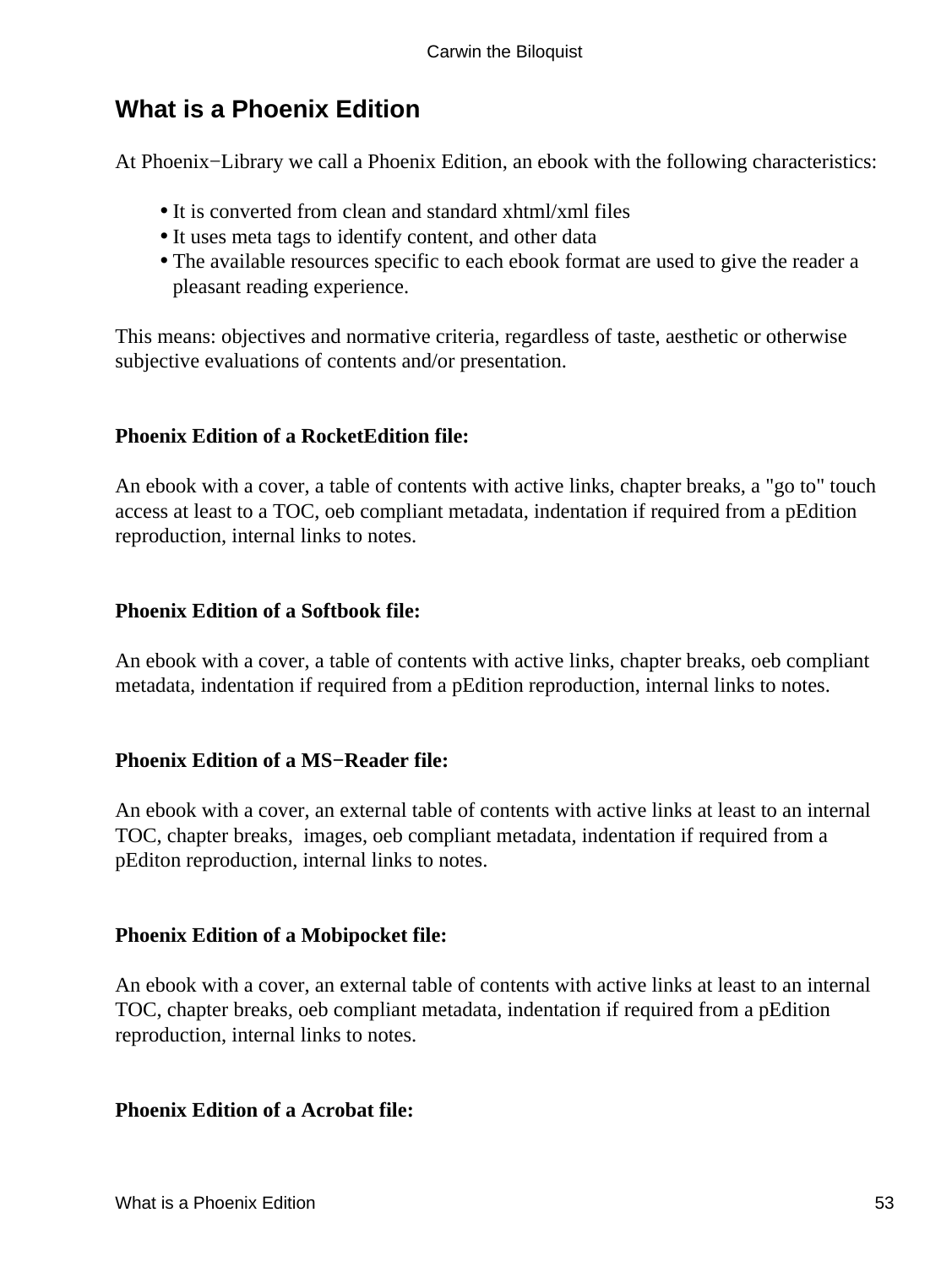An ebook with a cover, images, chapter breaks, matching page numbers, oeb compliant metadata, indentation if required from a pEdition reproduction, internal links to notes.

**Note 1:** These criteria will be discussed in the Phoenix eBook newsgroups in order to be refined and then implemented in a Phoenix Edition guideline, that will be available in the near future to all Phoenix−Library associates.

**Note 2:** In order to stimulate and reward all associate eBookProducers in their search for excellence, a percentage of all associate subscriptions will be allocated to this cause.